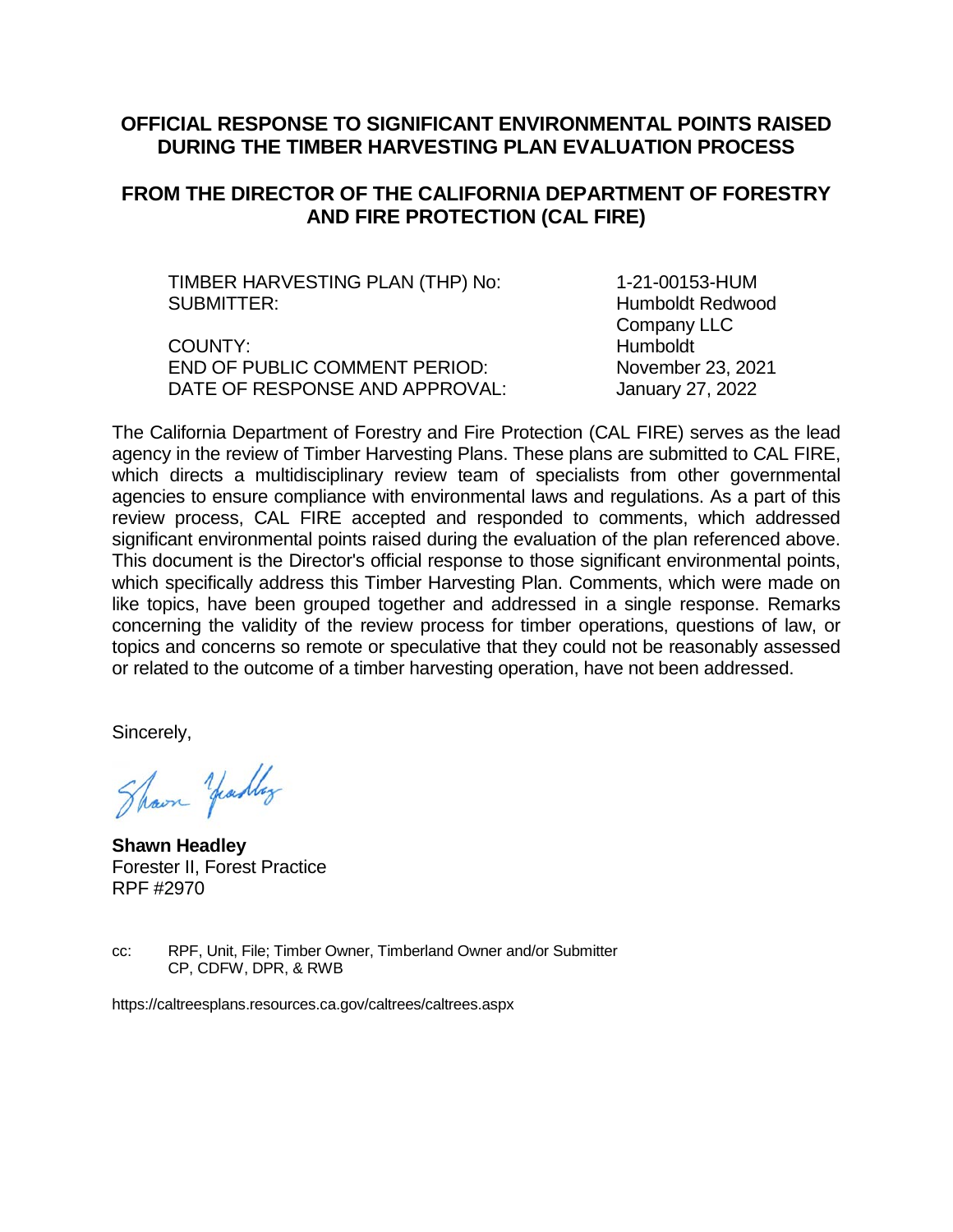## **PUBLIC NOTIFICATION**

To inform the public of this proposed Timber Harvesting Plan (THP) and determine if there were any concerns with the plan the following actions were taken:

- Notice of the receipt of the plan was submitted to the county clerk for posting with other environmental notices.
- Notice of the plan was posted at the Department's local office and also at the regional office in Santa Rosa.
- Notice of the receipt of the THP was sent to those organizations and individuals on the Department's list for notification of plans in the county.

## **THP REVIEW PROCESS**

The laws and regulations that govern the Timber Harvesting Plan review process are found in Statute law in the form of the Forest Practice Act which is contained in the Public Resources Code (PRC) and Administrative law in the rules of the Board of Forestry and Fire Protection (the Forest Practice Rules) which are contained in the California Code of Regulations (CCR).

The Forest Practice Rules are lengthy in scope and detail and provide explicit instructions for permissible and prohibited actions that govern the conduct of timber operations in the field. The major categories covered by the rules include:

- Timber Harvesting Plan contents and the Timber Harvesting Plan review process
- Silvicultural methods
- Harvesting practices and erosion control
- Site preparation
- Watercourse and lake protection
- Hazard reduction
- Fire protection
- Forest insect and disease protection practices
- Coastal Commission Special Treatment Areas
- Use, construction and maintenance of logging roads and landings
- County-specific rules

When a THP is submitted to the Department, it undergoes a multidisciplinary review consisting of several steps. In addition to CAL FIRE, the Review Team members include representatives of the California Department of Fish and Wildlife (CDFW); the appropriate Regional Water Quality Control Board (RWQCB or RWB); California Geological Survey (CGS); the Department of Parks and Recreation (DPR); the appropriate County Planning office; and if within their jurisdiction, the Coastal Commission (CC) (14 CCR §1037.5(a)). Once submitted the Director determines if the plan is accurate, complete, and in proper order, and if so, files the plan (14 CCR §1037). In addition, the Review Team determines whether a Pre Harvest Inspection (PHI) is necessary, and what areas of concern are to be examined during the inspection (14 CCR §1037.5(g)(1)).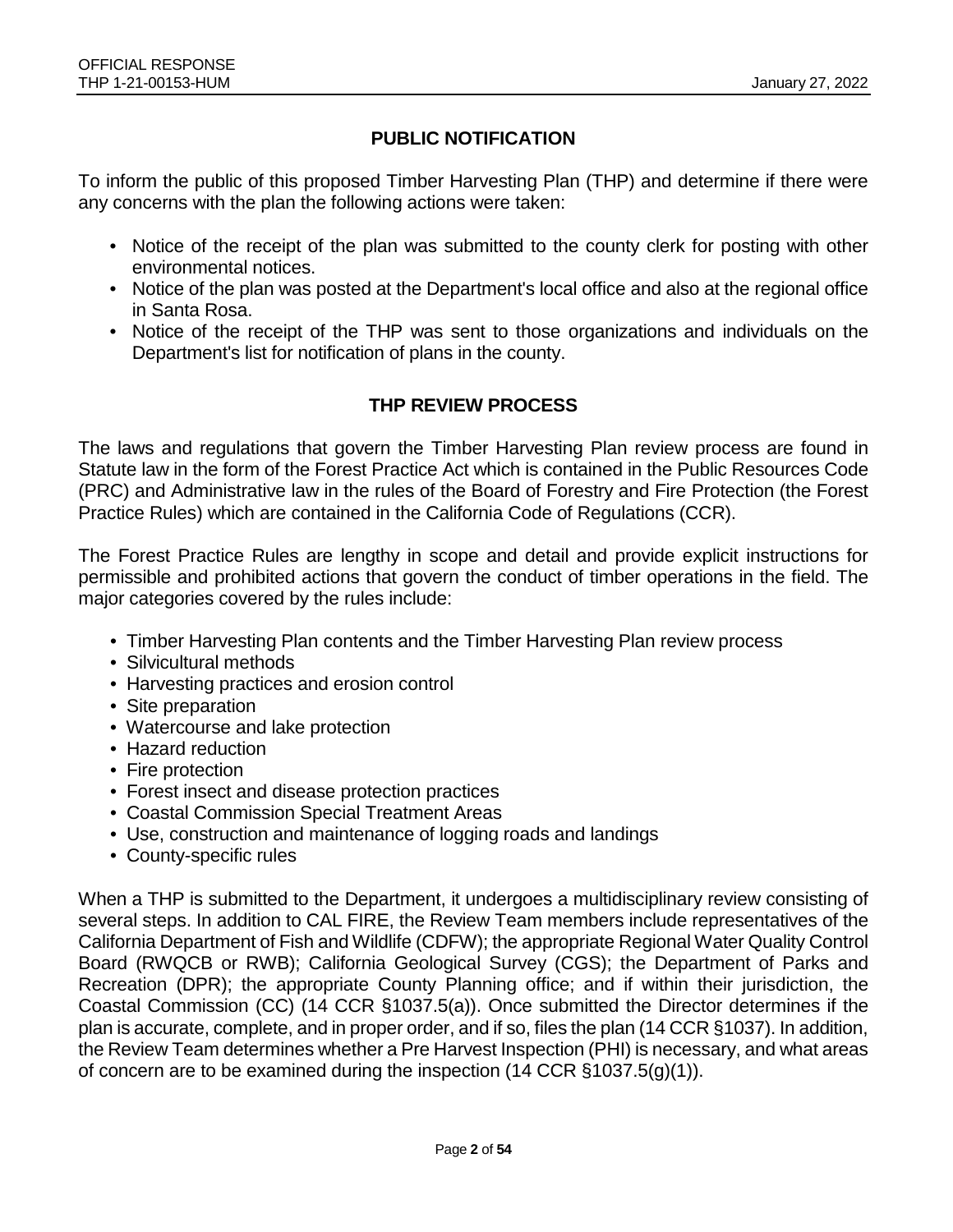If the Plan is accepted for filing, and a PHI is determined to be needed, a field review is conducted to evaluate the adequacy of the THP. All agency personnel who comprise the multidisciplinary Review Team are invited to attend the PHI as well as other experts and agency personnel whom the Department may request. During this field review, additional mitigation and/or recommendations may be formulated to provide greater environmental protection. These recommendations are forwarded to the RPF along with the Review Team member's PHI Report. The RPF will respond to the recommendations made and forward these to the Region office and Second Review Team Chair.

A Second Review Team meeting is held where members of the multidisciplinary Review Team meet to review all the information in the plan, and develop a recommendation for the Director (14 CCR §1037.5(g)(2)). Prior to and/or during this meeting they examine all field inspection reports, consider comments raised by the public, and discuss any additional recommendations or changes needed relative to the proposed THP. These recommendations are forwarded to the RPF. If there are additional recommendations, the RPF will respond to each recommendation, and forward the responses to the regional office in Santa Rosa.

The representative of the Director of the Department reviews all documents associated with the proposed THP, including all mitigation measures and plan provisions, written correspondence from the public and other reviewing agencies, recommendations of the multidisciplinary Review Team, and the RPF's responses to questions and recommendations made during the review period. Following consideration of this material, a decision is made to approve or deny a THP.

If a THP is approved, logging may commence. The THP is valid for up to five years, and may be extended under special circumstances for a maximum of two more years, for a total of seven years.

Prior to commencing logging operations, the Registered Professional Forester must meet with the licensed timber operator (LTO) to discuss the THP (CCR §1035.2); a CAL FIRE representative may attend this meeting. The Department makes periodic field inspections to check for THP and rule compliance. The number of inspections depends upon the plan size, duration, complexity, and the potential for adverse impacts. Inspections include but are not limited to inspections during operations pursuant to Public Resources Code (PRC) section 4604, inspections of completed work pursuant to PRC section 4586, erosion control monitoring as per PRC section 4585(a), and stocking inspection as per PRC section 4588.

The contents of the THP, the Forest Practice Act, and Rules, provide the criteria which CAL FIRE inspectors use to determine compliance. While the Department cannot guarantee that there will be no violations, it is the Department's policy to vigorously pursue the prompt and positive enforcement of the Forest Practice Act, the Forest Practice Rules, related laws and regulations, and environmental protection measures that apply to timber operations on non-federal land in California. This enforcement is directed primarily at preventing forest practice violations, and secondarily at prompt and adequate correction of violations when they occur.

The general means of enforcement of the Forest Practice Act, the Rules, and other related regulations range from the use of violation notices, which require corrective action, to criminal proceedings through the court system. Timber operator and Registered Professional Forester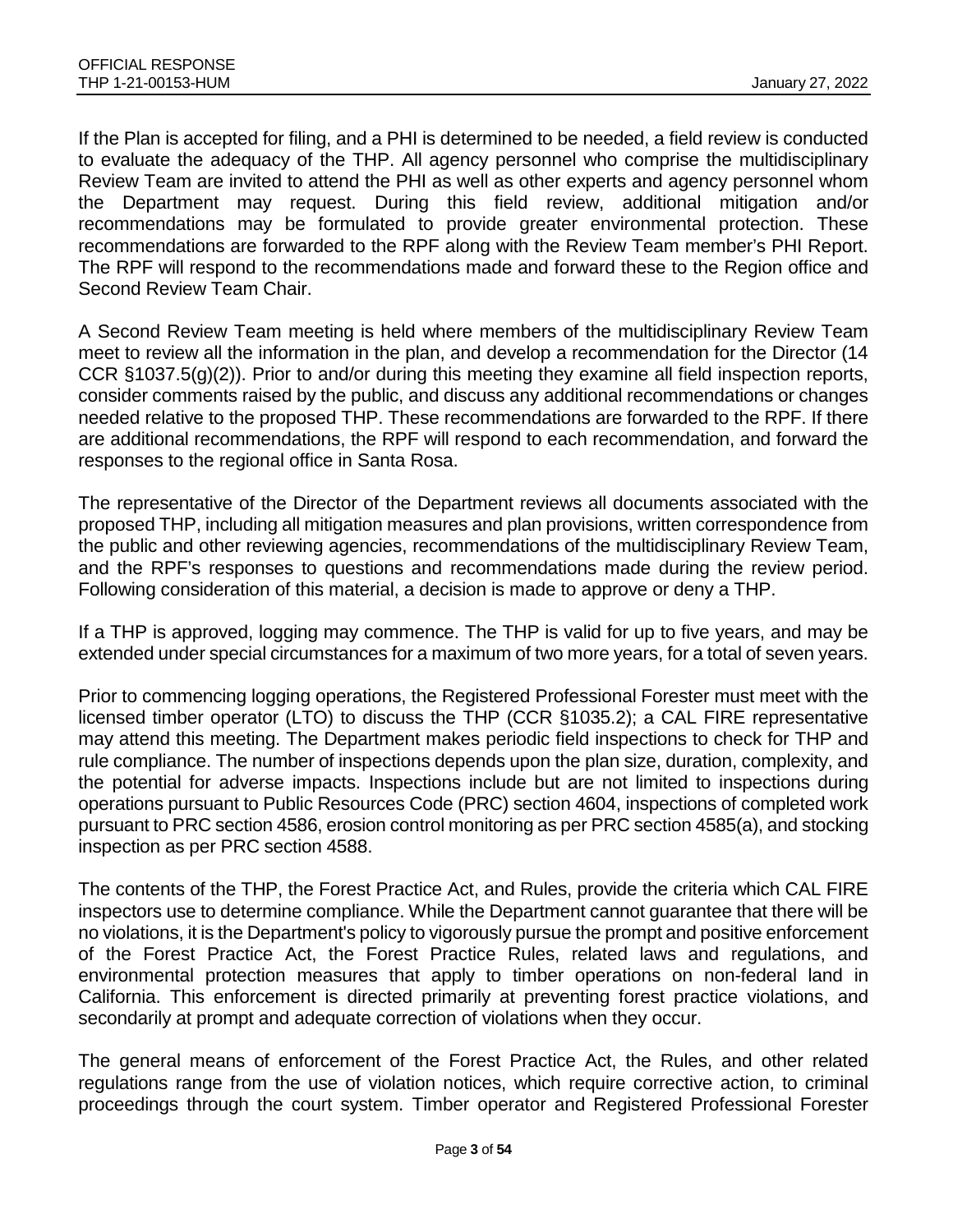licensing action may also be pursued. Most forest practice violations are correctable and the Department's enforcement program assures correction. Where non-correctable violations occur, criminal action is usually taken. Depending on the outcome of the case and the court in which the case is heard, some sort of environmental corrective work is usually done. This is intended to offset non-correctable adverse impacts.

Once harvesting operations are finished, a completion report must be submitted certifying that the area meets the requirements of the rules. CAL FIRE inspects the area to verify that all aspects of the applicable rules and regulations have been followed, including erosion control work. Depending on the silvicultural system used, the stocking standards of the rules must be met immediately or in certain cases within five years. A stocking report must be filed to certify that the requirements have been met.

| <b>BAA</b>               | <b>Biological Assessment Area</b>                                             | <b>LTO</b>     | <b>Licensed Timber Operator</b>                       |
|--------------------------|-------------------------------------------------------------------------------|----------------|-------------------------------------------------------|
| <b>BOF</b>               | California Board of Forestry and<br><b>Fire Protection</b>                    | <b>NSO</b>     | Northern Spotted Owl                                  |
| CAL FIRE /<br><b>CDF</b> | California Department of<br>Forestry and Fire Protection                      | <b>OR</b>      | <b>Official Response</b>                              |
| <b>CalTREES</b>          | <b>California Timber Regulation</b><br><b>Environmental Evaluation System</b> | <b>PALCO</b>   | Pacific Lumber Company                                |
| <b>CCR</b>               | California Code of Regulations                                                | PC             | <b>Public Comment</b>                                 |
| <b>CDFW</b>              | California Department of Fish<br>and Wildlife                                 | PHI            | Pre-Harvest Inspection                                |
| <b>CEQA</b>              | California Environmental<br><b>Quality Act</b>                                | <b>PRC</b>     | <b>Public Resources Code</b>                          |
| <b>CESA</b>              | California Endangered Species<br>Act                                          | <b>RMZ</b>     | Riparian Management Zone                              |
| <b>CGS</b>               | California Geological Survey                                                  | <b>RWB</b>     | <b>Regional Water Quality</b><br><b>Control Board</b> |
| <b>CLFA</b>              | <b>California Licensed Foresters</b><br>Association                           | <b>RPF</b>     | Registered Professional<br>Forester                   |
| <b>DDD</b>               | <b>Directors Determination Date</b>                                           | <b>STA</b>     | <b>Special Treatment Area</b>                         |
| <b>DPR</b>               | Department of Pesticide<br>Regulation                                         | <b>THP</b>     | <b>Timber Harvesting Plan</b>                         |
| <b>FEIS</b>              | <b>Final Environmental Impact</b><br>Statement                                | <b>TPZ</b>     | <b>Timber Production Zone</b>                         |
| <b>EIR</b>               | <b>Environmental Impact Report</b>                                            | <b>USFWS</b>   | U.S. Fish and Wildlife<br>Service                     |
| <b>ECP</b>               | <b>Erosion Control Plan</b>                                                   | <b>WAA</b>     | <b>Watershed Assessment</b><br>Area                   |
| <b>EPA</b>               | <b>Environmental Protection</b><br>Agency                                     | <b>WLPZ</b>    | Watercourse & Lake<br><b>Protection Zone</b>          |
| FPR / FPA                | (California) Forest Practice<br>Rules / Act                                   | $\overline{s}$ | Section                                               |

## **FOREST PRACTICE TERMS**

[sic] Word used verbatim as originally printed in another document. May indicate a misspelling or incorrect word usage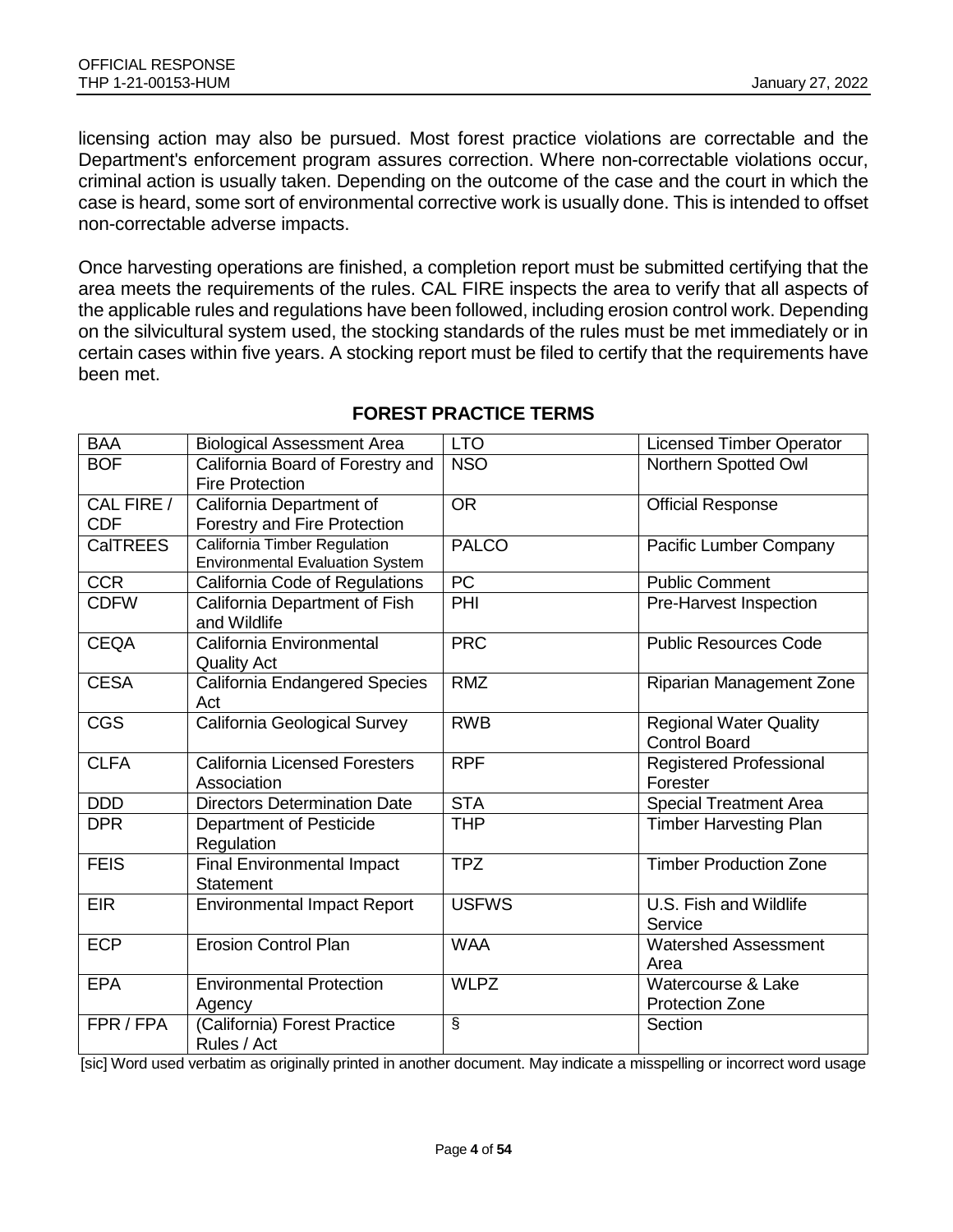### **BACKGROUND**

#### **Timeline**

Timber Harvesting Plan (THP) # 1-21-000153-HUM "McCanned Eel" THP proposes to harvest timber on 418.2 acres of Humboldt Redwood Company LLC (HRC) timberland using the selection, group selection, and small areas of special treatment silvicultural methods. The THP was initially received by CAL FIRE on September 29, 2021 and returned for issues with the Notice of Intent and Domestic Water Supply public notifications. The Plan was corrected and resubmitted on November 1, 2021 and accepted for filing on November 10, 2021. A Preharvest Inspection (PHI) was conducted on December 1, 2021. Attendees on the PHI included Deakon Duey the RPF, Donny Escamilla of HRC, Joelle Geppert from NCRWQCB, Shara Gallagher from CGS and Michael McNicholas the CAL FIRE Inspector. The Final Interagency Review (aka Second Review) occurred on December 9, 2021 and the Second Review Chair recommended the Plan for approval on that same day December 9, 2021. The public comment period ended on December 23, 2021. The date for the Director's Determination Date (DDD) was originally set for January 13, 2022 per 14 CCR § 1037.4, and extended once to January 27, 2022.

#### **Humboldt County is considered an agricultural county, which includes timber.**

Humboldt County Zoning regulations (Title III Land Use and Development) support the fact that landowners in the county may have to interact with the presence of agricultural activities. From Section INL#316.2-4(A); Added by Ord. 1662, Sec. 1, 11/27/84; Amended by Ord. 2075, 5/30/95; Amended by Ord. 2138b, Sec. 1, 1/14/97):

*"Section 313 43.2.4.1- Humboldt County is an agricultural county with many areas planned and zoned for agricultural operations. The presence of farms, ranches and timberland yields significant aesthetic and economic benefits to the health and welfare of the residents of the County. In accordance with the findings in subsection 43.2.2, this County's agriculture must be protected, including in areas where it is near residential development. This is accomplished in part by the adoption of subsection 43.2.3, which provides that properly conducted agricultural operations will not be deemed a nuisance.* 

*Section 313 43.2.4.2 - This section further requires sellers of real property to give notice of this ordinance and its provisions to buyers of real property located in Humboldt County. The notice shall be in substantially the following form:* 

*"You are hereby notified that if the property you are purchasing is located close to agricultural lands or operations, you may be subject to inconvenience or discomfort from the following agricultural operations: cultivation and tillage of the soil; burning of agricultural waste products; lawful and proper use of agricultural chemicals including, but not limited to, the application of pesticides and fertilizers; and production, irrigation, pruning, growing, harvesting and processing of any agricultural commodity, including horticulture, timber, apiculture, the raising of livestock, fish, poultry, and commercial practices performed as incident to or in conjunction with such agricultural operations, including preparation for market, delivery to storage or market, or to carriers or transportation to market. These operations may generate, among other things, dust, smoke, noise and odor. If you*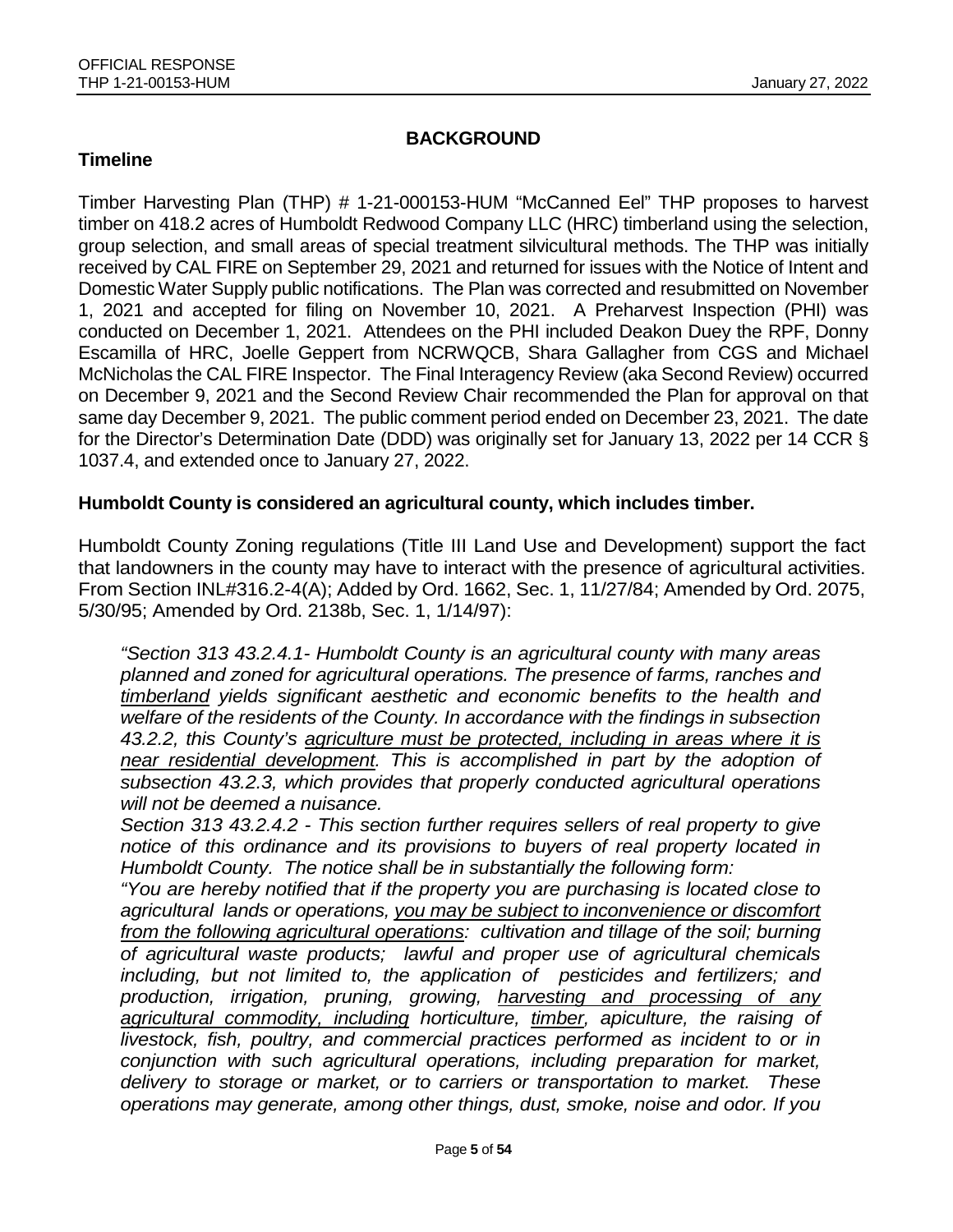*live near an agricultural area, you should be prepared to accept such inconveniences or discomfort as a normal and necessary aspect of living in a county with a strong rural character and a healthy agricultural sector. For information concerning where agricultural operations are in relation to your property, you may contact the Planning Division of Humboldt County Community Development Services. For questions concerning specific kinds of agricultural operations in your area, including their use of fertilizers and pesticides, you should contact the Humboldt County Agricultural Commissioner. This Notice is given for informational purposes only and nothing in the Ordinance or this Notice should be deemed to prevent you from complaining to any appropriate agency or taking any other available action to remedy any unlawful or improper agricultural practice."*

#### **PUBLIC COMMENT SUMMARY**

During the public comment period for this THP as described above, there were three comment letters received at the CAL FIRE Region Headquarters in Santa Rosa. The first two letters were from a law firm containing several environmental concerns with the third from a local resident containing similar concerns. This OR will respond to concerns associated with the proposed THP that were brought up in the public comment letters. General concerns are grouped by subject matter followed by the Department's response. Unique individual concerns from a public comment letter are addressed after the general concerns immediately following that comment along with referencing any general comment responses that may be associated with that response. The public comments are identified with the CAL FIRE "PC" code. A copy of the original letters and any attachments included that were sent to the Department are viewable through the Department's online Forest Practice Database CalTREES.

**CalTREES instructions**: navigate to<https://caltreesplans.resources.ca.gov/caltrees/caltrees.aspx> Click the search icon at the top of the page, then type the Plan # in the Record Number box (county identifier not needed). Under the Document Number column, select the Plan Number for the "Timber Harvest Plan" Type. Below the "Record Details" should be a list of attachments for the Plan. (Note: if there are a substantial number attachments, or attachments with large file sizes, it may take some time to load) The Public Comments are labeled under "Record Type" and are in pdf format, usually with a "PC" label.

# **SIGNIFICANT ENVIRONMENTAL GENERAL CONCERNS WITH RESPONSES**

#### **1. GENERAL CONCERN: Supporting THP Documents are not readily available and outdated**

**RESPONSE**: The Timber Harvesting Plan as submitted and subsequent inspection reports and revisions are all available through the CalTREES website (see above for instruction tips): <https://caltreesplans.resources.ca.gov/Caltrees/Default.aspx>

The HRC Habitat Conservation Plan is available online at: <https://www.hrcllc.com/sites/default/files/inline-files/HCP%20updated%20to%2003-2019.pdf>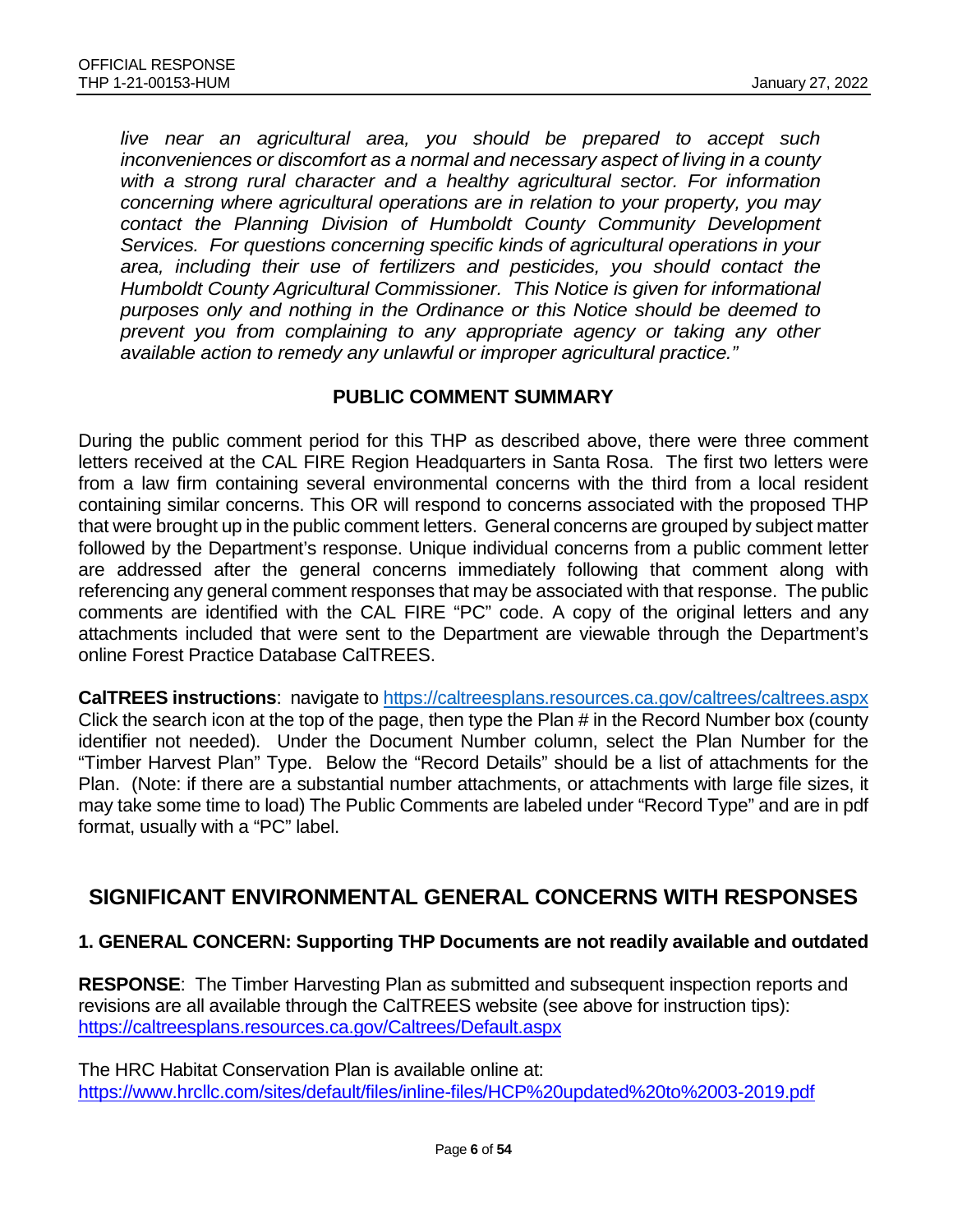The HCP was updated on March 8, 2019 containing language changes from adaptive management, minor modifications, and property-wide consultations. Additionally, on the HRC website there are several annual reports posted for the HCP providing status updates on the HCP including rare plants, the road plan, and many sensitive species:

<https://www.hrcllc.com/habitat-conservation-plan-hcp-reports> . The claim that these documents are stagnate and not appropriate as a reference for the proposed THP is unfounded.

Access to the FEIS/EIR is stated on page 152 of the THP:

*"Hardcopies of the FEIS/EIR are available for public review at CAL FIRE Region Headquarters in Santa Rosa, CA, and Paper copies of the FEIS/ summary may be obtained by contacting the USFWS, Arcata, California."*

Additionally, CAL FIRE will also be providing any documents in CAL FIRE's possession pursuant to the recent Public Records Act request for THP 1-21-00153-HUM, which will include the FEIS/EIR.

The FPRs do not require all reference material for harvesting Plans to be made available online. Though the Department finds the majority of the critical information referenced in the THP is readily accessible through CAL FIRE or HRC websites. There was no evidence of missing information or analysis as mentioned in comment letters. The Review Team found the THP in compliance with the FPRs and the HRC HCP to ensure the protection of resources and provide maximum sustained production of high quality timber products.

### **2. GENERAL CONCERN: The THP is Incomplete**

**RESPONSE**: A Timber Harvest Plan is considered functionally equivalent to an Environmental Impact Report, and not "abbreviated" as stated in the comments, and is therefore compliant with CEQA. Per 14 CCR § 896:

*General (a) The purpose of the Forest Practice Rules is to implement the provisions of the Z'berg-Nejedly Forest Practice Act of 1973 in a manner consistent with other laws, including but not limited to, the Timberland Productivity Act of 1982, the California Environmental Quality Act (CEQA) of 1970, the Porter Cologne Water Quality Act, and the California Endangered Species Act. The provisions of these Rules shall be followed by Registered Professional Foresters (RPFs) in preparing Timber Harvesting Plans, and by the Director in reviewing such plans to achieve the policies described in Sections 4512, 4513, of the Act, 21000, 21001, and 21002 of the Public Resources Code (PRC), and Sections 51101, 51102 and 51115.1 of the Government Code. It is the Board's intent that no THP shall be approved which fails to adopt feasible mitigation measures or alternatives from the range of measures set out or provided for in these Rules which would substantially lessen or avoid significant adverse Impacts which the activity may have on the environment. The THP process substitutes for the EIR process under CEQA because the timber harvesting regulatory program has been certified pursuant to PRC Section 21080.5. In recognition of that certification and PRC Section 4582.75, these Rules are intended to provide the exclusive criteria for reviewing THPs. If the Director*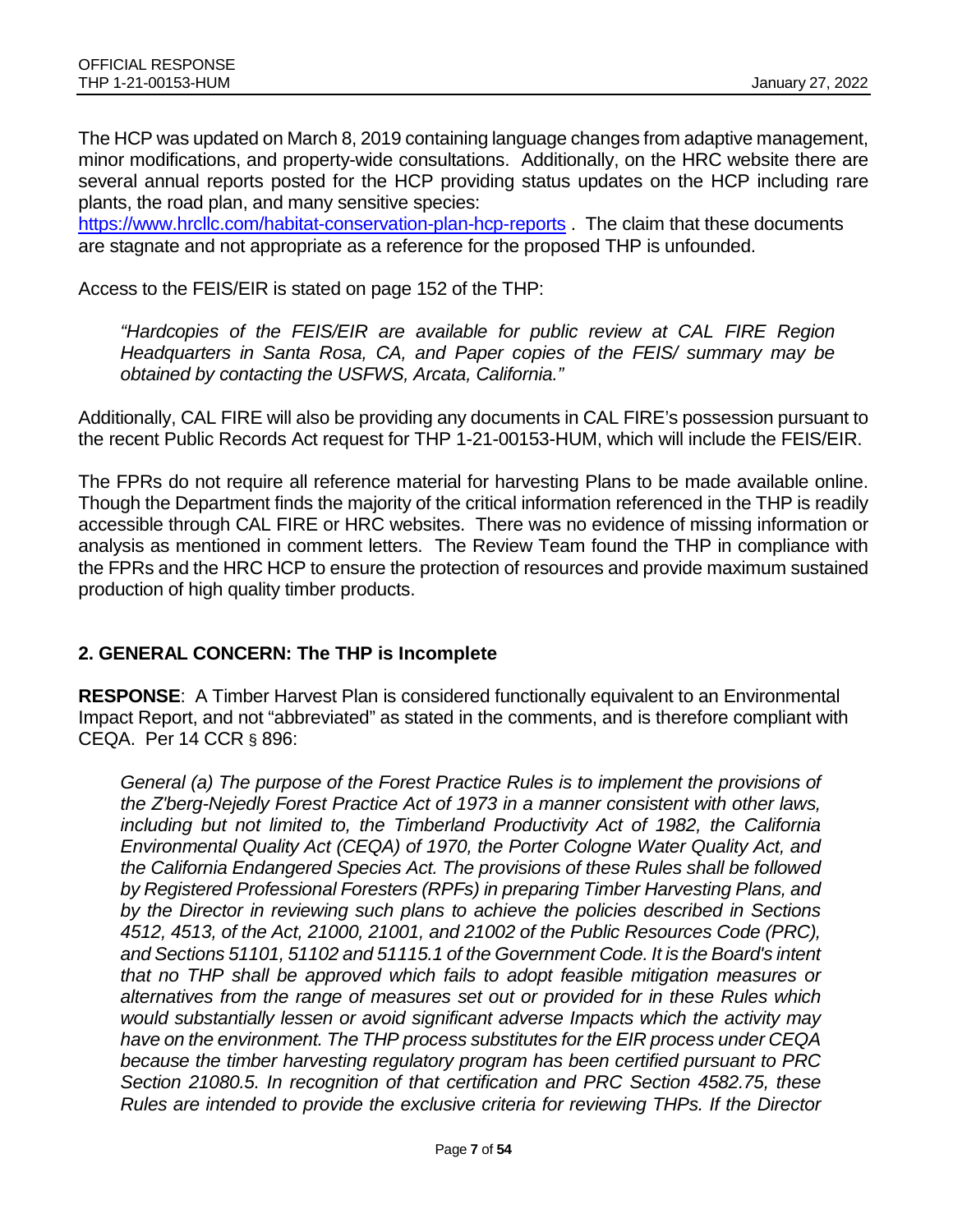#### *believes that there are significant adverse environmental Impacts not covered in existing Rules, matters should be referred to the Board as otherwise specified in these Rules.*

PRC Section 21080.5 does not include language that a project be mandated to contain the final completed version of a project to start the open public comment period. As the comment states the project needs to be "available for a reasonable time for review and comment by other public agencies and the general public". On the contrary it would seem to go against the intent of the process to not allow comments that may have valid concerns during the review process which could be reviewed, vetted, and potentially incorporated as revisions to the project. This THP was originally received by the Department on 9/29/2021, with the close of public comment taking place on 12/23/2021. This open period provided nearly 3 months where the public could review and comment on the THP. Because of the evolving nature of a THP, the majority of the Plan was submitted at filing with minor subsequent revisions being uploaded to CalTREES consisting of updated pages after Review Team recommendations.

Throughout the course of the review of this THP, revisions were accepted by the Department as standard practice for the THP review process. These revisions have been clearly labeled with page numbers and revisions dates and uploaded to CalTREES for access by the public. The files in the database are labeled as to which revisions are contained in the pdf and the date of the revisions. These revisions are generally available online to the public in 1 to 5 business days of submission to the Review Team. It is noted that the Plan is not continually updated as a completed document as revisions come in since that effort is simply not feasible for CAL FIRE Forest Practice to constantly provide an updated complete version of the Plan. The information is readily available online and organized and labeled in a reasonable method. Additionally, CAL FIRE Forest Practice Region offices continually take phone calls to help the public understand available information in CalTREES for THPs and answer questions about the THP review process. A final version of the sections of the Plan with the incorporated revisions will be compiled by the Department and posted on CalTREES by section number, if the Plan is found to be in compliance with the FPRs, along with this final OR.

Per CEQA Guideline 15126.4(a) the range of feasible alternatives is required and included in Section III of the THP. It is impractical to list "all" alternatives for a project area as requested in the concerns. There were six alternatives included in the discussion and the Review Team concluded that the Plan was in compliance with the CEQA requirements for alternatives and is considered complete. The Department agrees with the statements in the Plan for the alternative analysis starting on page 124:

*"This THP is prepared in accordance with the landowner's State and federally approved HCP, federal Incidental Take Permits and Aquatic Conservation Strategy. Following extensive environmental and public evaluation, review and adjustment through the Joint Environmental Impact Statement/Report (EIS/EIR) process, CAL FIRE, CDFG, USFWS, and NMFS found that, with adherence to the measures provided in the HCP's Operating Conservation Program, timber harvest would not pose direct or cumulative adverse environmental effects on all HCP covered lands.*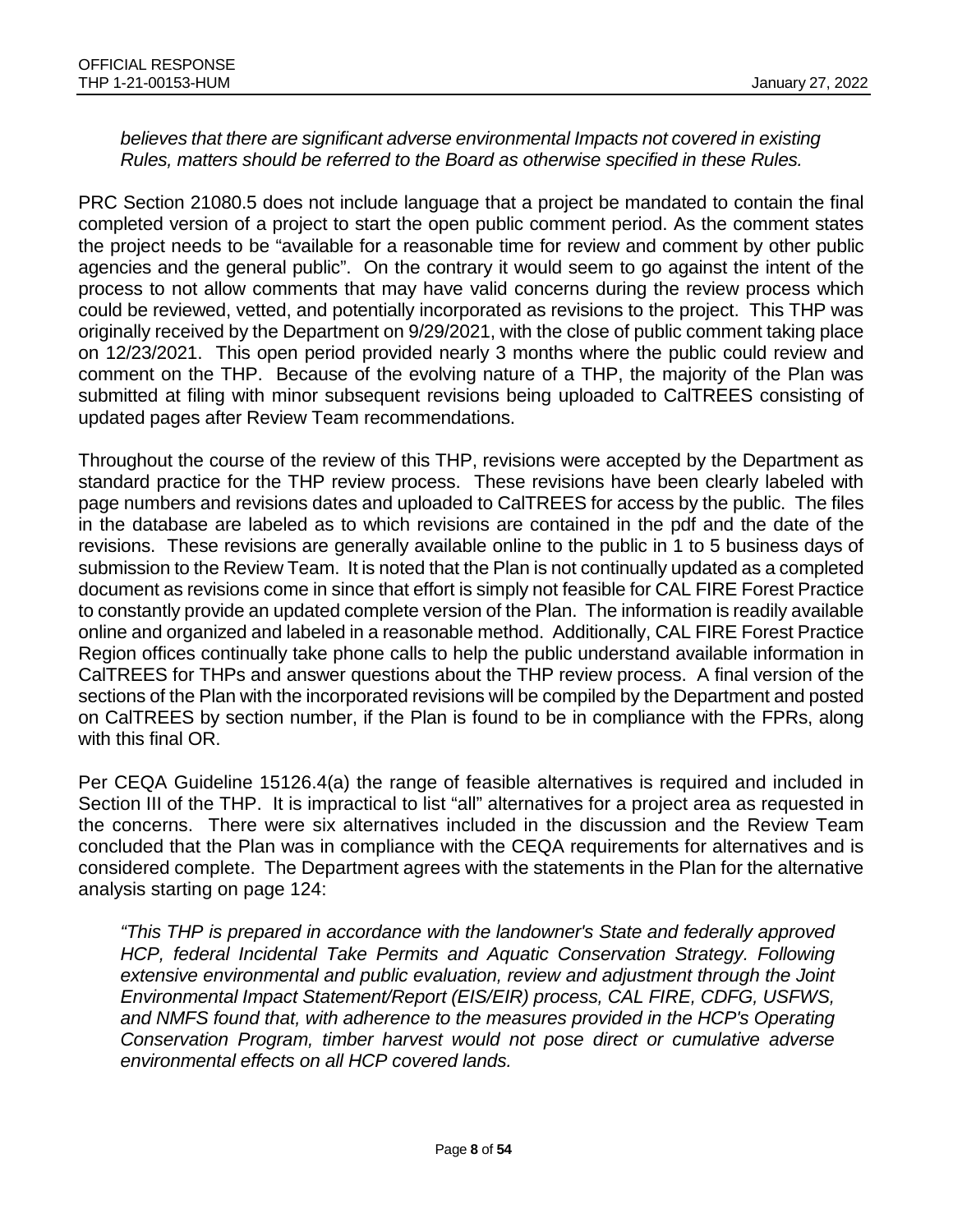*This "Project Alternatives Analysis" further demonstrates that the RPF has developed this proposed THP project within the scope of the EIS/EIR process. At the time the EIS/EIR and HCP were approved, it was unknown where each future THP would be located, and the specific attributes of each project. The State and federal agencies approved the landowner's EIS/EIR and HCP on the basis that future timber harvest projects, such as this THP, were expected to occur."*

*"The overall objectives of this project are to effectively manage the proposed THP area for timber production using sound forest practices, with due consideration for the conservation of biological and watershed resources. As a function of the HCP, operations on this project will ensure that watershed and biological resources will be protected, with the added emphasis of improving properly functioning watershed conditions over time. This THP is one part of an ongoing process to produce logs, high quality timber products, and a source of income, while continuing to invest in the landowner's timberlands to ensure that the long-term sustained yield\* (LTSY) goals may be realized."* 

*"The RPF has considered six alternatives for discussion in this THP: 1) The No Project Alternative, 2) Public Purchase of the Timber/Timberland or Purchase of the Timber/Timberland as a Conservation Easement Alternative, 3) Alternative Silvicultural Methods, including, a) The Silvicultural Methods That Were Not Chosen, and, b) The Silvicultural Methods That Were Chosen, 4) Alternative Harvesting Practices, including, a) The Harvesting Practices That Were Not Chosen, and, b) The Harvesting Practices That Were Chosen, 5) Delaying the Timing of the Project, or Alternative Project Locations on the Ownership, and 6) Alternative Land Uses."*

The commenters concern that the "description of the project" is lacking is not supported by the Department and was determined to be in compliance with CEQA Guidelines 15123 - 15126. The THP is nearly 350 pages, all describing the proposed operations, the regulations required, and the supporting information needed. Additionally, starting on page 124, the Plan describes a brief summary of the project:

*"All of the required contents as outlined in 14 CCR § 1034 (a-z) have been included in this THP document (reference Sections I, II, and Ill of the THP for project description information). In short, this THP proposes to harvest 418.2 acres under the Selection, Group Selection, Special Treatment Area silvicultural systems, contained in the Thompson Creek and Cameron Creek Planning Watershed. Harvesting methods are Ground Based and Cable. There are 7 miles of existing roads and landings. The THP proposes 1,022 feet of new road construction and abandonment of approximately 630 lineal feet of existing road. Optional site preparation operations such as burning and mechanical; ground-based equipment yarding during the winter period (if certain weather conditions are present); and no removal of downed woody material such as previously felled and bucked trees or windthrow. The RPF has assessed how the project will interact with the environment in the cumulative impacts assessment (reference Section IV of this THP)."*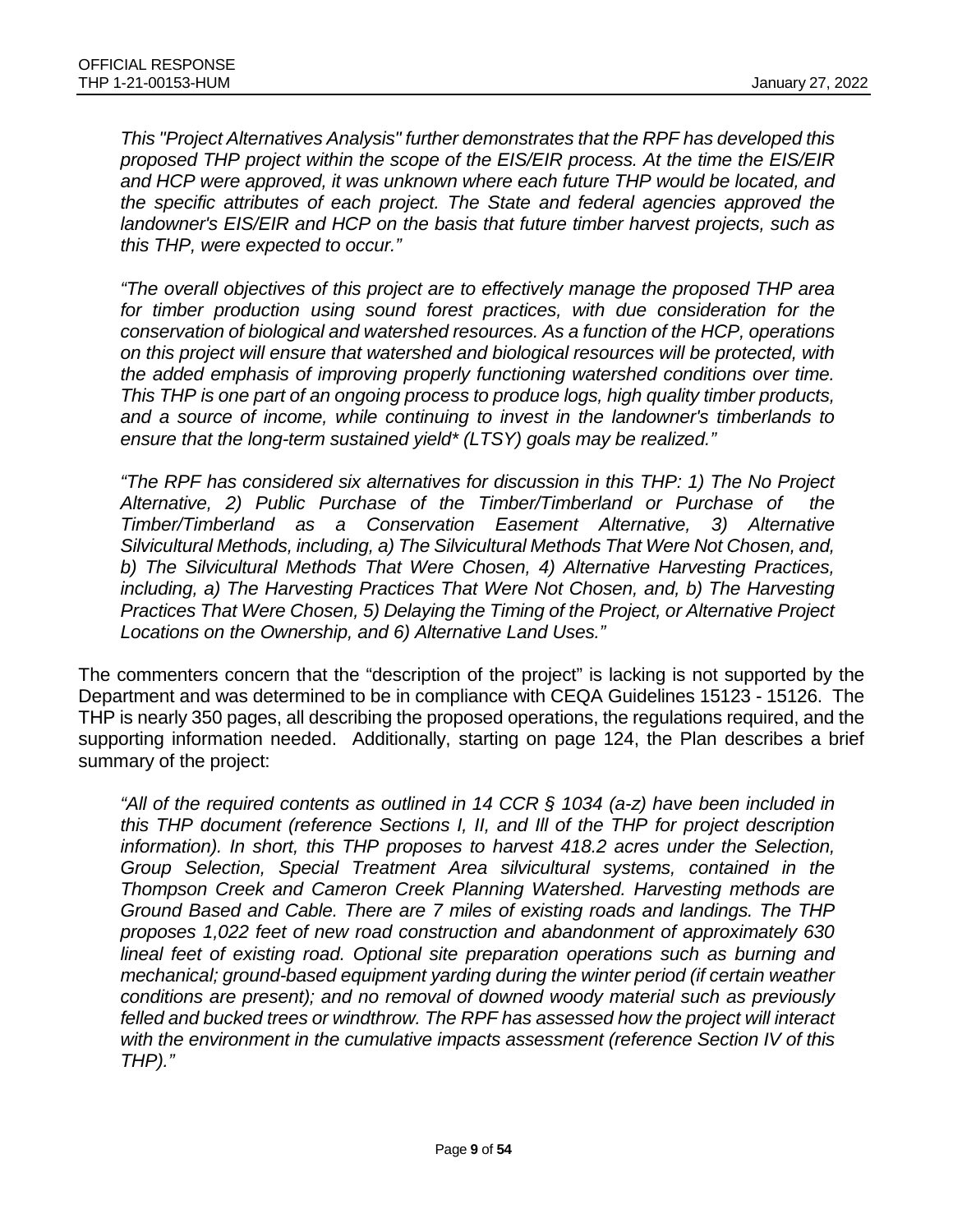Section II of the THP contains the mitigation and protection measures which are the foundation of the Plan. These Items are the cornerstone of timber operations and provide a blueprint for the enforceable language that has been agreed upon with the Review Team. No evidence has been provided to counter these proposed timber operations, with which professional review agencies have concurred.

#### **3. GENERAL CONCERN: The Cumulative Impacts Assessment is not adequate**

**RESPONSE**: Section IV of the THP, starting on page 151 to 253 contains nearly 100 pages of cumulative impacts assessment. The CAL FIRE inspector concluded the following in regards to the cumulative impacts assessment in the PHI Report starting on page 8:

- $\triangleright$  The defined resource assessment area was determined appropriate.
- $\triangleright$  The RPF correctly assessed the potential for significant cumulative impacts upon resource values within the defined assessment areas.
- $\triangleright$  The RPF accurately listed all known past/present/future projects within the assessment area including other CEQA projects that have a similar effect on the environment.
- $\triangleright$  The RPF has assessed for impacts that may combine with existing listed stressors to impair beneficial uses of waterbodies within or downstream of the proposed Plan that are listed as water quality limited under Section 303(d) of the Federal Clean Water Act.

It was identified that potential "cannabis growing" operations were not addressed in the cumulative impacts as noted in the public comments. Page 170 of the Plan was revised and now adds clarification to the impacts of this potential activity in the WAA:

*"It is common knowledge that there are many permitted and non-permitted cannabis farms within the THOMPSON CREEK & CAMERON CREEK Planning Watersheds. Permitted cannabis farms are subject to the CEQA process to attain the permit to cultivate, therefore they are considered to have no significant impact on the resources. It is difficult to know the size and location of non-permitted cannabis farms, but HRC is regularly monitoring for these activities on the ownership. There are currently no known active non-permitted cannabis farms within the HRC ownership."*

The Department finds the Plan sufficiently addresses the requirements for the Board of Forestry Technical Rule Addendum No. 2 Cumulative Impacts Assessment along with the Plan Submitter Watershed Resource Assessment checklist. Through the review process there were minor revisions needed for clarity, which have been incorporated into the final version of the Plan and have been well documented through CalTREES. All resource subjects listed in the analysis contained findings that concluded the Plan would not contribute significantly to cumulative impacts in the assessment area individually and collectively. The Department agrees with these findings and supports that the Plan properly addresses the requirements listed under CEQA Guideline 15130 "DISCUSSION OF CUMULATIVE IMPACTS".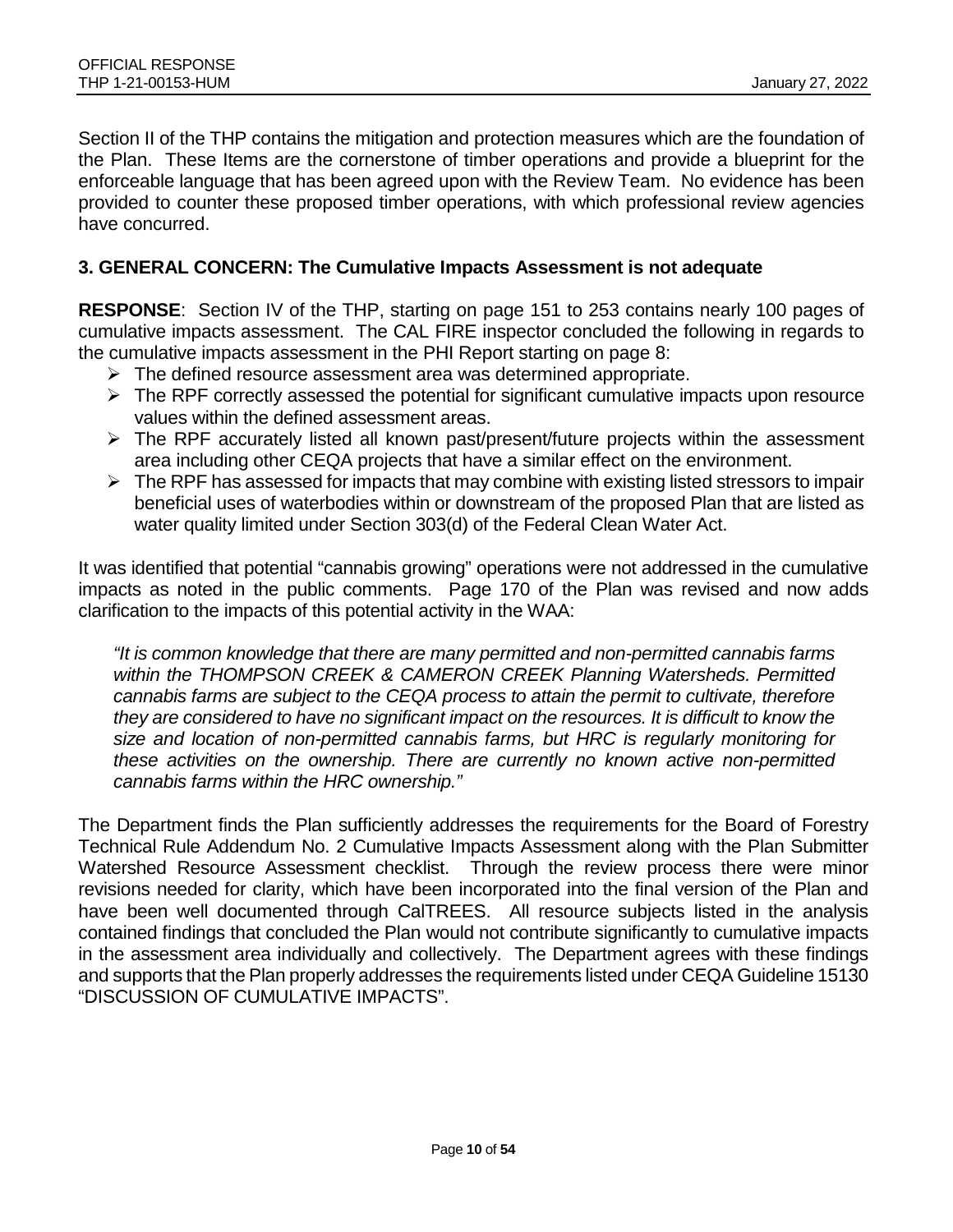#### **4. GENERAL CONCERN: Herbicide Treatment**

**RESPONSE**: The email exchange provided in public comment letter 21PC-000000677 stated the following from the Plan submitter about the "Hack and Squirt" (hardwood sprouting) herbicide treatment:

*"There is no plan for hardwood treatment yet. There may be some hack and squirt the tan oaks, but I do not believe there will be a whole hillside of standing dead oaks. There really is not a lot of oak in that spot."*

Section IV describes in detail the use of herbicides in the THP, the following are excerpts from that discussion starting on page 176:

*"Herbicides are used to temporarily control the growth of brush and weeds that compete with conifers for nutrients and sunlight while the conifers are young. HRC uses a subclass of pesticides referred to as "herbicides". This is an important distinction, for the methods by which herbicides control vegetation are related to plants and their unique growth mechanisms. Unlike insecticides, herbicides are generally not toxic to animals, because they do not try to disrupt energy pathways or essential vertebrate life processes. It is important to note that the herbicides used by HRC, are virtually non-toxic to humans. Forest application of herbicides may occur, on average, once or twice on any given forest acre during the course of uneven age stand development (HRC typically follows a 20-40 year return interval in uneven age management). The use of herbicides mimics and accelerates the natural progression of growth in a timber stand. Sometime before and/or after artificial regeneration, often in terms of years, planted trees may be aided by herbicide application designed to suppress competing vegetation until the young conifers can overtop the competition. This creates the association between harvesting and the ultimate application of an herbicide. Potentially significant, adverse, cumulative impacts are not expected from herbicide application with such long intervals between applications on any acre. Herbicide use was evaluated for potential impacts in the PALCO FEIS/EIR conducted in association with the HCP, with an entire section of Chapter 3 devoted to the subject, beginning on page 3.14-1 of that document. The FEIS/EIR clearly states how and why herbicides are used, discusses the chemicals that may be used, discloses target species to be treated, and describes the methods of application, potential impacts, and the mitigation measures taken to reduce potential for significant adverse impact. Herbicides that might possibly be used in reforestation have been the subjects of extensive testing and research within a certified regulatory program under CEQA administered by the Department of Pesticide Regulation (DPR). The DPR regulatory program is a functional equivalent of an Environmental Impact Report (EIR) certified by the California Secretary of Resources pursuant to PRC Section 21080.5. The DPR regulatory program is designed to study and test pesticides, and to mitigate potential environmental effects by the totality of the registration, label, and commercial application control processes. These processes include the US EPA label (which is a binding legal document) that prescribes limitations on use and mitigations for proper use. California may add additional restrictions beyond the EPA label and does so through the classification of an EPA labeled pesticide as a California "Restricted Use" pesticide.*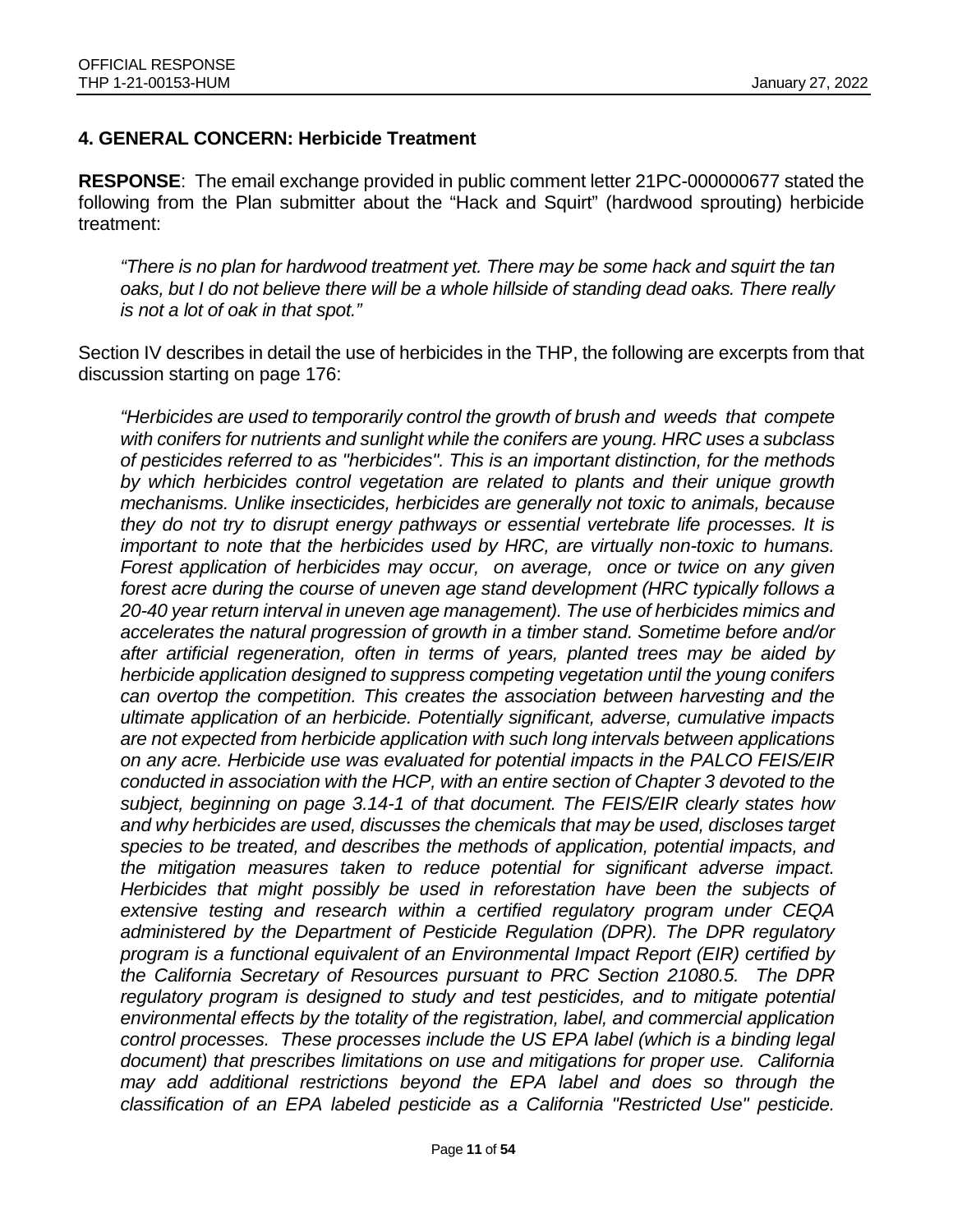*California's DPR process also requires additional site-specific analysis, before any commercial application of pesticides (including herbicides). The analysis takes the form of a written recommendation for herbicide use prepared by a licensed Pest Control Advisor (PCA). Finally, this program requires that the application of any pesticides be supervised by licensed Qualified Applicators. HRC works with all contractors to ensure applications are conducted in a professional manner that strictly follows all regulatory and licensing requirements. Licensed Qualified Applicators (QAL/QAC) are required to attend 20 hours of continuing education every 2 years to maintain their licenses. Pest Control Advisors are required to attend 40 hours of continuing education every 2 years."*

*"The County's agricultural commissioner oversees portions of the DPR's functional equivalent program and is designated as a state agency for the purposes of certification (3 CCR 61OO(a)(7)). Detailed records are kept on any pesticide application. This information is tracked by DPR and is available to the public. The labels usually require that non-protected contact with herbicides be avoided until the applied herbicides are dry."*

*"HRC regularly analyzes the potential for herbicide use within the THP area to the maximum extent feasible given the obvious constraint that such activity is remote in time, speculative and not susceptible to accurate description because future circumstances will dictate the extent, method and quantity of application assuming herbicides are used at all. The combinations of variables (timing, weather conditions, herbicide to be used, application method and amount, site specific location, etc) would lead to thousands of potential combinations and wasted speculative analysis that CEQA does not require (PRC Sec. 21083 and 14 CCR 15145)."*

The Department agrees with the conclusions found for the use of herbicides in this Plan located on page 184:

*"Application of herbicides on any one acre of HRC forestlands may occur once or twice every 50-80 years. HRC has undertaken an analysis of potential impacts and alternatives given the current state of the scientific knowledge of the products registered for use on conifer forestlands. We have further discussed the speculative nature of the amount and timing of use of these products on forestlands. Considering the typical pattern of use of these products, the history of past use, and the label restrictions and regulations on the use of these chemicals, HRC concludes that there will be no significant potential adverse environmental impacts from the application of registered materials if they are used in accordance with existing label precautions, the existing statutory mandates and the Forest Practice Rules."*

*"HRC further concludes that these products do not eliminate grasses, herbs, weeds, and brush species, but do provide for a temporary reduction in competition for planted conifers, so that young conifers may be able to survive and grow more rapidly. Herbicide use is sometimes necessary as part of HRC's required demonstration of maximum sustained production, which is the Board of Forestry's effort to interpret into rule language the*  legislative goal of maximum sustained production of high-quality forest products while *giving consideration to the other forest values. A policy of no herbicide use is not a feasible*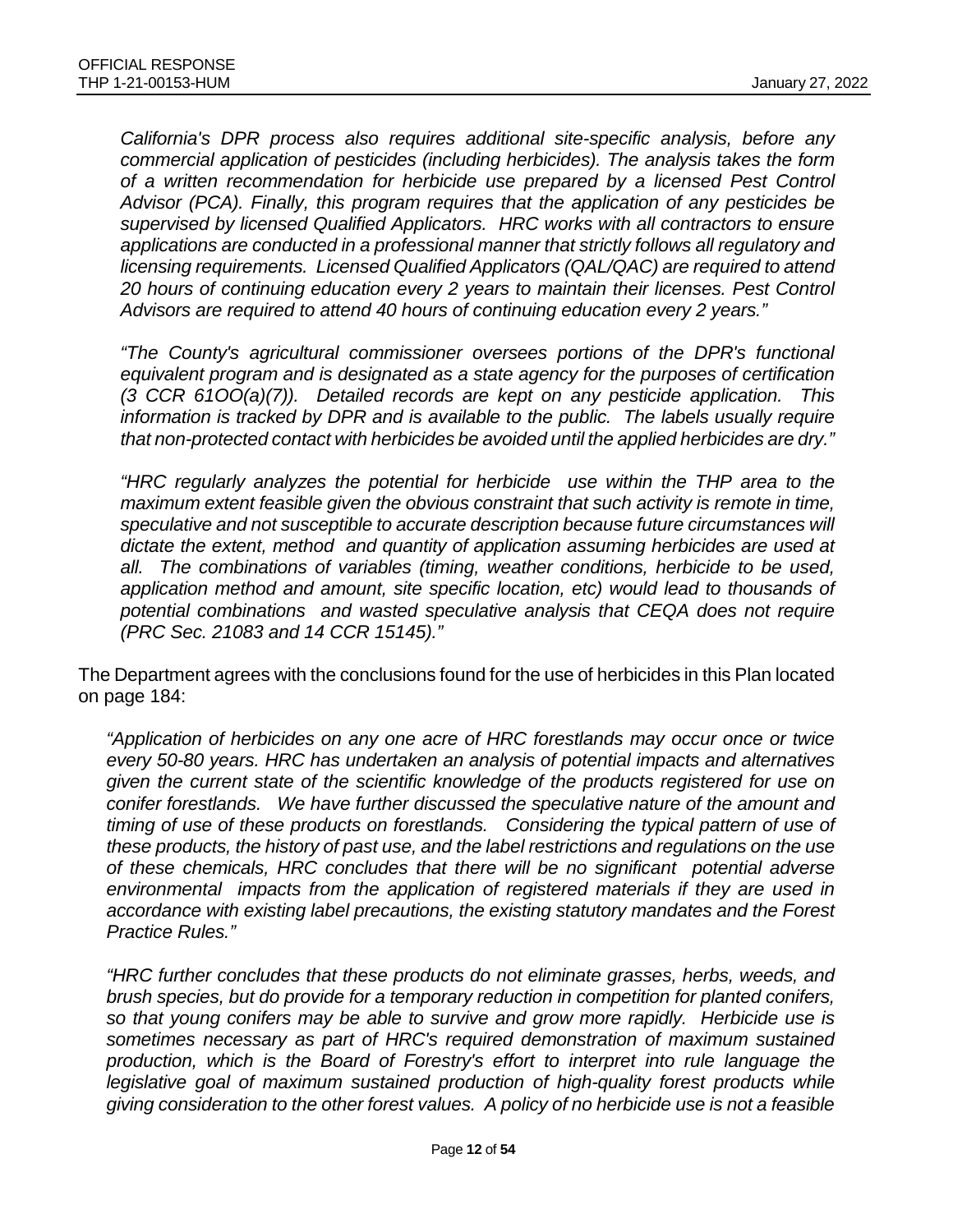*alternative. HRC also concludes that there will be no potential adverse environmental impacts to water quality considering the watercourse and lake protection buffers and label restrictions. After reasonable study, there is no evidence known to this applicant to support the conclusion that application of herbicides in a lawful manner would constitute a significant adverse impact on the environment."*

#### **5. GENERAL CONCERN: Increased Wildfire Hazard**

**RESPONSE:** Section IV addresses and evaluates the fire safety and risks for the THP on page 215:

*"The existing fuel conditions within the THP area includes both vertical and horizontal continuity of live and dead fuels. The stand type in the THP most resembles a two tier stand that has an overstory of residual second growth conifer and hardwoods and a mid*level canopy of second and third growth conifer and hardwood regeneration and *moderately dense ground cover consisting of grass and brush. There is dead fuel located sparingly throughout the THP area in the form of snags and down woody debris. Through management of the stand using unevenaged management the future fuel conditions will be modified.*

*The use of selection and group selection silviculture (unevenaged management) will significantly reduce the amount of surface and ladder fuels. This silviculture will individually select trees and small group openings for harvest. In many cases the overly dense, poor health and poor form trees are harvested to release the dominant and codominant conifers and promote conifer regeneration in the understory. The retention of healthy conifers will improve the overall stand health and provide for a more fire*resistant stand. Similarly, the selection of individual trees from the stand matrix will reduce vertical and horizontal continuity within the stand as trees with intermingling *crowns are thinned to provide additional resources for the retained trees.*

*Additionally, the practice of logging creates and maintains fuel breaks in the form of skid trails, cable corridors and truck roads whose presence contributes to a reduction of vertical and horizontal continuity. Also during the course of logging operations, a generous volume of limbs, tops and other miscellaneous woody debris are brought from the woods to the landing which results in a reduction of fuel materials in the woods. Once on the landing the generated fuels can be managed in a controlled setting by piling and burning the material. Alternatively, the material may be spread and compacted which reduces the vertical continuity of the material.*

*Although the project is not specifically labeled as a fuel hazard reduction project, operations associated with this THP will result in fuel treatments that will lower the risk of catastrophic wildfires by managing vegetation to modify/reduce hazardous fuels. Reducing fire intensity through vegetation management can substantially aid in wildland fire containment and control, while creating safety zones for fire fighter and citizen safety.*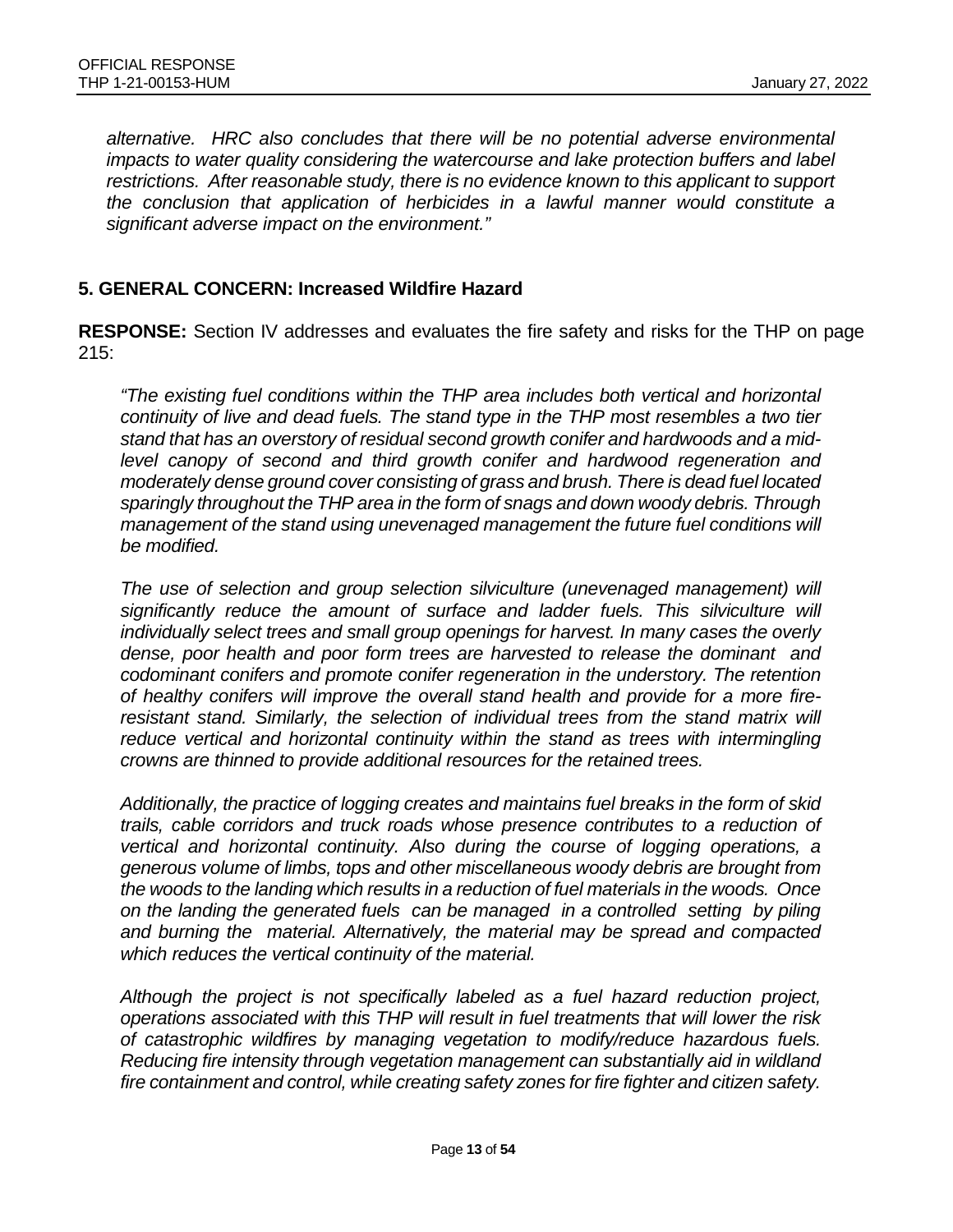*This THP will modify the fuel composition which will modify fire behavior to reduce environmental damage and aid in suppressing wildfires.*

*Benefits from fuel treatments include; prevent loss of lives, reduce fire suppression cost, reduce private property losses and protect natural resources (control of unwanted vegetation, including invasive species, improvement of rangeland for livestock grazing, improvement of fish and wildlife habitat, enhancement and protection of riparian areas and wetlands, and improvement of water quality) from devastating wildfire.*

*The removal of various levels of tree and brush is a management tool commonly used in fire-prone forests to reduce fuel quantity, fuel continuity, and the associated risk of high-severity forest fire. Collectively referred to as fuel reduction treatments, such practices are increasingly employed across California forests, where a century of fire suppression has allowed fuels to accumulate to levels deemed unacceptably hazardous. The efficacy of fuel reduction treatments in temporarily reducing fire hazard on a given site is generally accepted and, depending on the prescription, may serve additional management objectives including the protection from insect and pathogen outbreak, and providing wood products and associated employment opportunities. However, the longterm capacity of any particular fuel-reduction system in altering landscape fire patterns and the impact of such practices on forest biomass remains difficult to predict.*

*Location of known existing public and private fuelbreaks and fuel hazard reduction activities - Within the assessment area there are no known existing public or private fuelbreaks. Regardless, forest fire prevention is a top priority on HRC timberlands. Forestry staff visits the timberlands regularly to inspect active logging operations to insure logging operations are in compliance with the Forest Practice Rules. During these*

*inspections the condition and location of fire tools along with the fire prevention practices of contractors is observed. Forestry staff is looking for things such as adequate clearings around yarder blocks, spark arresters on chainsaws, proper maintenance of equipment, and establishment of fire breaks around all slash piles. Prior to logging operations, a meeting is held with the LTO to discuss plan specific information and to address important fire prevention issues such as access, fuel moisture, water sources, and company policies regarding smoking and warming fires. During logging operations there is equipment available on site or elsewhere on the ownership in relatively close proximity that is suitable for the construction of fuelbreaks or to support CalFire in fire suppression activities.*

*Road access for fire suppression resources - The road network located on HRC lands is well situated to provide access for fire suppression resources. The road network begins at the gates that lead to HRC property. Gates are generally left open during the*  day while active logging operations are occurring which allows access for fire *suppression resources. Gate openings are wide and allow access for large pieces of logging equipment and will also service fire suppression trucks, equipment and personnel. A large portion of the road network are rock surfaced permanent roads that are capable of providing year-round access for logging operations and fire suppression*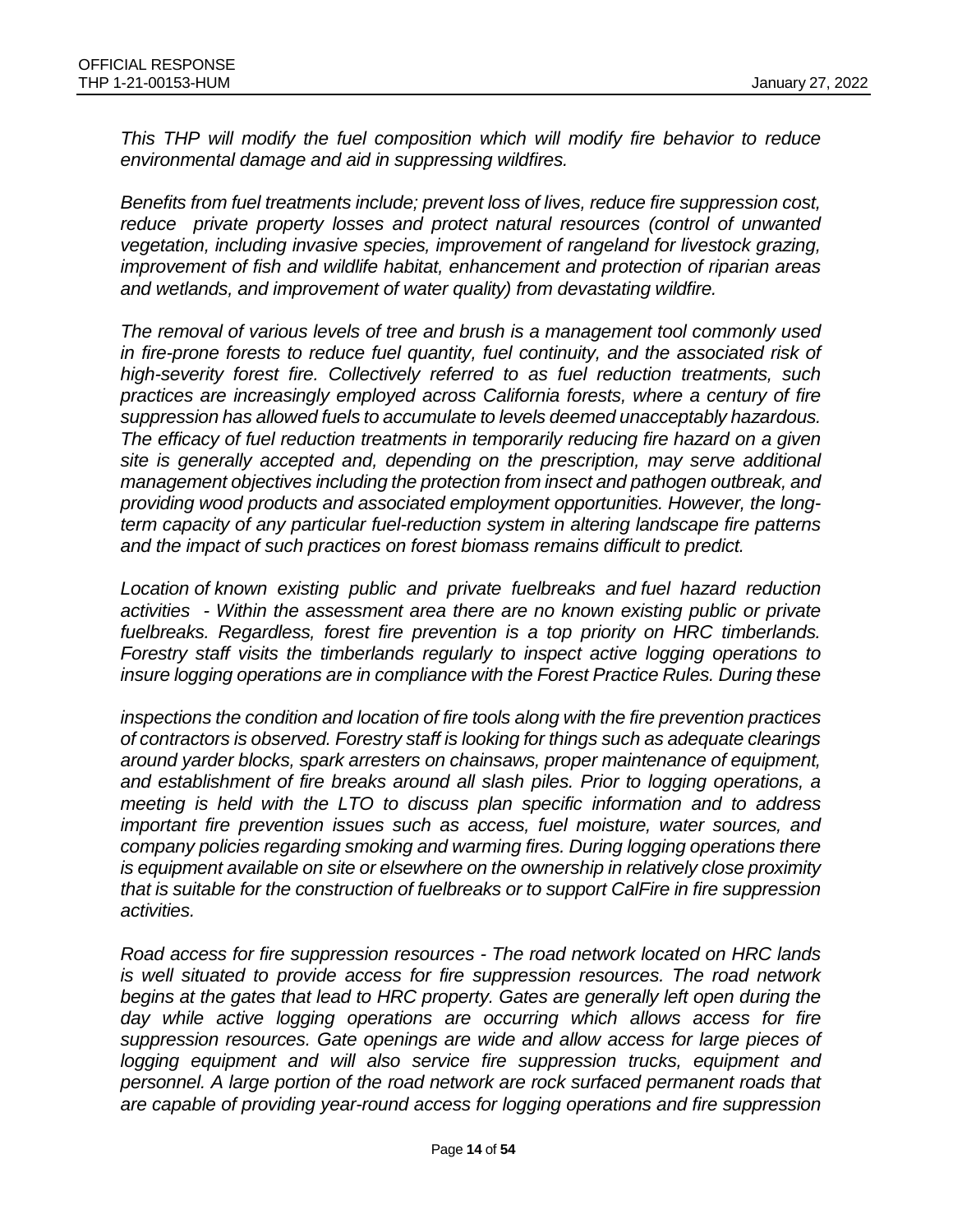*resources. The remaining dirt surface roads that access active THP areas will be maintained as open and usable during the time of year when fire hazard is at its greatest.*

*This THP straddles Dyerville Loop Road, a public road, for approximately 1 mile. As required by 14 CCR 917.2(b) slash treatment will occur within 100' of Dyerville loop road to reduce the fire hazard. The county road may temporarily experience short closures for safety during timber operations but will remain passable to emergency services and fire fighting equipment.*

*Findings – The silviculture treatment and logging operations will effectively function as a*  fuel break by reducing the horizontal and vertical continuity of the fuel. Additionally, the *THP area will easily be accessed by fire suppression equipment through the HRC road system in the event of a wildfire, and will not alter emergency services ability to pass along Dyerville Loop Road. It is the RPFs opinion that this THP will reduce the risk of catastrophic wildfire.*

During timber harvest operations, equipment and personnel are required by regulation to be available to fight a fire if one should start in the immediate vicinity when harvesting is occurring. PRC § 4428 requires that each logging crew have a firefighting tools cache and PRC § 4431 requires that each chainsaw operator have at least one serviceable round point shovel or one serviceable fire extinguisher within 25 feet. These firefighting tools, and equipment such as tractors/skidders allow operators to immediately respond should a fire start as the result of natural causes (i.e., lightning), harvest operations, or other causes in the vicinity of active harvest operations. The Forest Practice Rules require that access for fire equipment be kept in passable condition during timber operations when those operations occur during fire season (code section 14 CCR § 923.6). Periodic inspections by CAL FIRE include the verification that the firefighting requirements are in place or a violation may be issued.

Section II, Item 30, starting on page 73 of the THP, references that hazard reduction shall provide standards for the treatment of snags and logging slash in order to reduce fire and pest safety hazards in the logging area, to protect such area from potential insect and disease attack, and to prepare the area for natural or artificial reforestation while retaining wildlife habitat per 14 CCR § 917. It was identified that slash treatment will occur within 100 feet of the edge of traveled surface of public roads.

When asked to evaluate potential fire hazards associated from timber operations from First Review of the THP, the CAL FIRE inspector stated; "I observed no unusual fire hazards during the PHI which would require suggested prescriptions." It was also concluded in the PHI report for wildfire hazards with the proposed THP that:

- $\triangleright$  The proposed treatments will be sufficient to reduce fire hazard and provide defensible space around buildings and along roads.
- $\triangleright$  The proposed hazard reduction methods will be effective for the purposes of reducing damage to the natural environment, or to other resources.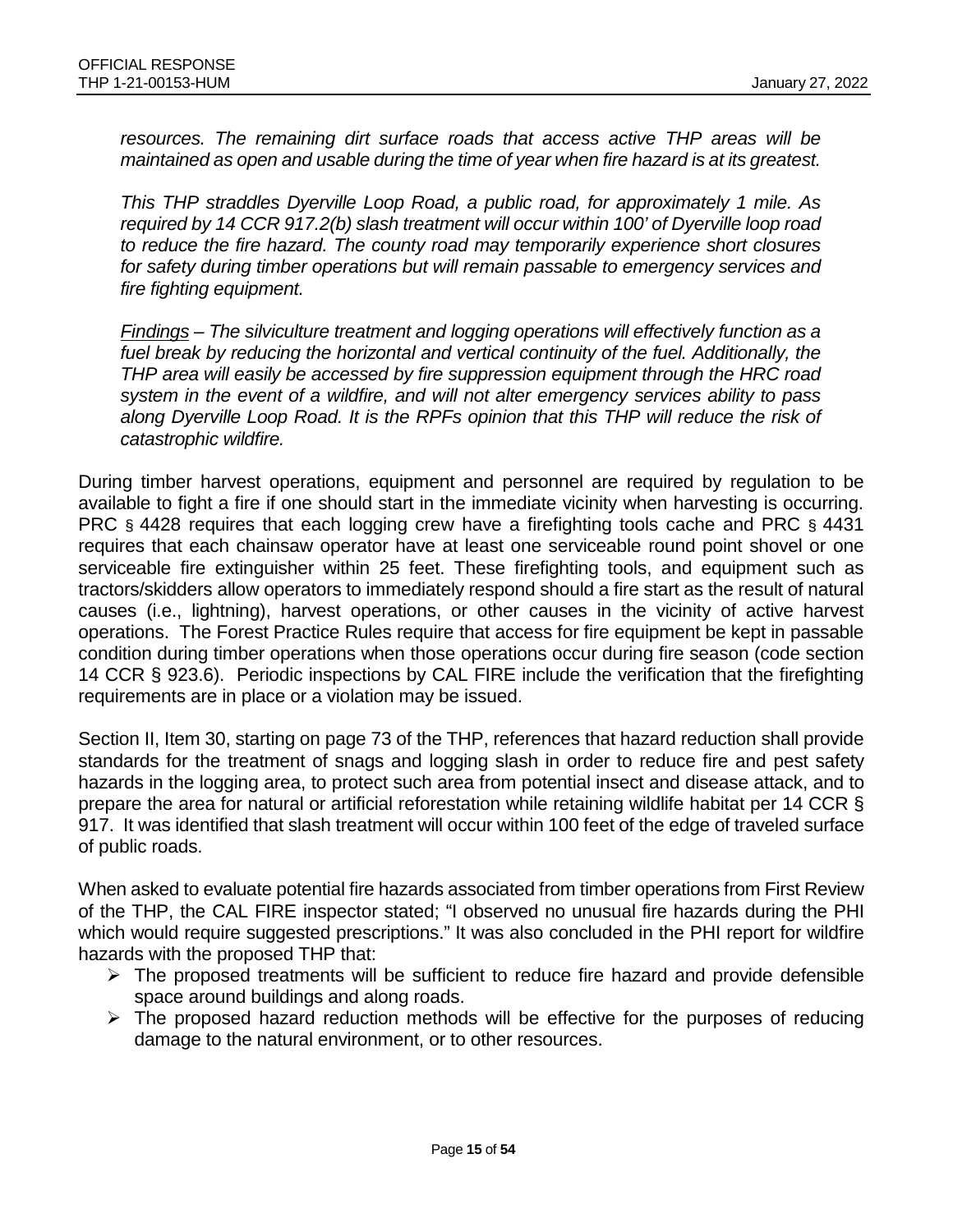### **6. GENERAL CONCERN: Wild and Scenic River Acts, and riparian setbacks are not adequate.**

**RESPONSE**: Section II, Item 14, starting on page 10 of the Plan outlines the Special Treatment Area near the Eel River to ensure compliance with the Wild and Scenic River Acts. There is a 200 ft. buffer from the edge of the Eel River banks extending past the railroad as required under PRC § 5093.52 and as defined in 14 CCR § 895.1 (special treatment area). Additionally, there are 1.6 acres of Special treatment zone near the edge of the "No Harvest" area past the railroad as displayed in the Silviculture Map on page 92 of the Plan to accommodate the increased protection of the Eel River. See screen shot of the STA from the map below:



Section II, Item 26, starting on page 46 of the THP, describes and discusses detailed mitigation measures for timber operations near or on the watercourse lake protection zone per 14 CCR § 916. The CAL FIRE inspector concluded the following in the PHI report:

- $\triangleright$  Watercourses have been correctly described and classified.
- $\triangleright$  Proposed protection measures for watercourses, lakes and wet areas are adequate to protect the beneficial uses of water, native aquatic and riparian species, and the beneficial functions of the riparian zone.
- $\triangleright$  Proposed protection measures are adequate for areas near and areas with the potential to directly impact watercourses and lakes for sensitive conditions.

Neither the Department, nor any other government agency from the Review Team, had any concern about unmitigated issues for operations near the Wild and Scenic Eel River.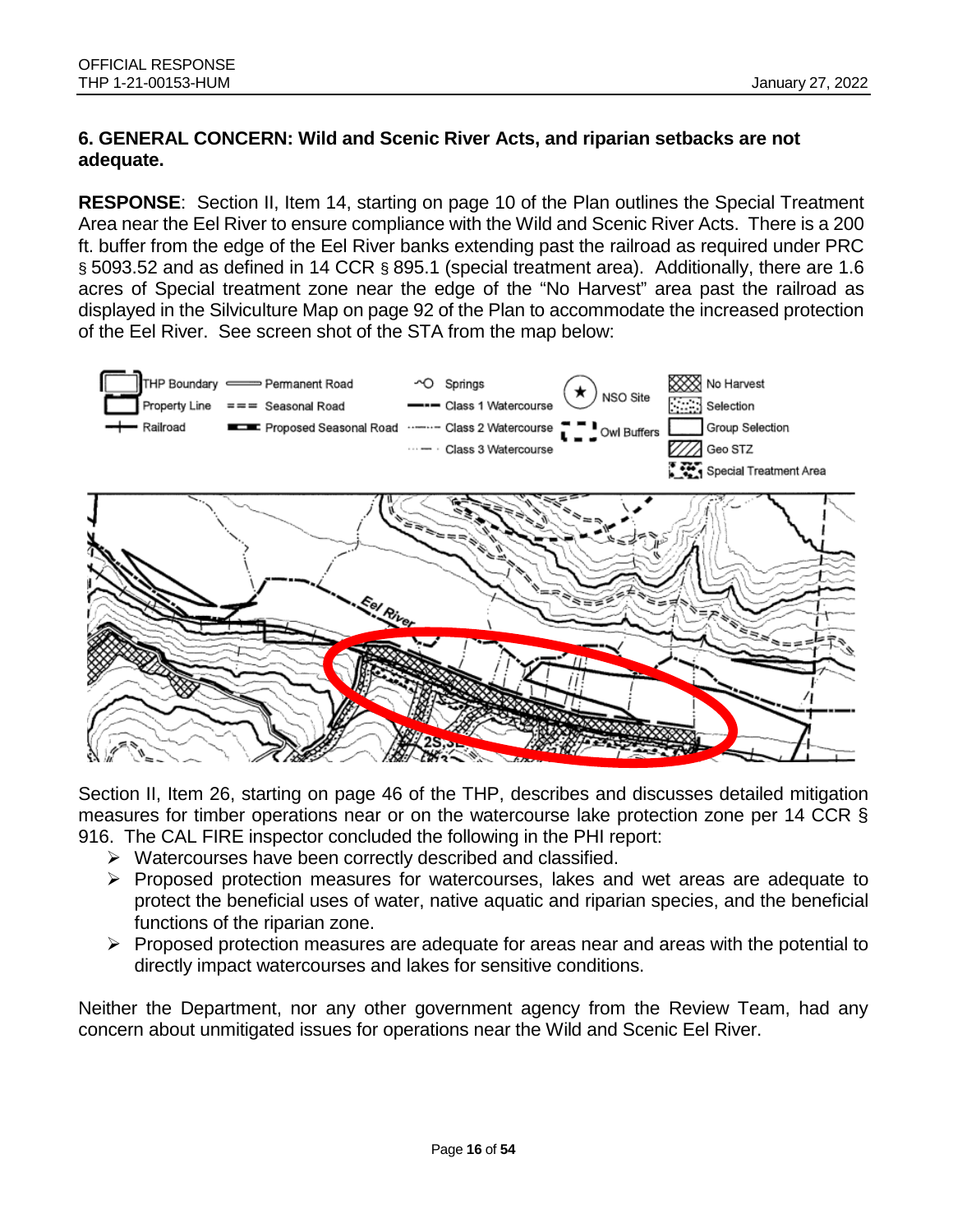### **7. GENERAL CONCERN: Impacts to recreation, visual, and traffic resources are not adequate.**

**RESPONSE**: Section IV of the THP discusses the impacts to the recreation, visual, and traffic resources in the cumulative impacts assessment as required by the Board of Forestry Technical Rule Addendum No. 2. Minor revisions were made during the review process for clarity and to address public comment letter concerns. The following starts on page 209 of the THP:

#### *"5.4 Recreational Resources Assessment*

*The THP area and the area within 300 feet of the THP boundary was assessed for potential impacts to recreation resources (Soil Productivity and Recreation Assessment Map, APPENDIX A). Within 300 feet, sights and sounds are greatly diminished due to surrounding vegetation and other physical barriers. The project area is behind locked gates and is not open to the general public. The restriction of recreational activities also led to the selection of this assessment area.*

*Recreation opportunities exist within the Eel River, but those opportunities will not be impacted due to the RMZ buffers along the river. Analysis of recreational effects is provided in the FEIS/EIR Volume 2, 3.17, pages 1 - 7.*

*This area is private property and is zoned as a Timber Production Zone. This land is not open to the public for recreational use. Conventional logging operations are not known to have caused significant adverse impacts to recreation resources in the area in the past, therefore, none are anticipated for this THP, either singly or cumulatively.*

*The operations and silviculture proposed in the Special Treatment Zone of the THP along the Eel River are not expected to affect the recreational resources of the Eel river due to the RMZ buffer along the river. The railroad tracts that traverse the THP and parallel the Eel river are along the planned route of the Great Redwood Trail. HRC has been contacted regarding the planning of the route, but there is currently no plan for the implementation of trail. If the route were to go through this THP the trail would be well within the No Harvest buffer on the Eel River, and would give hikers a view into an actively managed forest.*

*Finding: After considering the risk for the proposed project to harm recreation resources, the forester has determined that there is no reasonable potential for impacts from this project to join with the recreation resource impacts of any other project to cause, add to, or constitute significant adverse cumulative impacts.*

#### *5.5 Visual Resources Assessment*

*The visual assessment area is defined as the project area that is readily visible to a significant number of people who are no further than three air miles from the forest operation (see Cumulative Assessment map, APPENDIX A). This area was assessed following the guidelines of 14 CCF § 912.9 Technical Rule Addendum #2.*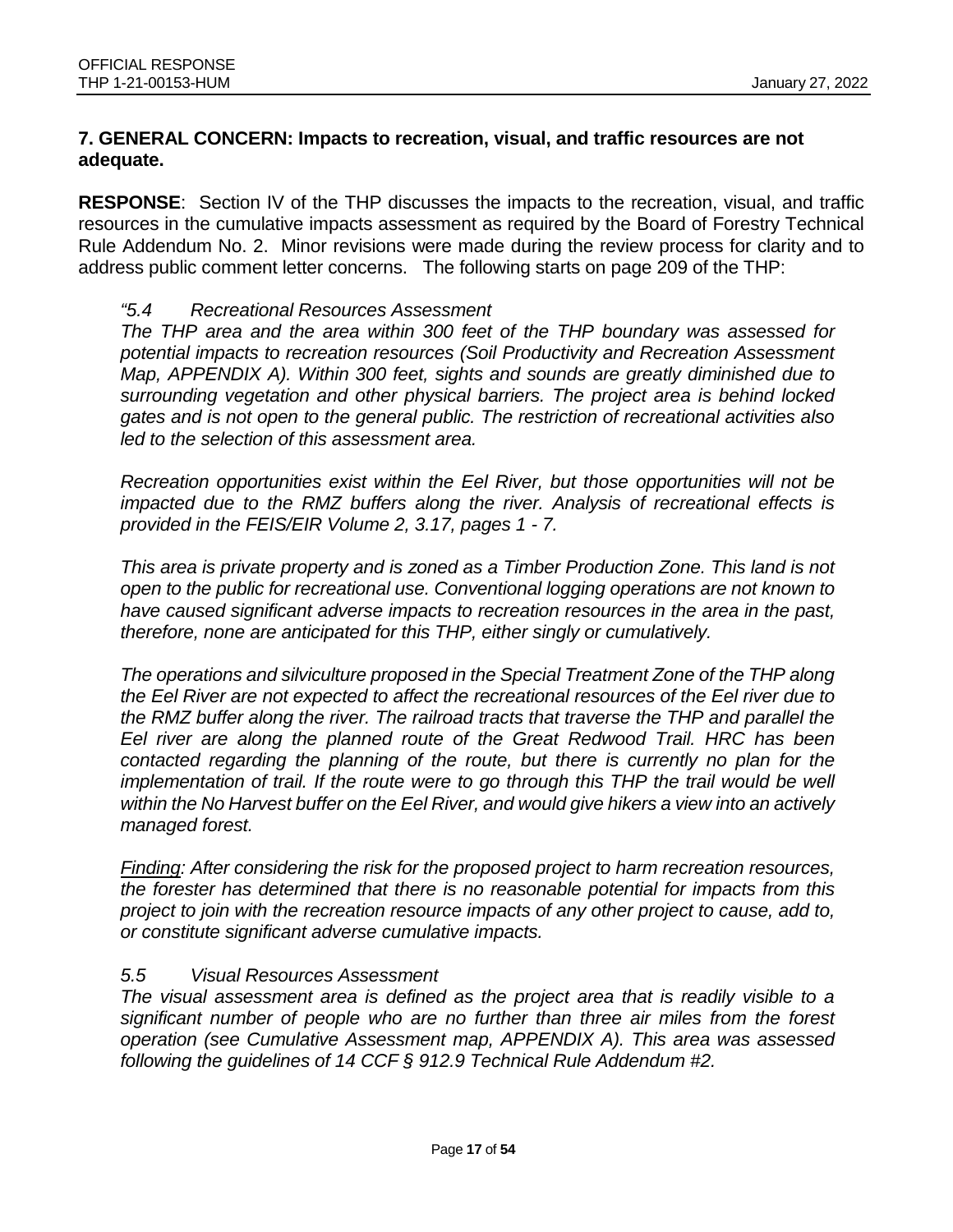*The operations proposed as part of this THP will be in view of the public from Dyerville Loop Road. This is not a heavily traveled road, therefore a significant number of people will not be able to view the THP are. Analysis of visual effects are provided in the FEIS/EIR, Volume 2, 3.16, pages 1 - 26.*

*The majority of the land covered in the HCP has been and will be managed consistent with the management of the surrounding lands. While individual THPs or portions thereof will be in view of communities adjacent to or within 3 miles of the THP, aesthetics of this plan are consistent with ongoing timberland management in this area.*

*Many travelers are interested in this industry and land management as evidenced by attendance at the logging museum and mill tours at Scotia, and the exhibits at the Humboldt Redwoods State Park Visitors Center in Weott. It is part of many travelers' expectations to see areas of on-going timber management, saw mills, log trucks and lumber trucks in northern California, just as they expect to see orchards and row crops from lnterstate-5, or fishing boats and freighters in our harbors, or residences in suburban areas, or office buildings and industrial parks in urban areas. Many are interested in how and where we produce the material used by our society. The juxtaposition of the preserved redwood groves within Humboldt Redwoods State Park and these timber production zones is striking and interesting and exemplifies competing and incompatible land and resource uses. That our society values both commodity production and resource preservation is apparent. The fact that the view of the portions of the landscape planned for timber production changes more over time is not found to be a significant adverse effect.*

*Forests are not static; a harvested area will not remain open ground over time. Trees that have been retained, especially redwoods, will expand their crowns to utilize the available sunlight. Redwood stumps will sprout and these sprouts generally grow rapidly. Planted conifers will grow in the open areas. Open areas will quickly regain a forested appearance. This is evidenced in the history of the watershed, where approximately 90% was logged in approximately 20 years (the mid-1940s-1966) leading to development of stands such as those where harvest is currently being proposed.*

*The operations and silviculture proposed in the Special Treatment Zone of the THP along the Eel River is not expected to affect the visual resources from the Eel river. The RMZ buffer along the river will reduce the ability to view the THP from the river.*

*The THP project area will not be in view of any, public land, or highways within the threemile visual assessment area, but will be in view of the community of Mccann. Considering the topography, the proposed THP does not pose a significant visual impact. The operations proposed in this THP conform with those described in the HCP. The aesthetics of this plan are consistent with ongoing forest and other resource management in the area.*

*Finding: Due to the moderate size of the plan, topographic relief, silvicultural methods used, distance from other landowners and intervening timber stands, it is highly unlikely*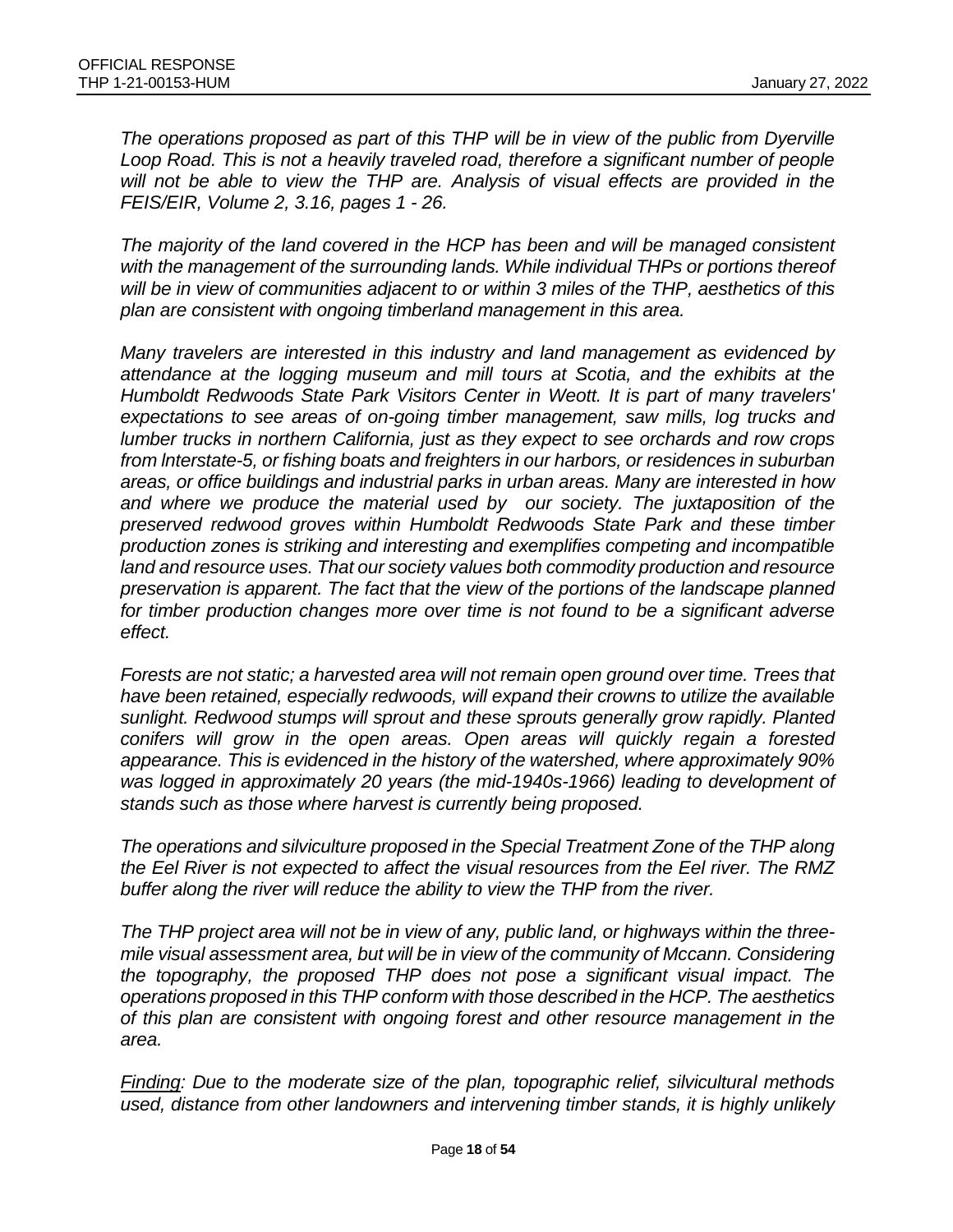*that any private viewshed will be impacted. After considering the risk for the proposed project to harm visual resources, the forester has determined that there is not a reasonable potential to join with the visual impacts of any other project to cause, add to, or constitute significant adverse cumulative impacts.*

#### *5.6 Vehicular Traffic Assessment*

*The public roads not part of the logging area where THP logging traffic must travel were assessed following the guidelines of 14 CCF 912.9 Technical Rule Addendum #2. This THP uses a road addressed in the FEIS/EIR, chapter 3.12. pages 1-12. That analysis determined that HCP activities would not cause adverse cumulative vehicular traffic impacts when conducting Covered Activities. The haul routes used under this THP will include the county roads and state highways that lead from HRC's timberlands to its mill. These include the following: State Highways 101 and 36, and attendant county roads.*

Log truck traffic has historically occurred on these roads. Continuation of hauling *operations at historical or current levels is not expected to cause a significant adverse impact to traffic on these roads. There are no existing traffic or maintenance problems along these routes during the summer tourist season. There have been no major problems causing significant traffic involving log trucks.*

*The RPF realizes Dyerville Loop Road is the main access road for the residents in McCann, and therefore the residents will likely encounter log truck traffic while traveling this route. The majority of the log truck traffic will be directed from the THP south towards Fruitland, leaving the Northern route mostly free from log truck traffic. Log truck drivers and the LTO will be instructed to drive courteously and be mindful that they are sharing a narrow public road with residents. The CB radio channel used for Dyerville Loop Road can also be posted near the THP boundaries so residents can communicate with log truck drivers. The residents should feel free to contact the RPF if they are anticipating a larger volume of traffic for events and wish to coordinate traffic.*

*Finding: Because the THP operations will add relatively few vehicles to roads that are designed for similar traffic, negative traffic impacts are not expected. Because other present and future projects are expected to avoid similar impacts due to separation in time and space, this THP will avoid significant adverse cumulative traffic effects."*

The Department finds the assessment and discussion of these resource subjects are adequate and in compliance with the FPRs and agree with the findings listed in the THP for these subjects. This was further supported by the CAL FIRE inspector from the PHI report on page 9 concluding that the RPF correctly assessed the potential for significant cumulative impacts upon resource values within the defined assessment areas. This includes the visual, recreation and traffic resource subjects. Additionally, no other member of the Review Team had any concerns about unmitigated issues in regards to the visual, recreation or traffic resource assessment.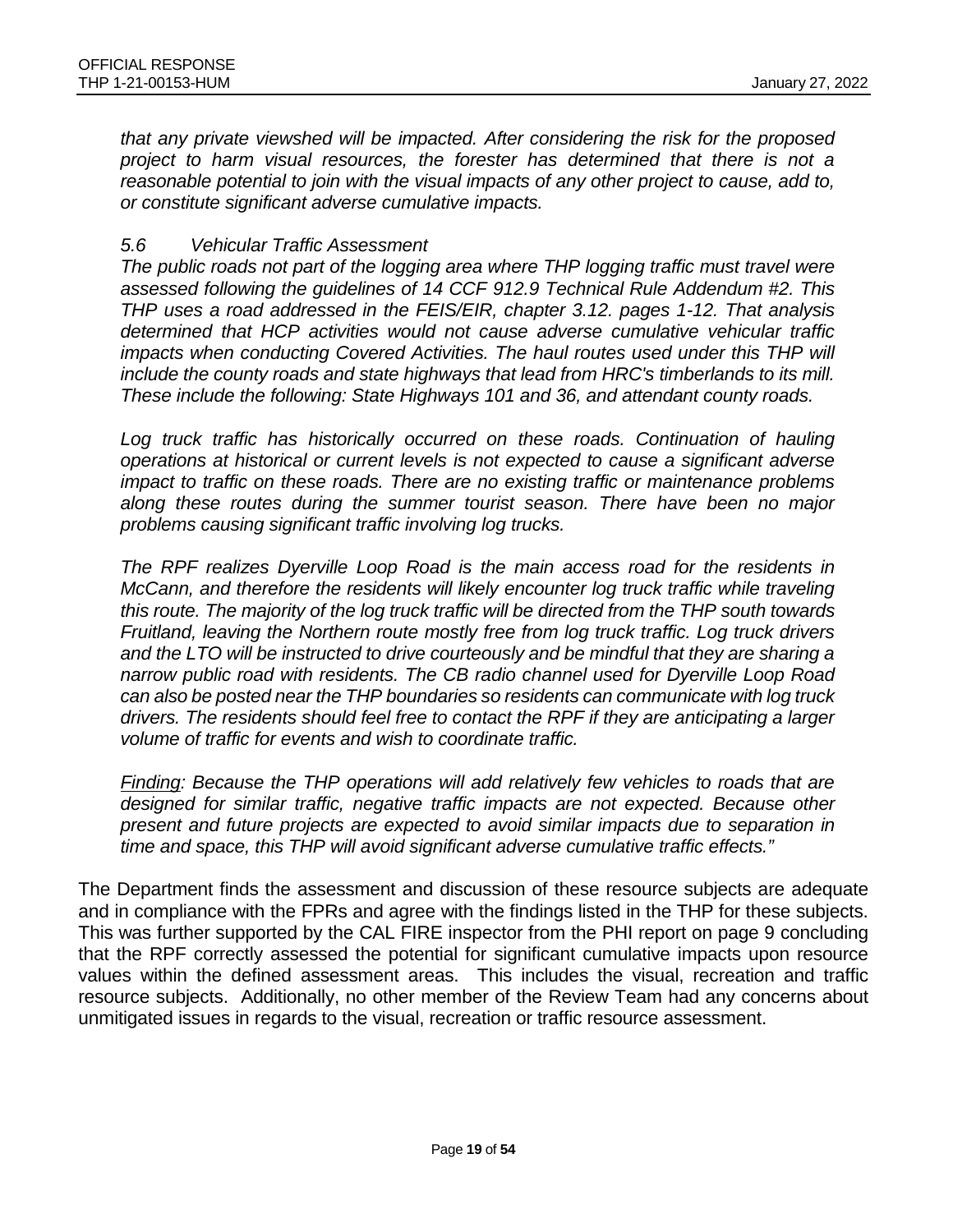### **8. GENERAL CONCERN: Biological Resources assessment and impacts analysis are not adequate.**

**RESPONSE**: Section II, Item 32, of the THP, starting on page 75 contains enforceable language providing protection measures for several listed species that has been review and approved by the Review Team along with the citation of required rule regulations that the Plan shall follow. CDFW was involved with the review of the Plan and had no unmitigated issues for timber operations in regards to biological resource impacts, protection or assessment. The following was concluded from the CAL FIRE inspector in the PHI report in regards to biological resources:

- $\triangleright$  All state or federal listed species present in the Plan area have been accurately disclosed and mitigated.
- $\triangleright$  Impacts to wildlife and plants (including listed and non-listed species), have been correctly assessed within the Plan and appropriate protection has been provided.
- $\triangleright$  Post-harvest stand in the WLPZ will provide for large wood recruitment that improves or maintains salmonid habitat on Class I and Class II large watercourses and will retain the 13 largest conifer trees per acre.
- $\triangleright$  Proposed erosion control and soil stabilization measures for sediment control are adequate to protect salmonid habitat.
- Protection measures for Northern Spotted Owls and their habitat appear adequate and in conformance with the rules.

Section III, of the THP contains a detailed evaluation of listed species potentially impacted by the THP. These discussions outline the sensitive species and their habitat in regards to the potential impacts operations may have and proposed mitigation measures to reduce disturbance. The following is a summary explaining the content of these evaluations from page 142 of the Plan:

*"This addendum presents an analysis of animal and plant species, including their habitat, which are listed as threatened or endangered under federal or State law, or a sensitive species by the Board of Forestry. This addendum presents a series of "check boxes" that exhibits which species exist in, or near the plan area, or has other requirements under the HCP. The provisions (operational constraints required to mitigate impacts, if applicable) to be taken for the protection of any species identified in this analysis are included in Section II in the Plan of Operations.*

*This analysis is based on field examinations done while conducting timber harvest plan preparation in the area, review of the most current Natural Diversity Data Base (NDDB) Overlay Maps, any HCP required surveys, other specific surveys, and a review of the specific habitat requirements of each species as identified in Section IV of the THP under the biological assessment.*

*For HCP purposes, listed, and a select list of sensitive species potentially affected by activities on the plan submitter ownership have been identified as below "covered species" for which HRC has obtained incidental take permits (ITPs). The ITPs cover operations in conformance with the HCP."*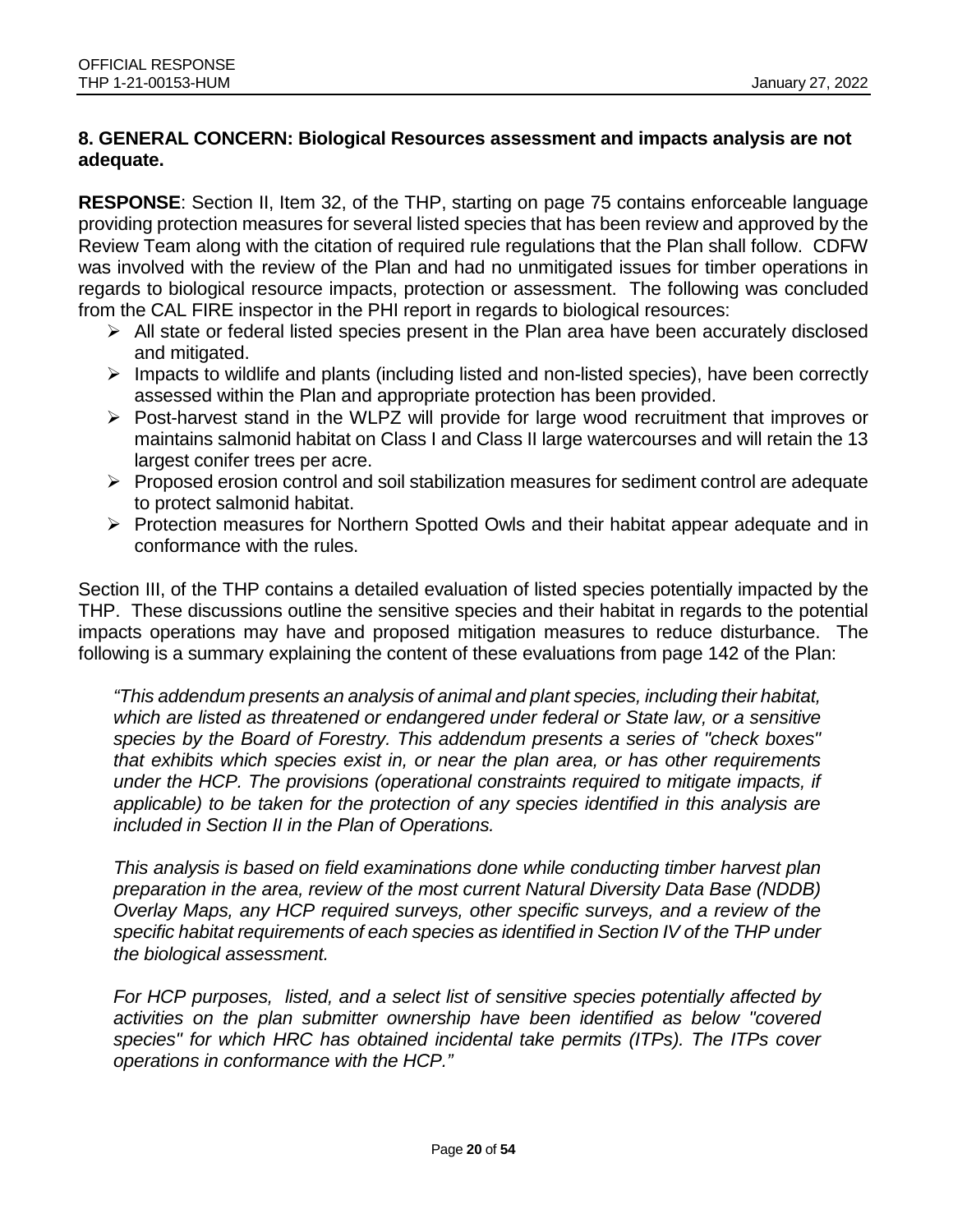*The covered species under the HCP are the marbled murrelet, northern spotted owl, chinook salmon, coho salmon, cutthroat trout, steelhead trout, southern torrent salamander, tailed frog, red-legged frog, foothill yellow-legged frog, northwestern pond turtle, bald eagle, American peregrine falcon, western snowy plover, bank swallow, Pacific fisher, and red tree vole (HCP 3.3). Where applicable, these species will be afforded protection as provided under the HCP. For all other species, the standard Forest Practice Rules, consultation with State or federal agencies, a recommendation by a botanist, shall apply.*

The Department finds that the THP adequately evaluates the biological resources of the WAA and BAA and agrees with the summary statement and findings found in Section IV in regards to the assessment of biological resources:

"*Much of the assessment that examines the potential for cumulative effects on biological resources follows the approach taken in the analysis conducted for the HCP. A primary difference is the scale of area being considered. This cumulative effects analysis considers the potential effects of the proposed THP and future projects in the project-specific biological assessment area.*

*An overriding consideration for the analysis of potential cumulative effects on biological resources from projects within the assessment area is the determinations made by various wildlife agencies that accompany the HCP and Operating Conservation Plans. The basic concept of those documents is that specific areas of the covered lands are to be managed for the primary objective of maintaining and recovering late seral habitat. Maintaining and*  recovering late seral habitat and its connectivity will produce a high likelihood of *maintaining sensitive species within the redwood region.*

*The presence of listed species within the assessment area will very likely be discovered prior to any operations. Focused surveys for plant and animal species are conducted as noted in Item #32 of the THP, and will be required for future HRC projects in the assessment area as required by the HCP. Because projects on covered lands within the assessment area contain HCP prescriptions that maintain the primary essential element of snags and down woody debris, its presence in the future is guaranteed. The HCPrequired consideration of controlling disturbance rates through the Disturbance Index system effectively limits the spatial extent of short-term disturbance within the assessment area.*

*Because this analysis demonstrates that significant acreages of a variety of seral stages*  will be maintained, and because much of the acreage either now contains later seral *stages or is expected to progress to later seral stages in the future, no adverse cumulative impacts to biological resources are expected. Because of the extent of habitat to be retained is within Class I and II RMZ's that are linear features that extend from valley bottom to upslope areas, connectivity of boreal habitat will be maintained.*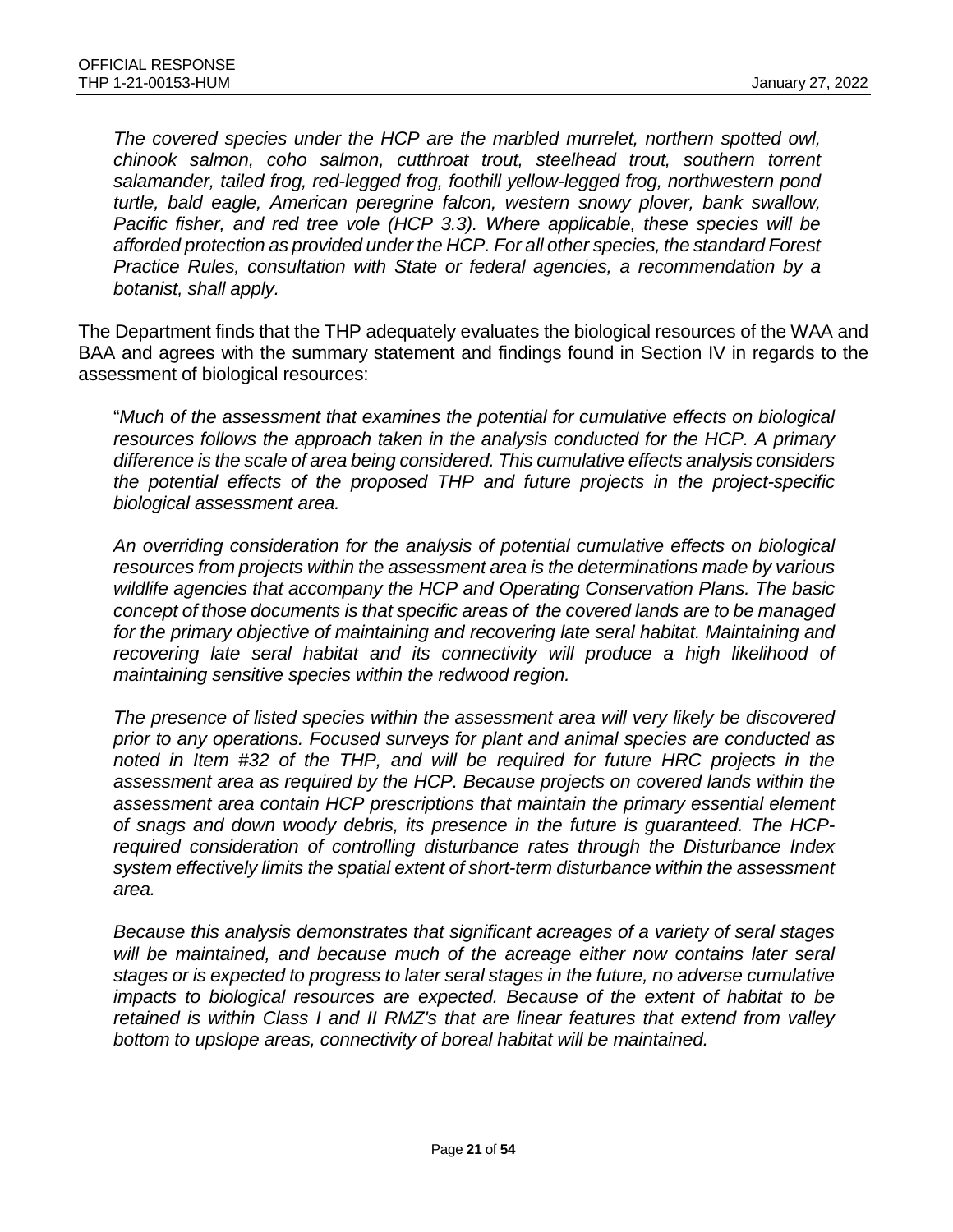*Finding: Considering all of the above factors, it is anticipated that the proposed THP, in conjunction with past, present and future projects will not result in significant adverse cumulative effects."*

#### **9. GENERAL CONCERN: Climate Change impacts and assessment are not adequate**

**RESPONSE**: Section IV, starting on page 212 of the THP outlines a detailed discussion evaluating the greenhouse gas / climate change impacts of the Plan:

*The proposed project will result directly and indirectly in carbon sequestration and temporary, insignificant C02 emissions. Carbon sequestration is achieved through a repeating cycle of planting and growing of trees that remove C02 from the atmosphere and store carbon in tree fiber. When a tree is harvested, most of the carbon-filled tree fibers become lumber that is sequestered in buildings while a new rotation of trees is planted and grown. Some of the tree fibers such as branches and tops are left in the forest where they are sometimes burned to reduce fire hazard. However, the vast majority of this material is left to decay and will emit C02 overtime; but, it also supplements the forest soils and forest duff layer where carbon is stored that serves as a substrate for more tree growth. In addition, redwood is a dominant species on Humboldt Redwood Company timberlands and redwood slash decays more slowly than slash from hardwood and whitewood species. Further, when C02 is released by decaying slash, it is offset by rapid regeneration of tree stands (including sprouts from redwood and hardwood species) and other vegetation that sequesters carbon. Some of this carbon-filled tree fiber, such as bark, shavings, and chips are used in other engineered building products or as fuel used to generate electricity. When this wood fiber is burned to generate electricity the stored carbon is released into the atmosphere, but it is being done in a controlled setting, which also fills a huge demand by our society. Another factor to consider is that when wood biomass is used to generate electricity it directly reduces the amount of fossil fuels required which are non renewable energy sources and generate C02 in more substantial quantities. Another point worth mentioning is that if this wood fiber were left to decompose naturally its stored carbon emissions would still nonetheless occur.*

*Using the CALFIRE GHG calculator, it is estimated that GHG sequestration for this project will be 86.94 metric tons of C02 per acre over the 100 year planning horizon. This sequestration total includes emissions from site preparation, non biological emissions associated with harvesting and non biological emissions associated with milling. GHG emissions associated with this project are insignificant relative to global C02 emissions that are thought to affect climate. There is virtually no opportunity to reduce these emissions in a manner that would meaningfully benefit the climate because they are already miniscule. (U.S.E.P.A. 2005). An acre of managed forest is entered with equipment once every 15-20 years with emissions measured in hours of equipment operation over that time period. Few if any other land uses can match the low intensity of C02 emissions over space and time that are associated with commercial forestry. In urban areas of California, a typical California household will operate one or more vehicles every day and the demands of that household will induce a variety of additional C02*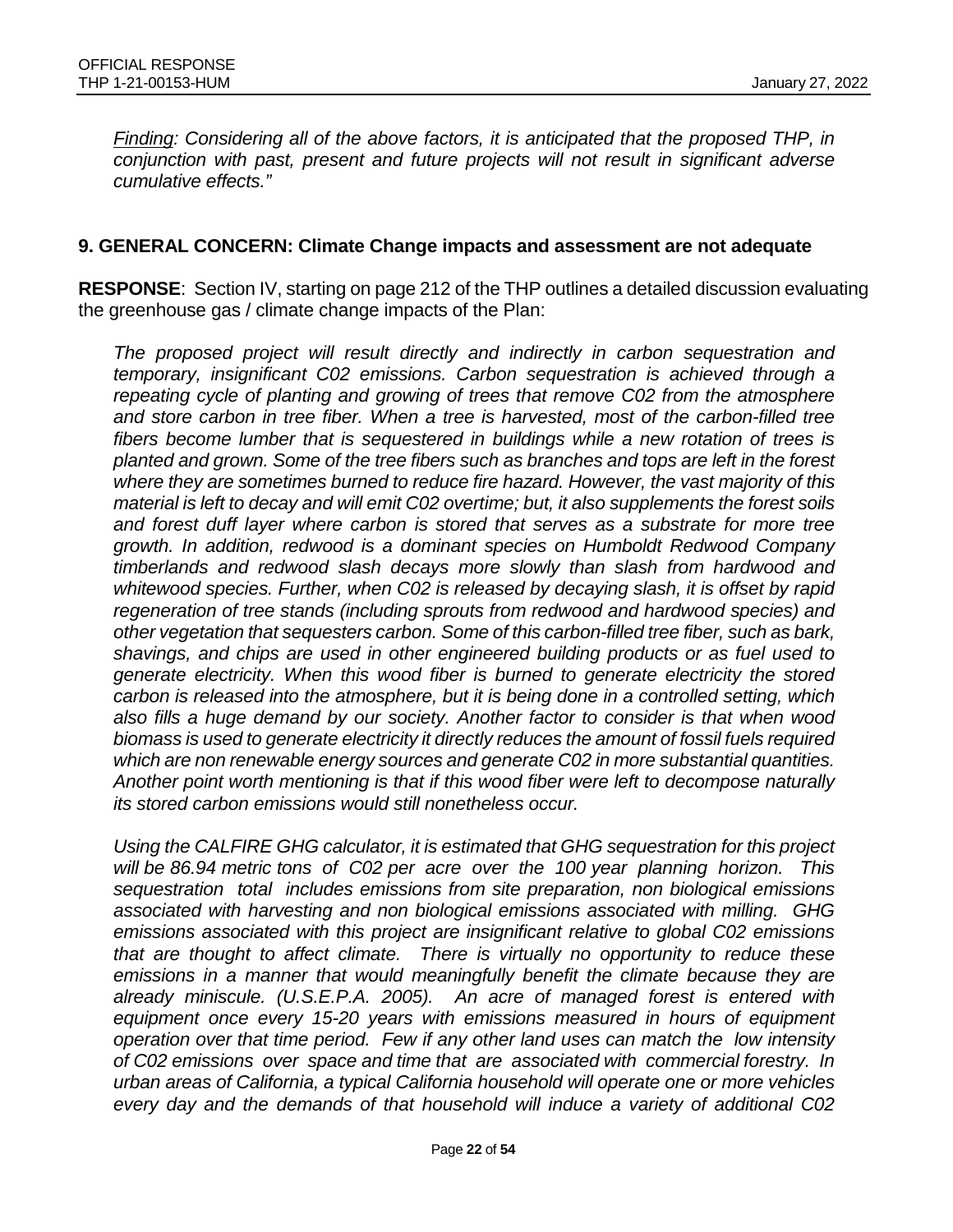*emissions for other forms of commerce, power production, and consumption. In rural areas, even a typical farm acre in California will be subject to equipment operation for several hours or days every year over 20 years - not once every 20 years.*

*The insignificant GHG effects of the proposed project are further diminished by the mitigating effects of carbon sequestered in wood products produced from harvest and by the forest stewardship principals used by Humboldt Redwood Company, which will increase forest stocking over time.*

*At the project scale, the beneficial impacts on carbon sequestration and the project-related C02 emissions related to global warming are negligible and undetectable at the global scale. The C02 emissions from vehicles used to implement the project over several weeks or months are dwarfed by the C02 emissions from other routine daily activities engaged in by all Californians such as a single morning commute for even one city. Also, impacts from transportation will be further mitigated by the implementation of new standards for diesel*  engines recently adopted by the CARB (CARB 2008). When considering the impacts of *this project on climate it is doubtful that a measurable change could be detected, even at the micro climate level.*

The Department agrees with the conclusions and findings presented in Section IV of the THP that proposed timber operations will not cause or add to significant adverse climate change impacts:

*"Regardless of the benefits that the project and similar past, present, and future projects will have on diminishing GHG emissions and promoting carbon sequestration, climate change is likely to occur. The rate and direction of climate change remains very uncertain. (IPCC 2007). It is a certainty that the earth's climate has changed in the past with variable cooling and warming trends, but no models exist to reliably predict the rate and direction of climate change or the regional or localized effects on temperatures, precipitation, growing seasons, drought, vegetation, and wildlife. (IPCC 2007).*

*In addition to redwood, HRC's timberlands grow hearty and resilient species such as Douglas-fir, a species that thrives in open stands following harvest. Douglas-fir grows in a variety of climates throughout western North America and are believed to have rapidly colonized vast areas following the end of the last Ice Age. Through its substantial and continuous investment in their timberlands, HRC has a strong incentive to nurture healthy and resilient forest stands on its property.*

*Finding: It is the RPF's opinion that after having performed the Cumulative Impacts Assessment for climate change, it has been determined that the proposed project as presented and mitigated, in combination with past, present, and reasonably foreseeable*  future projects will not cause, or add to significant cumulative impacts within the *assessment area."*

The Department finds the THPs climate change assessment as adequate. This is supported in the PHI report where the CAL FIRE Inspector concluded on page 9 that the RPF correctly assessed the potential for significant cumulative impacts upon resource values within the defined assessment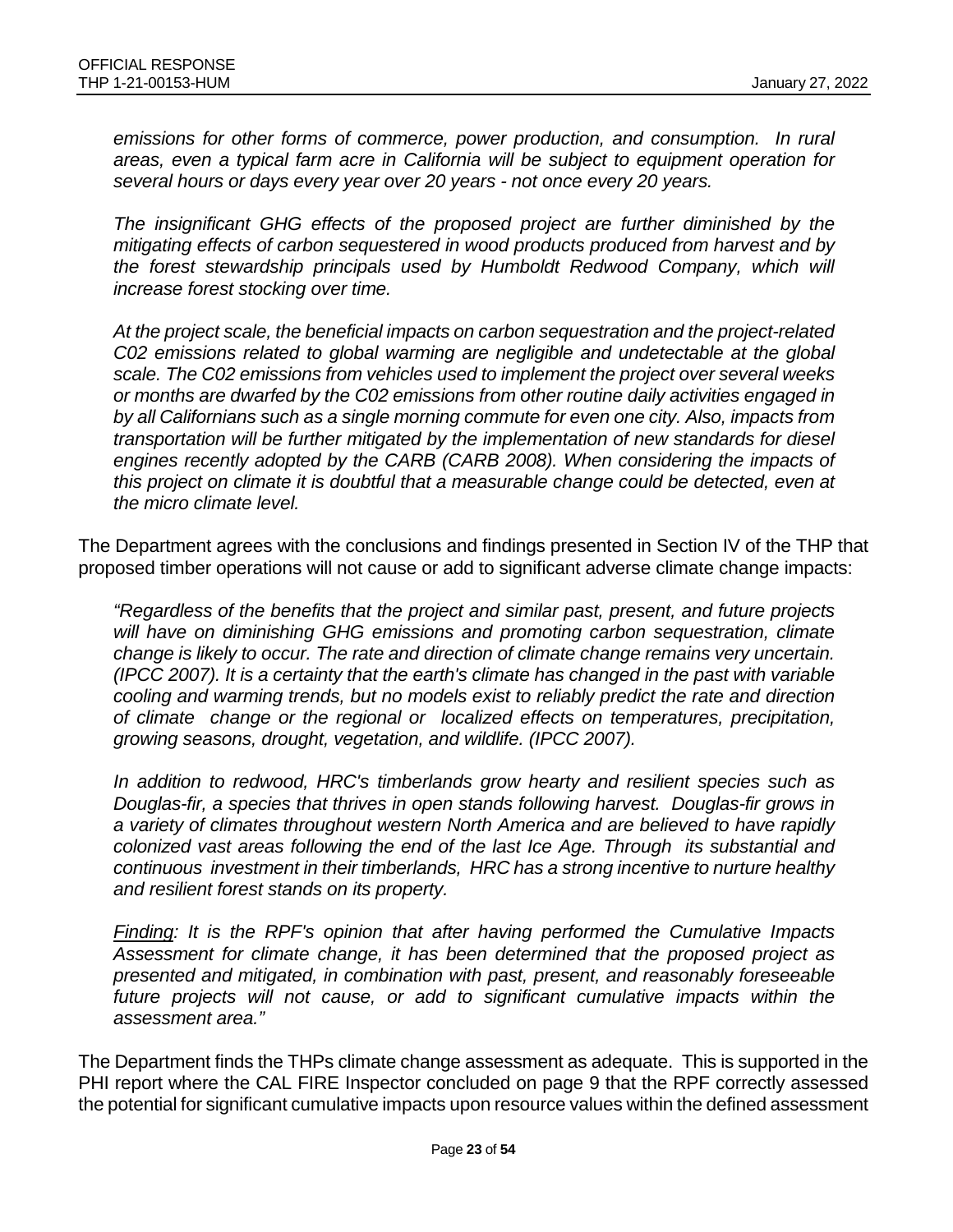areas. This includes the greenhouse gas / climate change resource subject. Additionally, no other member of the Review Team had any concerns about unmitigated issues in regards to climate change assessment.

#### **10. GENERAL CONCERN: Increase in erosion on the steep banks of the Eel River**

**RESPONSE**: In an email response to one of the public commenters the Plan Submitter responded with the following for increased erosion risk:

*"We have a licensed geologist that is evaluating this area exactly for this purpose. If there are areas that present a risk to the Eel from operations he will have mitigations that will be in place for us to abide by. One of the benefits of selection logging is that there are plenty of trees left behind to keep things stable."*

Section II of the THP describes several mitigation and protection measures to help against increased erosion as outlined in Items  $14 - 27$ . Timber operations most often help lower the risk of erosion by repairing and fixing potential and existing erosion issues in the area.

The erosion protection is further supported in Section V of the THP starting on page 277 as discussed in the Erosion Control Plan. The purpose of this plan is to provide "prevention and minimization measures for controllable sediment discharge". Section V of the THP also included the Geologic and Channel Migration Zone Evaluation starting on page 288. In this report there are detailed discussions and evaluations of the proposed operations in regards to geologic concerns. The following was concluded in this report and supported by the Department:

*"Logging operations, as presently proposed under the McCanned Eel THP1 have a low probability of accelerating the contribution of landslide-derived sediment to down slope bodies of water or posing a significant hazard to public resources. Partial cut and no-cut silviculture methods will be implemented on slopes identified as unstable and posing a hazard to aquatic or public resources. The restrictive practices proposed on these slopes will result in the retention of a variably thick assemblage of conifers, hardwoods, and shrubs following the completion of operations. Timber·remaining in the no-cut and partialcut areas will continue to provide canopy coverage, root strength, transpiration, and interception mechanisms. Even though the stabilizing effects provided by canopy coverage and root strength will decrease as a result of harvest operations, the overall*  reduction should be minor and, in our professional opinion, have a low probability of *increasing landslide rates. This plan appears to conform to the hill slope-management strategy that applies to HRC ownership under the prescription of the HCP. Impacts from sediment delivery are not anticipated to exceed offsetting sediment mitigation required under the terms of HRC's HCP.*

*Based on the level of harvest proposed on and adjacent to higher risk slopes and assuming that our recommendations are incorporated into the plan, we conclude that the operations, as presently proposed (Single Tree Selection, Group Selection, RMZs, and STZs), have a low probability of significantly increasing the risk to aquatic resources as it*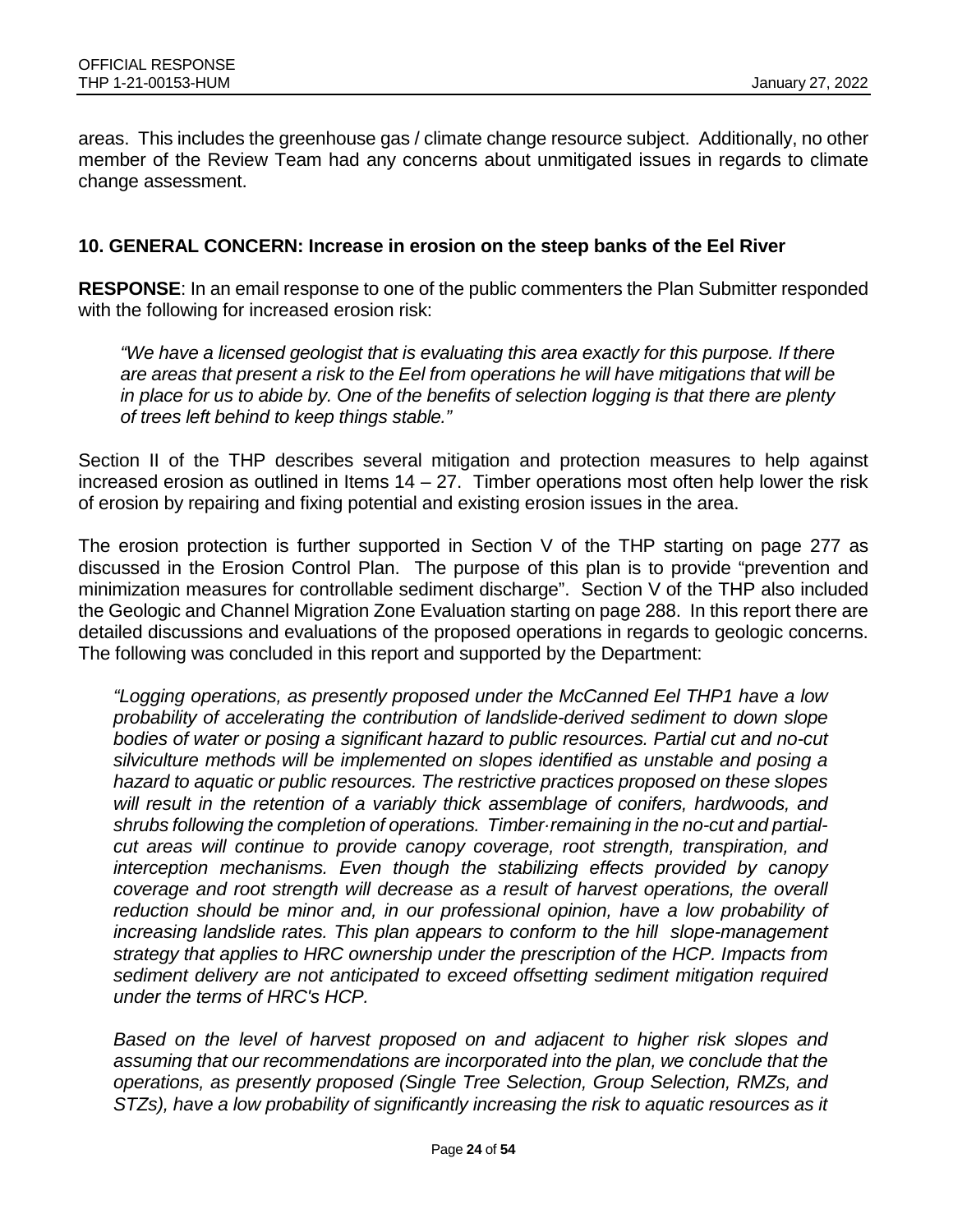*relates to landslide processes. Decreasing stand density above the STZ-NC zone above Dyerville Loop Road also has a negligible probability of triggering ground movement that could be a hazard to off property public resources."* 

CGS concluded the following from their PHI report:

*"CGS attended the PHI for the above referenced THP. The RPF, working with the licensed geologist, appears to have been aware of the geologic framework of the region and appears to have reasonably used the recommendations of the geologist and the unstable area definitions put forth in HRC HCP, California Forest Practice Rules and California Licensed Forester Association Guidelines (PALCO, 1999; HRC, 2007; CALFIRE, 2021: CLFA, 1999). Overall, the plan's mitigation measures appear to be reasonable based on our field reconnaissance conducted as a part of the PHI…"*

There was one recommendation provided by CGS from the PHI. This revision was received by the Department and incorporated into the Plan prior to Second Review. There were no more unmitigated issues with geology outstanding for the THP.

The CAL FIRE inspector concluded the following in the PHI report from page 6 in regards to erosion and or geology issues:

- $\triangleright$  The erosion hazard rating for soils within the operating area has been correctly calculated, as per Technical Rule Addendum #1.
- $\triangleright$  Erosion hazard ratings have been correctly shown on the Plan map, as per 14 CCR §  $1034(x)(8)$ .
- $\triangleright$  The proposed erosion control methods (e.g. waterbreak spacing and/or treatments for exposed soil) are adequate to reduce soil loss.
- $\triangleright$  Unstable areas been properly identified.
- $\triangleright$  Operations proposed on unstable areas are appropriate and properly mitigated.

# **SIGNIFICANT ENVIRONMENTAL CONCERNS AND RESPONSES**

**21PC-000000666** - from Jason Holder on December 21, 2021

On behalf of neighbors of the above-referenced proposed THP concerned about its potentially significant impacts, I am writing to request electronic copies of the following documents referenced in the THP and relied upon for the analysis of impacts and identification of mitigation and other protective measures:

- Final Environmental Impact Statement and Environmental Impact Report (FEIS/EIR) Volumes I, II, and Ill,
- Habitat Conservation Plan/Sustained Yield Plan for the Headwaters Forest Project, January 1999;
- Biological Opinion, prepared by NMFS and USFWS, February 24, 1999;
- Upper Eel Watershed Analysis Final Report, 2006; and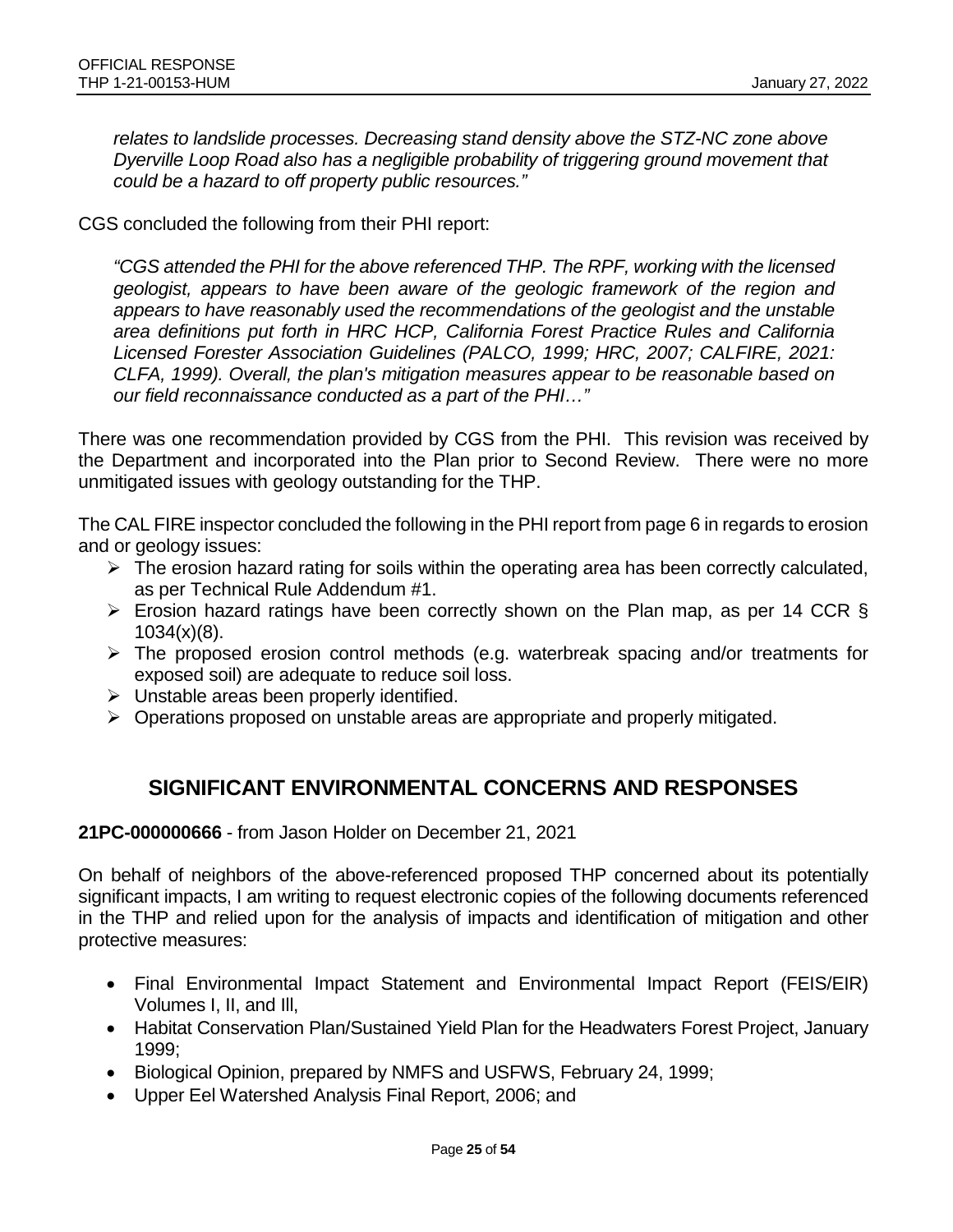• Prescriptions Based on Watershed Analysis for HCP Ownership in the Upper Eel Watershed, California, April 4, 2007;

The above documents are not available online. The THP states that the FEIS/EIR is only available in paper form at the Arcata USFWS office (Section IV, p. 155). Please immediately provide the undersigned with electronic copies of the background documents listed above (and referenced in the THP). Please also make these documents available online so that the reviewing public has access to important "first-tier" impact analysis. Without this information, it is impossible for the reviewing public to make sense of the analysis in the THP and meaningfully participate in the THP review process.

Further, because the above documents were not made readily available for public review during almost all of the THP public review period, we request that the public review period be extended past the current deadline of December 23, 2021. The public review period should be extended by at least two weeks following the above documents being posted at the CalTrees website for this THP (or otherwise made readily available online to the public).

**RESPONSE:** Please see response to General Concern #1 above.

#### **21PC-000000607** - from Jason Holder on December 23, 2021

(Note: original footnotes from the letter are included at the end of the text for this public comment)

On behalf of several neighbors residing in the McCann area adjacent to the middle main fork of the Eel River, we respectfully submit the following comments on the above-referenced Timber Harvesting Plan (THP) identifying areas in the proposed THP requiring further impact analysis and mitigation, as required under the Z'berg-Nejedly Forest Practice Act of 1973 ("Forest Practice Act").<sup>1</sup> We request that the agency officials carefully consider these and prior comments submitted on the THP when considering whether to approve the timber harvesting activities as proposed or with modifications.

By providing these comments and the comments concerning the THP, the neighbors to the proposed activities intend to foster a productive dialogue with staff of California Department of Forestry and Fire Protection ("CDF" or "CalFire") and the applicant, so that the environmental issues of pressing concern to the McCann community are satisfactorily resolved. While we have noticed problems with other sections of the THP, we place special emphasis on the sections that address impacts to aesthetics and recreational values associated with the adjacent "Wild and Scenic" Eel River, impacts to a diverse array of biological resources and their habitat, the potential to increase wildfire risks, traffic safety impacts, contributions to cumulative impacts, and community degradation

#### **I. Introduction: the THP Does Not Adequately Analyze and Mitigate the Proposed Activities' Impacts.**

The THP is inadequate as a public information and disclosure document concerning a timber harvesting project located in a biologically rich and sensitive area. This THP will impact a stand of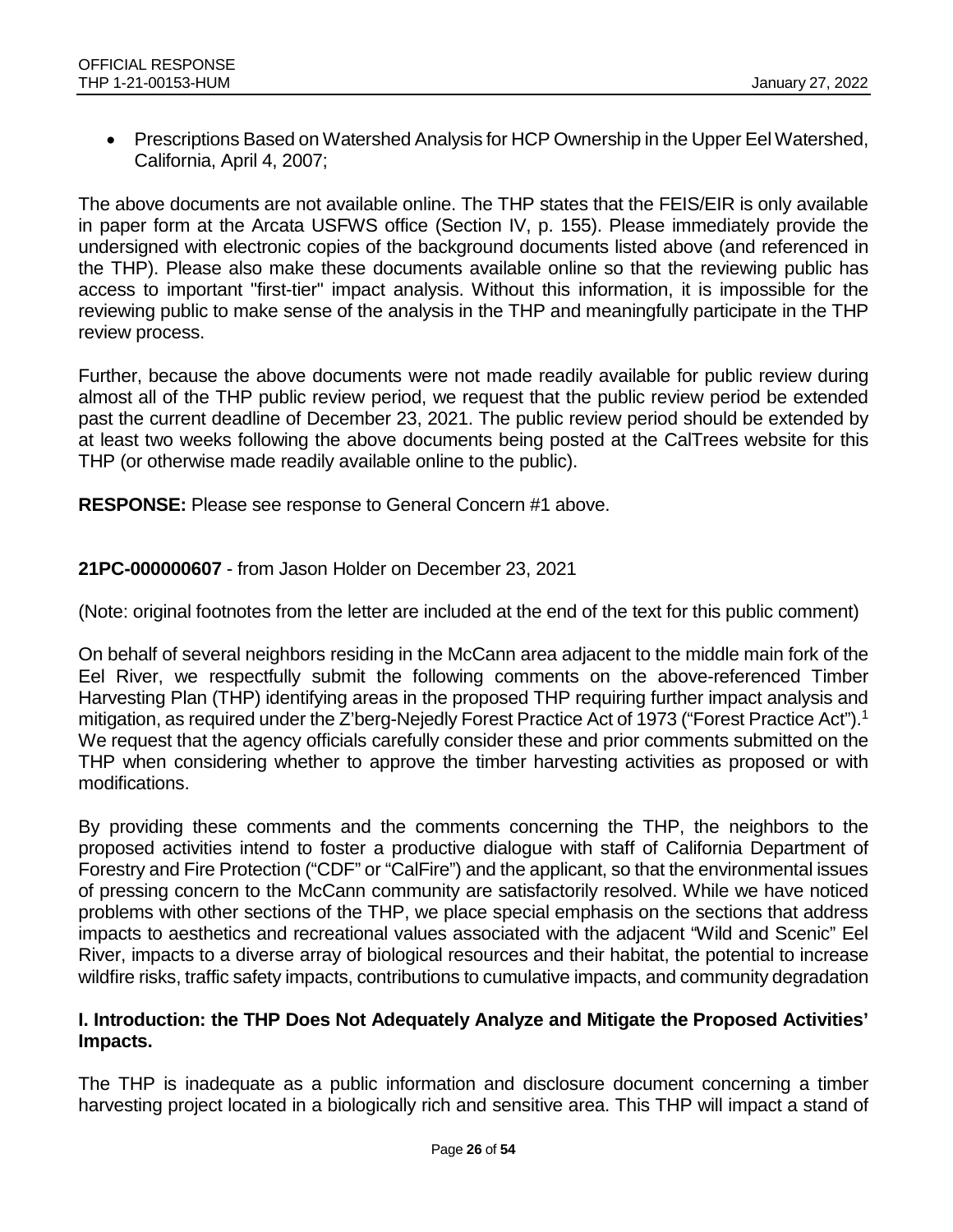second-growth forest on a steep hillside adjacent to the Eel River, a documented wildlife movement corridor and a designated Wild and Scenic River. <sup>2</sup>

This stretch of the Eel River has already been impacted by historic and recent THPs and recently approved industrial-scale commercial cannabis projects. The THP does not consider the proposed THP in this context of increasing cumulative impacts on a sensitive and protected natural resource.

#### **II. The EIR/EIS and Watershed Analysis Upon Which the THP Purportedly Relies Should Be Made Readily Available to the Public By Being Posted Online.**

The THP relies upon and effectively tiers off of an Environmental Impact Report ("EIR") / Environmental Impact Statement ("EIS") ("EIR/EIS") prepared by the U.S. Fish & Wildlife Service ("USFWS") and CDF for the Habitat Conservation Plan ("HCP") upon which the THP also relies for standards, protocols, and mitigation. During the public comment period for the THP, the undersigned requested an electronic copy of the EIR/EIS and several other referenced documents.<sup>3</sup> However, we have not received any response to this request in the following two days. As stated in our request, without this referenced information, it is not possible for the public to meaningfully participate in the environmental review process.

Rather than only making paper copies of this critically important document available at the Santa Rosa CalFire office and the Eureka USFWS office, as described in the THP,<sup>4</sup> the EIR/EIS should be made available online for the public's access and review. By not making this background environmental review document readily available to the reviewing public, CDF has not made a "good faith effort at full disclosure" as required under CEQA. A lot has transpired since 1999, not least of which is the widespread availability of pertinent information online. If CDF and Responsible Agencies intend to rely upon the EIR/EIS for impact analysis purposes, as stated in the THP, then this document should be easily accessible to the reviewing public. Please immediately provide the undersigned with a copy of the EIR/EIS and please provide notice when the HCP EIR/EIS has been posted to a website or otherwise made available for public review.

Limited access to supporting documents and information has compromised the public's ability to review the THP in its full context. Most notably, CDF has not made the HCP EIR/EIS, the relevant Watershed Analysis, and watershed-specific THP checklist and monitor information, available online during the public comment period. The neighbors reserve their rights to submit supplemental comments following our review of produced and outstanding documents and information.

### **III. General Comments on the Proposed THP**

#### **A. The THP Does Not Explain or Demonstrate Compliance with the federal Wild and Scenic Rivers Act and California Wild and Scenic Rivers Act.**

The THP's primary emphasis is on commercial timber harvest and compliance with the state requirements for a THP, as implemented by CalFire. Under the Forest Practice Rules, the 200-foot wide area adjacent to the Eel River is defined as a "special treatment area." <sup>5</sup> The THP does not acknowledge this special designation and the added protection it affords under statutes and regulations. The THP also does not explain or demonstrate compliance with the federal Wild and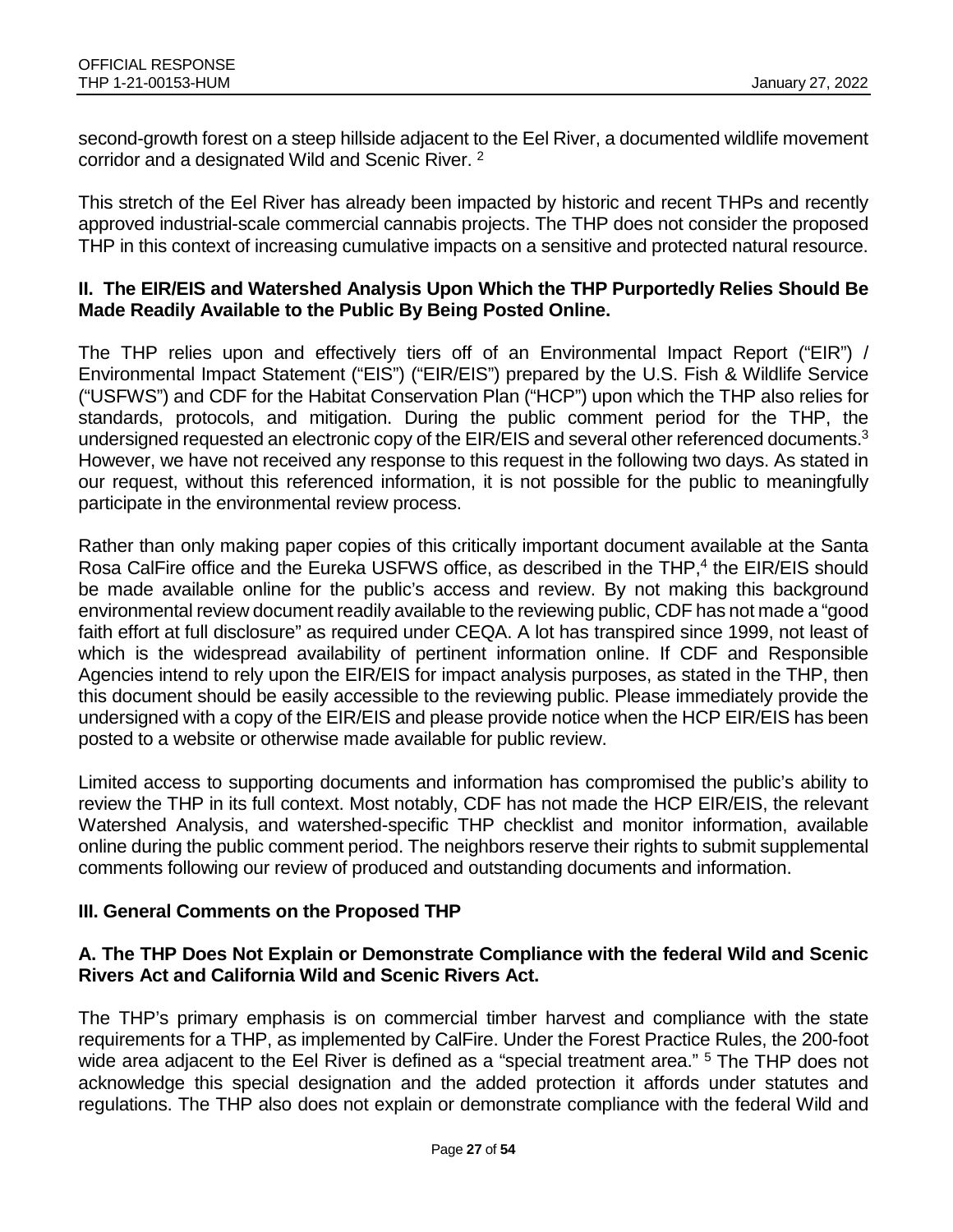Scenic Rivers Act ("WSRA") and the state Wild and Scenic Rivers Act. <sup>6</sup> The HCP, as revised in August 2015, does not even mention wild and scenic rivers, nor does it address measures to protect these designated rivers.

The WSRA establishes a system where "certain selected rivers of the Nation which, with their immediate environments, possess outstandingly remarkable scenic, recreational, geologic, fish and wildlife, historic, cultural, or other similar values, shall be preserved in free-flowing condition, and that they and their immediate environments shall be protected for the benefit and enjoyment of present and future generations." <sup>7</sup> The WSRA requires CalFire, as a state cooperating agency, to place "primary emphasis" on protecting the river's esthetic, scenic, historic, archeological, and scientific features. $8$  The THP should be revised to address consistency between the proposed activities and both the federal and state statutes – each of which protect this portion of a wild and scenic river, designated for its recreational values.

### **B. Effectively Tiering off of the 1999 HCP EIR / EIS is Inappropriate**

The THP describes and relies heavily upon the applicable HCP and the EIR/EIS prepared when that HCP was adopted. $9$  The THP does not address how documents that are now more than 20 years old (and now contain quite dated and incomplete information) can continue to serve as the first-tier analysis for THPs proposed by Humboldt Redwood Company ("HRC").

According to the appellate court decision upholding the HCP and its EIR/EIS, the HCP and the 1999 Implementation agreement "require PALCO to undertake a complete watershed analysis within five years so as to develop site-specific information that was not available at the time the EIS/EIR was prepared."10 The THP does not reference a relevant watershed analysis that has been prepared for the subject area. We have located a section of the watershed analysis for the Lower Eel River and Eel River Delta,<sup>11</sup> but have not located any portion of the watershed analysis for the Upper Eel River. Please provide the public access to any watershed level analysis that has been prepared for stretch of the Eel River in the vicinity of McCann. As is obvious, such an analysis would be highly relevant to the proposed THP and is essential for the promised level of detailed environmental impact analysis. The 1999 HCP refers to a THP checklist and states that the watershed-level analysis "will be used to create a THP checklist for each watershed to ensure implementation of watershedspecific prescriptions."<sup>12</sup>

The 1999 HCP also refers to a "THP monitor."13 The THP, however, does not discuss whether the analysis complies with the THP checklist developed for the upper Eel River watershed and it does not disclose information concerning the required THP monitor.

While the THP should not rely on such a stale document for its substantive environmental review, if it is going to rely on the 1999 EIR/EIS, it must live up to the "expectation" assumed in that document "that more detailed examination of specific watershed sites will be forthcoming in the timber harvest plans."14 The THP preparers instead attempt to "have it both ways" by relying upon a stale generalized analysis that is not made readily available to the public for review to substitute for detailed project-level review.

### **C. The THP is Incomplete.**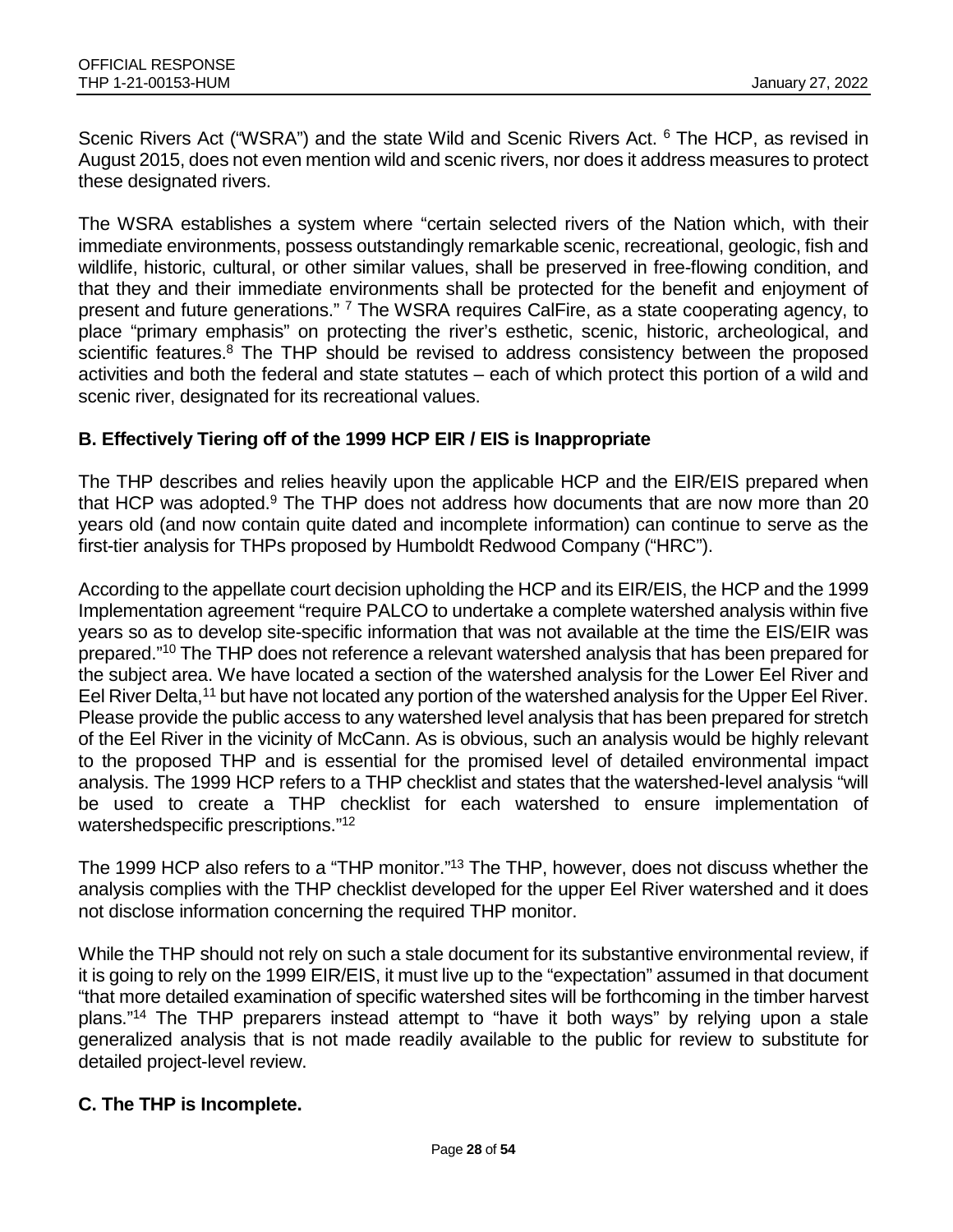The THP is subject to both CEQA and the Forest Practice Act. The THP is an informational document designed to serve as an 'abbreviated' environmental impact report, setting forth proposed measures to mitigate the logging operation's potential adverse impact on the environment. CDF and public review of the THP prior to approval is intended to ensure that the adverse environmental effects are substantially lessened, particularly by the exploration of feasible less damaging alternatives to the proposed harvesting project.

[¶¶] As an 'abbreviated' EIR, the THP must contain sufficient information regarding the environmental effect of the logging project to enable the evaluation of the effect of the project on the environment, the feasibility of alternatives to the project, and the measures to minimize any significant adverse impact.

[¶¶] Section 21080.5 does not grant the timber harvesting industry a blanket exemption to CEQA's provisions; it grants only a limited exemption to the applicability from CEQA by allowing a timber harvester to prepare a THP in lieu of a complete environmental impact report.<sup>15</sup>

More specifically, Certified Regulatory Programs ("CRPs"), such as CalFire's THP program, are only exempt from chapters 3 and 4 of CEQA, and section 21167.<sup>16</sup> CRPs remain subject to CEQA's substantive requirements articulated in Chapters 1, 2, 2.6, 5, and 6, including the language of section 21080.5.

Unfortunately, contrary to CEQA's requirements, the THP does not provide a detailed description of the proposed project, a thorough analysis of the project's direct, indirect, and cumulative impacts, or a description of all feasible mitigation measures and alternatives that can reduce or avoid the potentially significant impacts. The revised THP must provide a project description that enables the public to understand all aspects of the project, from the road improvements required, to the equipment involved, to the implementation schedule.<sup>17</sup>

The public comment period on the THP should not begin until the THP is complete. Because the THP remains incomplete, recirculation of a more thorough updated THP for public review is required. One appellate court described the problem that would result when recirculation is not required when a THP is not recirculated when revised:

*If an interested party reviews and/or obtains a copy of the THP before CDF substantively alters it, and that party is thereafter not notified of the change, then he or she has been denied a meaningful opportunity to review and comment on the THP. Absent notice that CDF has made a substantive change or even that it has the right to make such a change, we question why a member of the public should be expected to anticipate such a change. Further, if the THP is routinely significantly altered by CDF during the review period, then the THP that CDF ultimately approves is essentially a different plan than that which the property owner submitted. 18*

Here the original six sections of the THP are available at the CalTREES website, as are the Preharvest Inspection Report, notice documents, and the applicant's consultant's responses to agency feedback. The CalTREES website does not include a coherent revised copy of the THP that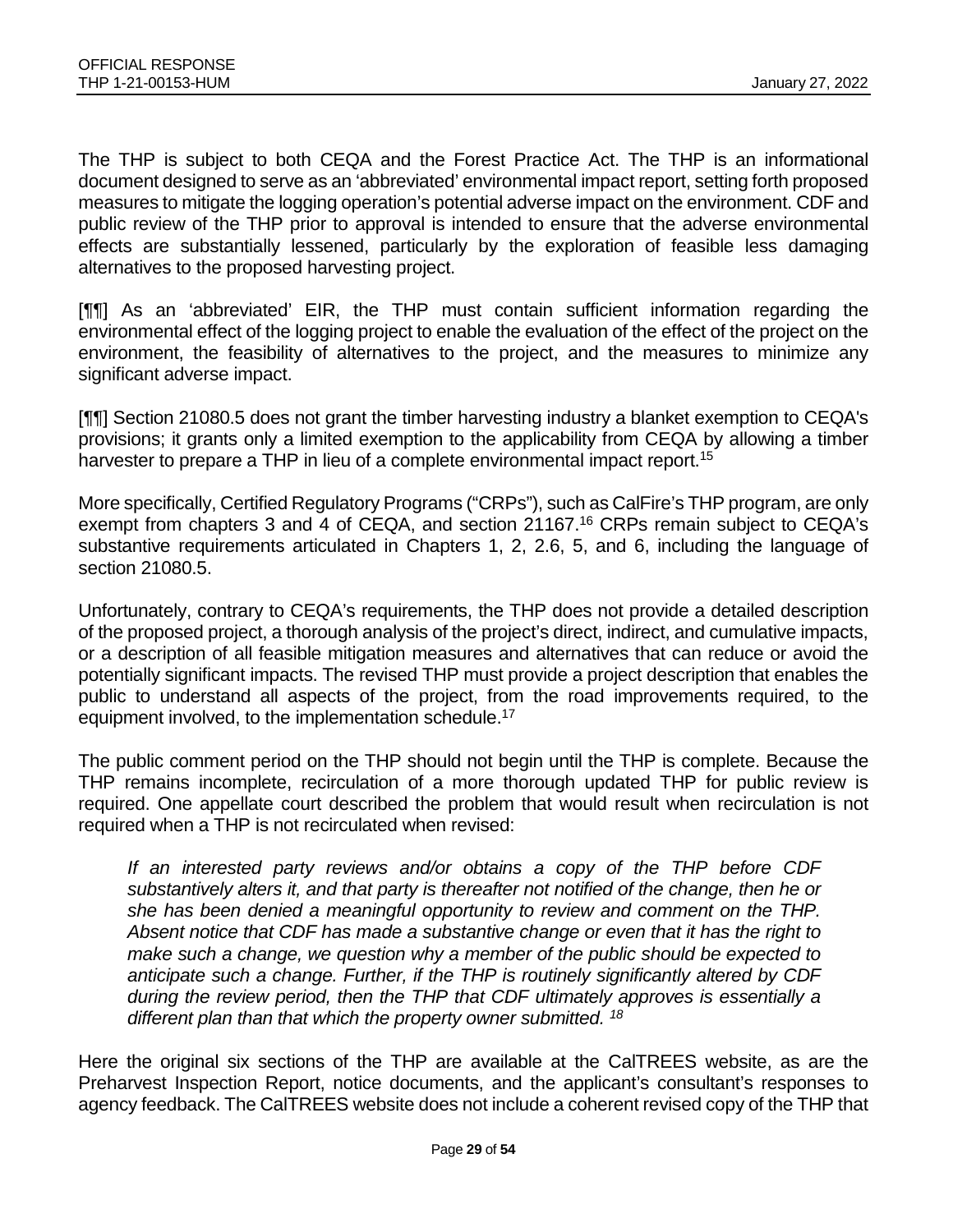includes all of the most recent revisions to the analysis made by the applicant in response to agency feedback. This is improper under CEQA.19 Unless the THP is substantially revised, CalFire's Director may not approve the THP.<sup>20</sup>

The disjointed presentation of the analysis provided in the current THP does not foster meaningful public participation and does not function as an "informational document" for purposes of CEQA. The revised THP should include an index that refers the reader to each topic of analysis and references to supporting technical reports, exhibits, and other supporting information. Given the especially short public review period (which is substantially shorter than the 30 to 45 days provided for an EIR), the THP should be well organized, concise, and understandable to the lay reader. This disjointed and opaque THP does not come close to meeting these standards.

#### **D. The THP Does Not Accurately and Completely Describe the Project.**

The THP's description of the Project is inadequate. Because an accurate, stable, and finite project description is essential for an adequate analysis of impacts under CEQA, the project description deficiencies must first be remedied before a complete assessment of environmental impacts can be conducted.

For example, the THP states in Section II that "1.6 acres of special treatment area associated with the Eel River a wild and scenic river area will meet Selection and Group Selection Post-harvest stocking standards between 150' and 200' of the Eel River. Between 0 and 150' the Eel river will receive Class I Inner and Outer band prescriptions listed above."<sup>21</sup> This description appears to conflict with the prohibition against the RPF prescribing different treatment than authorized under the Forest Practice Rules.<sup>22</sup> It also appears to conflict with the requirement for a "no harvest band" adjacent to Class 1 rivers. The 2015 Revised HCP states that the prescriptions specified in Section 6.3.4.1.2 (re Class 1 RMZs) are no longer current and that "Post-Watershed Analysis prescriptions are incorporated into the THP Templates."<sup>23</sup> If this is the case for the Sensitive Treatment Area within the proposed THP, then it is essential that the Watershed Analysis that supports this prescription be made available to the public for review. The THP must also specifically reference the supporting Watershed Analysis discussion regarding the Class 1 Inner Band and Class II Outer Band prescriptions in order to adequately incorporate the information by reference. The THP should be revised to fully comply with applicable requirements given the adjacent designated wild and scenic river.<sup>24</sup>

The THP also discloses that the herbicide treatment known as "hack & squirt" will be employed, but does not disclose the estimated number of trees that would be affected by this controversial method.<sup>25</sup>

The THP also does not disclose the measures that would be taken to prevent herbicide pollution and reduce the risk of wildfires caused by standing dead trees affected by the practice. The THP must be revised to clearly and specifically describe the "whole of the project" in a manner that is understandable to the reviewing public.

#### **E. The Baseline for Analyzing Environmental Impacts is Improper.**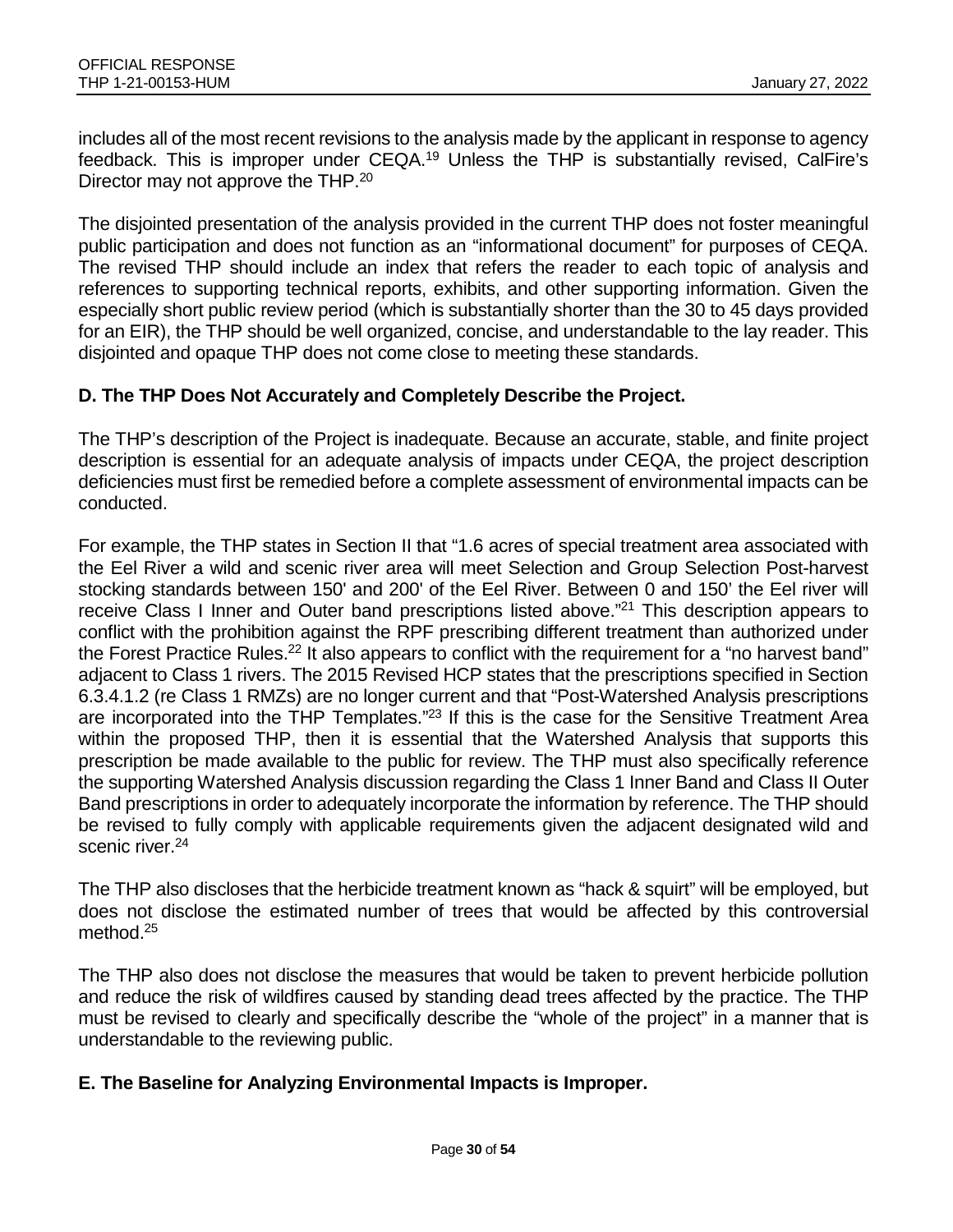The THP does not state which date was used for purposes of an environmental baseline for impact analysis. This lack of clarity regarding the baseline constitutes a failure to provide relevant information to the public.

Furthermore, a 1999 baseline (as established in the EIR/EIS) is far too dated for impact analysis. While using the NOP issuance date as the baseline for "existing conditions" is "normally" acceptable,  $26$  it is inappropriate in this situation to use such stale information regarding existing conditions. The determination of existing (or baseline) conditions is an important aspect of an THP because, without an adequate baseline description, an accurate analysis of a project's impacts and the development of proper mitigation measures may be impossible.<sup>27</sup>

The THP must also be substantially revised to appropriately consider the setting for the proposed harvesting activities. CDF previously acknowledged that harvesting timber on steep slopes adjacent to a perennial water course could cause potentially significant impacts that must be mitigated.

A harvest of 10% of a watershed confined to steep slopes adjacent to watercourses would not have the same impact as an equivalent acreage of harvest confined to flat ridge-top areas with no watercourses in any of the harvest units. By recognizing and avoiding sensitive areas, or mitigating the harvest that is proposed in areas that are most likely to produce adverse impacts (e.g. unstable areas, areas adjacent to perennial watercourses, etc.), the impacts are minimized. 28

In contrast to the above acknowledgement of an obvious fact, the THP does not address the impacts of the proposed harvesting (together with past, present, and future THPs) in this biologically sensitive environment characterized by steep slopes and surrounded by perennial watercourses, including the designated wild and scenic Eel River.

Under CEQA Guidelines, section 15206(b)(4)(d), project for which an EIR was prepared located in areas within 1/4 mile of a wild and scenic river as defined by Section 5093.5 of the Public Resources Code are considered "areas of critical environmental sensitivity." The THP should be revised to describe this sensitive setting as a benchmark for analyzing the potentially significant environmental impacts of the proposed activities.

### **IV. Specific Comments Concerning the THP's Analysis of Impacts.**

#### **A. The THP Does Not Adequately Analyze and Mitigate the Proposed Activities' Impacts to Biological Resources.**

Because the THP proposes to harvest timber immediately upslope and adjacent to the Eel River, it has the potential to impact an important wildlife movement corridor.<sup>29</sup> McCann neighbors have observed many species within the riparian area adjacent to the THP, the following is a nonexhaustive list of species observed in the THP area: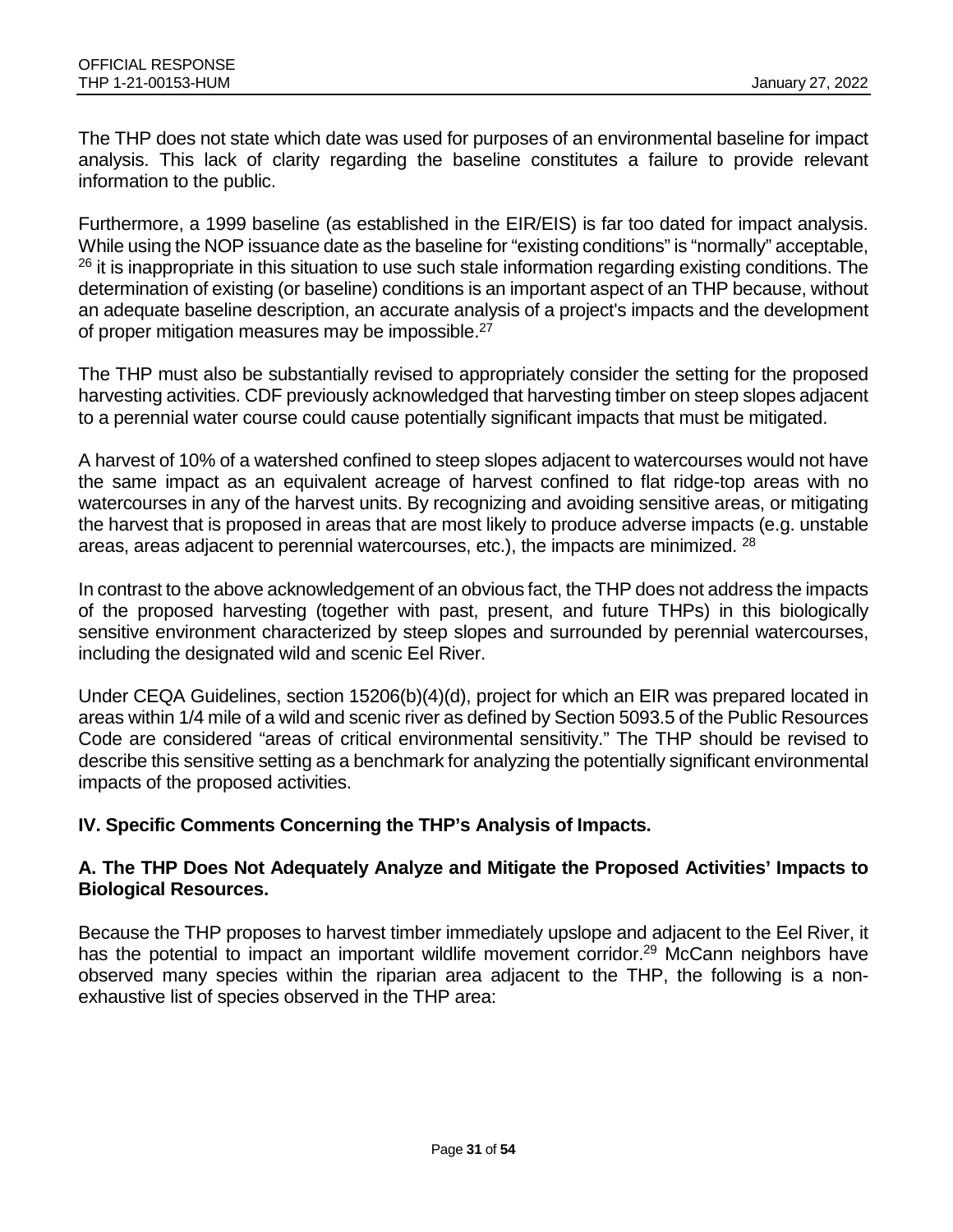| <b>Mammals</b><br>fox | <b>Birds</b><br>pileated woodpecker | Fish<br>Stealhead <sup>30</sup> | Amph. / Reptiles<br>western pond turtle |
|-----------------------|-------------------------------------|---------------------------------|-----------------------------------------|
| coyote <sup>31</sup>  | golden eagle                        | Salmon                          | Pacific giant salamander                |
| otter <sup>32</sup>   | bald eagle                          |                                 |                                         |
| raccoon,              | blue heron                          |                                 |                                         |
| bobcat                | egret                               |                                 |                                         |
| black bear            | kingfisher                          |                                 |                                         |
| cougar                | merlin                              |                                 |                                         |
| deer                  | red tailed hawk                     |                                 |                                         |
| possum                | cormorant                           |                                 |                                         |
| skunk                 | Canada geese                        |                                 |                                         |
| ring-tailed cat       | northern spotted owl                |                                 |                                         |
|                       | wild turkey                         |                                 |                                         |
|                       | bobwhite                            |                                 |                                         |
|                       | numerous migratory                  |                                 |                                         |
|                       | bird species (e.g.,                 |                                 |                                         |
|                       | thrush, western                     |                                 |                                         |
|                       | tanager)                            |                                 |                                         |

The HCP upon which the THP relies does not even mention wildlife movement, much less require any protective measures related to the issue. The THP fails to analyze the THP's effects on wildlife movement.

While the THP purports to address impacts to the Northern Spotted Owl ("NSO"), potentially significant impacts to this species may not be addressed through the HCP measures. McCann neighbors have recently reported NSO calls from adjacent to or within the proposed THP area.<sup>33</sup> The THP should be revised to address potentially significant impacts to this threatened species.

Further the THP should be revised to address the potential for the "hack and squirt" practice to cause contamination. Federal courts have found that the chemicals used for this practice can cause adverse health effects to humans.<sup>34</sup> Accordingly, the THP should be revised to address the potential significant impacts to biological resources from the application of poisonous chemicals.

### **B. The THP Does Not Adequately Analyze the Proposed Activities' Impacts to Recreational Resources.**

According to the THP, the "Recreational Resources Assessment Area" was identified as "[t]he logging area and the area within 300' of the project area."<sup>35</sup> The THP preparers chose this area "because it offers adequate evaluation when considering audio and visual impacts of timber operations and impacts to potential recreational resources. Beyond 300 feet the sights and sounds of timber operations are greatly diminished due to surrounding vegetation and other physical barriers."36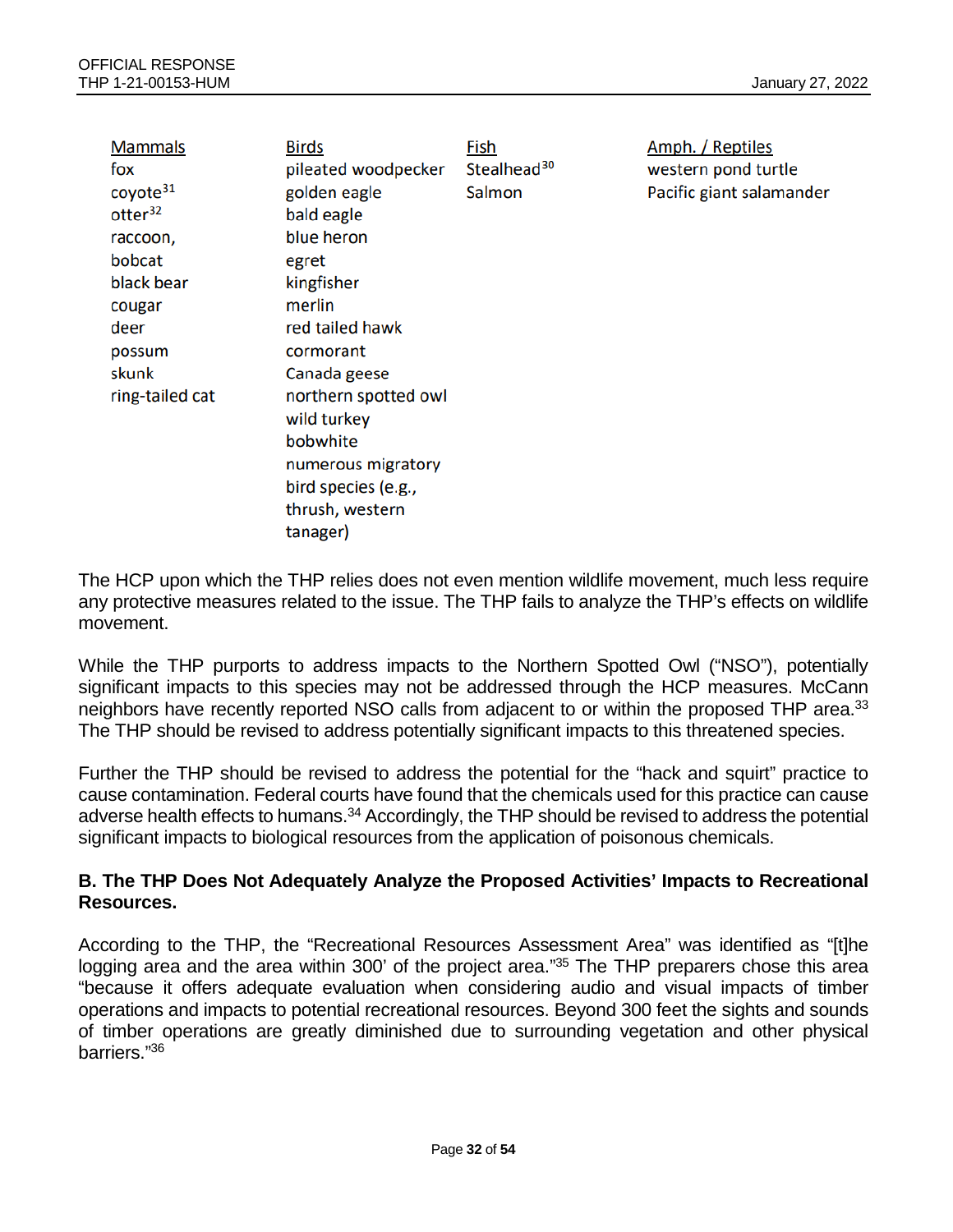The above statement is not accurate and is based on false assumptions. In this setting on steep slopes adjacent to the designated Wild and Scenic Eel River, there are no physical barriers between the river (and the opposite bank of the river) and the slopes that are proposed for intensive harvesting.<sup>37</sup> Thus, the Recreational Resources Assessment Area should be expanded to all areas along the river that provide an unobstructed view to the THP area.

Additionally, a segment of the proposed Great Redwood Trail will be located within the THP area (along the former NCRA tracks). $38$  The THP must be revised to address the proposed activities potential impacts to this proposed recreational resource.

#### **C. The THP Does Not Adequately Analyze the THP's Potentially Significant Aesthetic Impacts.**

The proposed THP has the potential to cause significant impacts to views and the viewshed along the Wild and Scenic Eel River. The THP does not adequately address these potentially significant aesthetic impacts. Federal courts have recognized that timber harvesting operations located within the corridor of a designated wild and scenic river may cause significant aesthetic impacts.<sup>39</sup>

The THP has the potential to adversely affect the visual character of this stretch of the Eel River and the adjacent slopes. A recent neighboring THP has had just such an impact.<sup>40</sup> The analysis must be revised to address the proposed activities impacts to the viewshed along the river and adjacent to the proposed Great Redwood Trail.

#### **D. The Proposed Activities Will Increase Traffic Safety Impacts, Yet the THP Does Not Address This Issue.**

Because the THP will impact the hillside above and below Dyerville Loop Road, the THP should be revised to address the potential that disturbing the steep slopes above and/or below the road could lead to a landslide that either blocks or damages the road. Our clients have observed over the years such landslides and their impacts on this road.

The proposed activities will also introduce large logging equipment on the narrow and steep Dyerville Loop Road. Logging operations may cause traffic safety problems for other users of the road. The THP does not address this potentially significant impact. The THP should be revised to describe the safety measures that will be employed to avoid or reduce this impact.

#### **E. The THP's Discussion of the Effects of Climate Change on Timberlands is Dated and Inaccurate.**

The THP states:

*The rate and direction of climate change remains very uncertain. (IPCC 2007). It is a certainty that the earth's climate has changed in the past with variable cooling and warming trends, but no models exist to reliably predict the rate and direction of climate change or the regional or localized effects on temperatures, precipitation, growing seasons, drought, vegetation, and wildlife. (IPCC 2007).41*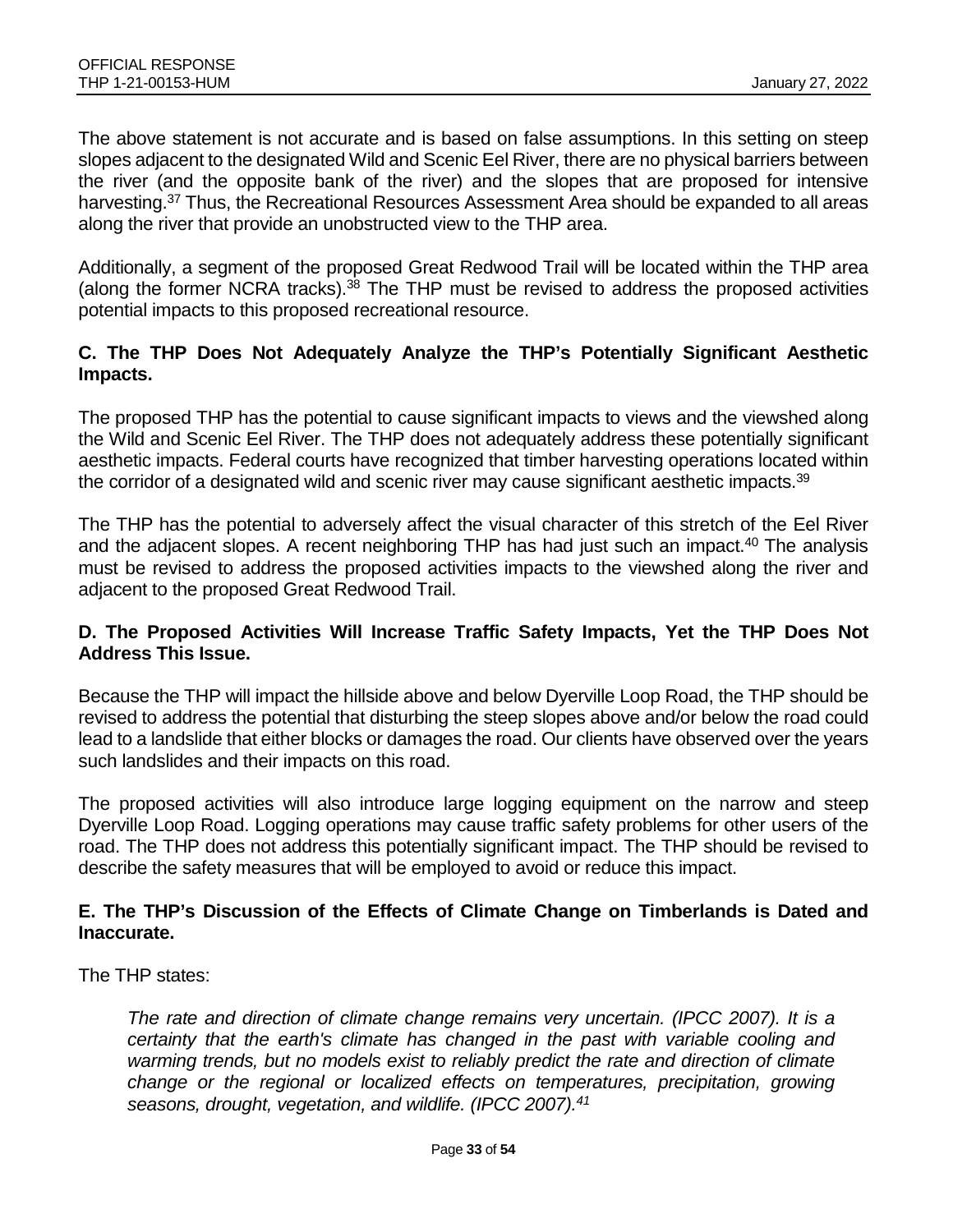Contrary to these outdated assertions, the science concerning climate change and its potential impacts on forests has developed rapidly in recent years. Please see the attached comments from a climate scientist concerning a THP proposed within the Jackson Demonstration State Forest (JDSF) (1-20-00173-MEN).<sup>42</sup> These comments are also highly relevant to the proposed THP, and as such are incorporated by reference. CalFire should address these expert comments in a revised analysis concerning climate change impacts.

#### **F. The THP Does Not Acknowledge the Potential for the Proposed Activities to Increase Wildfire Risks.**

We incorporate the comments concerning increased wildfire risks in Exhibit 5 and request responses to these substantiated expert comments with respect to their applicability to the instant THP. Because the 1999 EIR/EIS did not consider the historic wildfires that have increased in severity in recent years, the THP must squarely address this important issue.

#### **G. The Revised THP Must Consider the Proposed Activities' Potential to Contribute to Significant Cumulative Impacts.**

CEQA Guidelines, § 15355, subd. (b) The cumulative impact from several projects is the change in the environment which results from the incremental impact of the project when added to other closely related past, present, and reasonably foreseeable probable future projects. Cumulative impacts can result from individually minor but collectively significant projects taking place over a period of time.

The cumulative impact analysis in a THP must be substantively meaningful. A cumulative impact analysis which understates information concerning the severity and significance of cumulative impacts impedes meaningful public discussion and skews the decisionmaker's perspective concerning the environmental consequences of the project, the necessity for mitigation measures, and the appropriateness of project approval. [Citations.][Citation.] [¶] While technical perfection in a cumulative impact analysis is not required, courts have looked for "adequacy, completeness, and a good faith effort at full disclosure. [Citation.]"43

The THP, however, fails to consider several relevant neighboring development and THP projects. For example, the cumulative impact from harvest as proposed by other neighboring THP's (e.g., 1- 21-00012-HUM (Tickle THP), 1-19-00119-HUM (Jets Timber Harvest Plan), 1-97- 00234-HUM, 1- 05-00105-HUM) in the Main Middle Eel Watershed will cause negative impact to biological life, increase sedimentation, will be detrimental to the beneficial uses of water, and will cause significant adverse effects in the watershed. Most of these plans have been approved by CDF over this period of time without regard for the cumulative effects to the watershed. The "green rush" of commercial cannabis projects in the County, as manifested in the nearby Rolling Meadow Ranch project and the Black Bear project also contribute to cumulative impacts that this THP must consider. However, the THP instead completely ignores rapid-paced approvals of large commercial cannabis operations in the region and their contributions to cumulative impacts.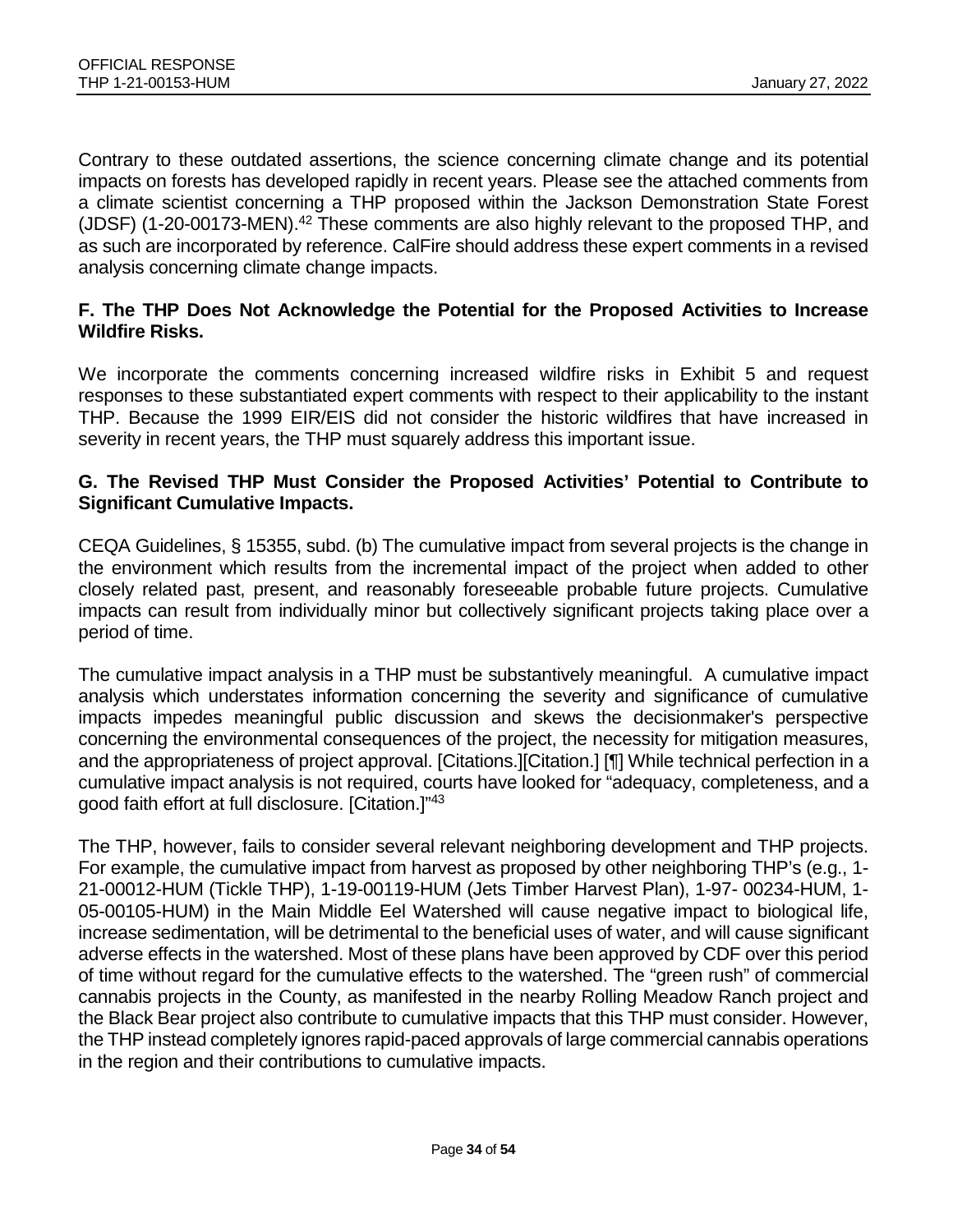Approval of all these THPs will have significant adverse affects and represent a "substantial deviation" as defined in FPR 895.1 because combined they potentially have a significant adverse effect on timber productivity, or values related to soil, water quality, watershed, wildlife, fisheries, range and forage, recreational and aesthetic enjoyment of the Eel River watershed.

The McCann neighbors are extremely concerned about the cumulative impacts affecting biological life and the negative effect on the life of residents in the community. The accelerated timber harvesting adjacent to the main middle Eel River is a violation of the Clean Water Act. As a Wild and Scenic River, the Eel deserves a higher level of protection than the ordinary Class 1 river. The Eel River watershed has exceptional recreation and ecological significance, and the cumulative impact from excessive harvesting is causing irreparable harm to the watershed.

The THP's cumulative impact analyses do not consider the cumulative impacts caused by resuming intensive logging operations in a sensitive habitat area. The cumulative impacts must also consider the impacts of past projects.44 Furthermore, the THP must evaluate the cumulative effects of both the THP and the nearby commercial cannabis projects located both across the Eel River (e.g., Black Bear and Rolling Meadow Ranch) and upstream from the THP site (e.g., Unity Farm).

A robust analysis of the Project's cumulative impacts is especially important here, given the evidence of past THP impacts, the sediment impairment of the Eel River, and the "green rush" of commercial cannabis projects in southern Humboldt County. 45 In general, the poorer the quality of the existing environment, the more likely it is that a project's incremental contribution to future cumulative conditions will be significant (i.e., "cumulatively considerable").46

**Recreation**. The THP does not address the cumulative impacts to recreational resources caused by this THP combined with other THPs and past, present and reasonably foreseeable development projects within the McCann area. The geographic scope of analysis for cumulative impacts to recreation fails to consider impacts along the Eel River from past development projects and timber harvesting activities

**Transportation and Traffic**. The THP must evaluate the cumulative effects of the Project in light of the various "closely related past, present, and reasonably foreseeable probable future projects" to ensure that all cumulatively significant environmental effects resulting from the Project are adequately identified and mitigated.47 The THP fails to adequately consider the potential cumulative traffic impacts and applicable mitigation measures for this THP's contribution to traffic when combined with all of the THPs and commercial cannabis projects which have contributed to a measurable transformation of this remote area.

**Biological Resources**. The THP does not adequately consider the cumulative context of intensive timber harvesting and commercial cannabis activities and their cumulative impacts on biological resources and their habitats. The 1.3-mile radius employed by the THP preparers for considering cumulative projects contributing to impacts to biological resources is artificially constrained.

Rather than provide, the detailed meaningful analysis of cumulative impacts required under CEQA, the THP provides jargon and generalities. For example, when purporting to address cumulative impacts to the upper Eel River watershed, the THP states the following: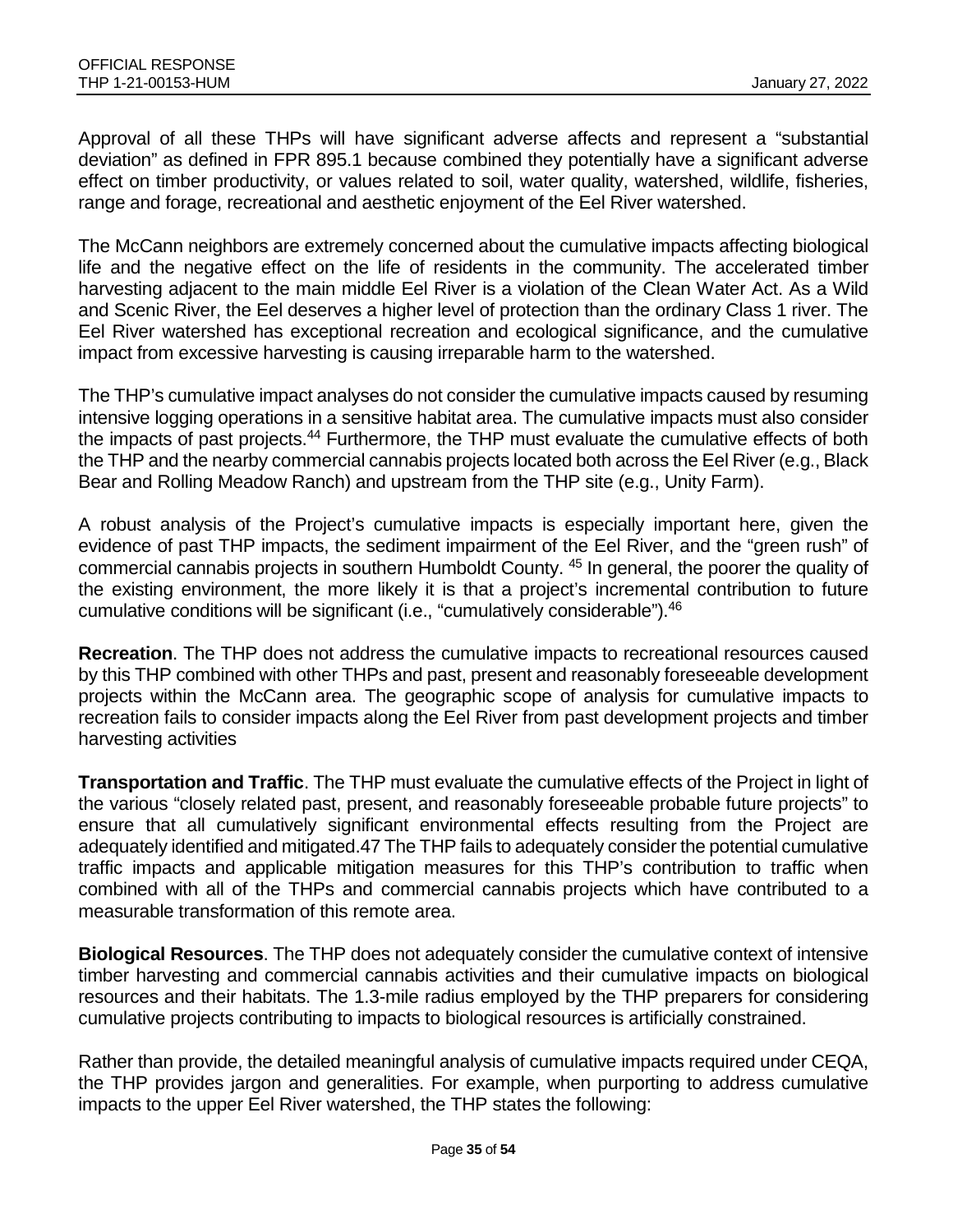#### *Summary of ATM Trends in the Upper Eel River WAU*

*A summary of the Upper Eel River WAU habitat characteristics from 2020 is provided in and APFC report card (Table 26). Results of habitat composite scores from 2020 and 2017 are compared to baseline (2003) data (Figure 56). Overall, the greatest examples of stability in habitat composite scores were observed in bed surface, pool characteristics, and water temperature. LWD and mid-channel canopy cover both scored below the baseline records in 2020. Finding: The maintenance or achievement of properly functioning conditions within the assessment area is a primary objective of the landowner's HCP and this THP. Because the practices and mitigation measures proposed here carefully follow the HCP's guidelines designed to achieve properly functioning conditions, and were tailored for the specific field conditions within the assessment area, a trend towards healthy forest ecosystem with properly functioning conditions will be aided by the implementation of this THP. The ultimate finding by the forester based on interdisciplinary team review is that implementation of this THP will not have significant or cumulative adverse watershed effects.48*

What exactly does the above statement mean? What evidence supports this conclusory opinion? To satisfy CEQA's informational purposes, the THP's analysis must be understandable to those who were not involved in its preparation.

#### **H. The Revised THP Should Consider Alternatives and Mitigation Measures.**

The revised THP must consider a range of feasible alternatives to the proposed Timber Harvesting project. Petitioners recommend that among the alternatives considered is a project design that:

- 1. Sustainably thins the forest within the THP area, eliminating the combustible fuels that have accumulated since the last clearcut;
- 2. Does not employ the "hack & squirt" method that introduces toxic herbicides to the environment, and leaves dead trees standing, contributing to the risk of wildfire;<sup>49</sup>
- 3. Preserves and protects a broader riparian corridor adjacent to the Eel River and tributary streams.

These alternative designs and protective measures would reduce the potential for significant impacts to biological resources, traffic and traffic safety, and wildfire risk and response.

#### **V. Conclusion: the McCanned Eel THP Must be Revised.**

For the foregoing reasons, McCann neighbors urge CalFire and Responsible Agencies to revise the THP to fully analyze and mitigate significant environmental impacts. Petitioners also recommend substantial revisions to the proposed THP before it is again released for public review and comment. Pursuant to Public Resources Code, § 4582.4, please provide the undersigned with notice concerning the Director's consideration of the THP, either as submitted or as revised. Please also provide us with any responses to these comments.

Footnotes: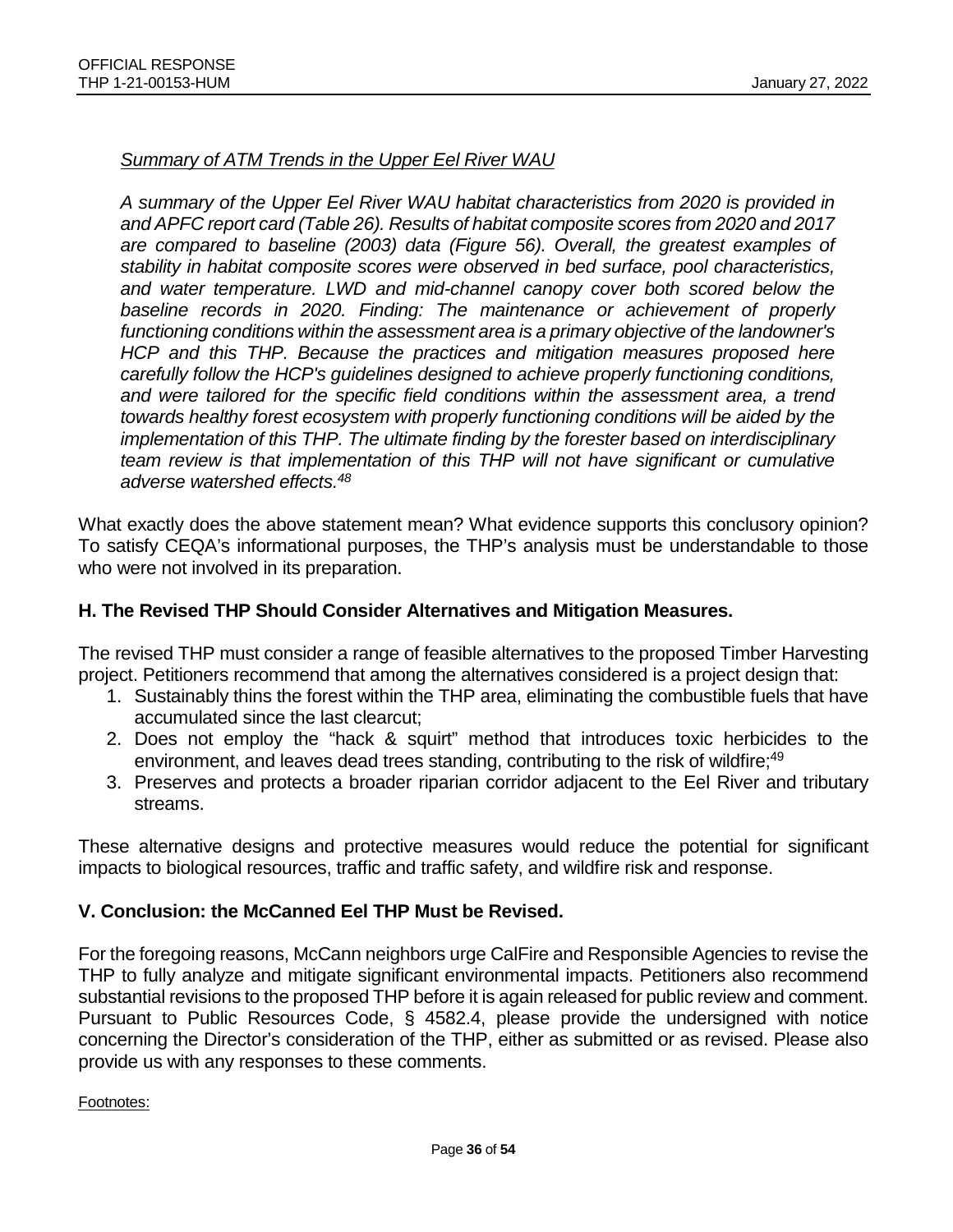<sup>1</sup> See Cal. Pub. Res. Code § 4511 et seq., and Cal. Code Regs. tit. 14, § 895 et seq.

<sup>2</sup> See National Wild and Scenic Rivers Website, Eel River, at https://www.rivers.gov/rivers/eel.php [adjacent stretch of middle main fork of Eel designated for recreational values]; see also [https://www.blm.gov/programs/national](https://www.blm.gov/programs/national-conservation-lands/california/eel-wsr)[conservation-lands/california/eel-wsr.](https://www.blm.gov/programs/national-conservation-lands/california/eel-wsr)<br><sup>3</sup> See Exh. 1 – Email from J Holder to CDF requesting referenced documents, dated Dec. 21, 2021.

<sup>4</sup> See THP, Section IV, p. 155.

<sup>5</sup> See 14 C.C.R., § 895.1.

<sup>6</sup> See 16 U.S.C. §§ 1271, et seq.; see also Public Resources Code, §§ 5093.50, 5093.545(f)(5). Congress enacted the National Wild and Scenic Rivers Act in 1968 to preserve the free-flowing condition of rivers that have outstanding scenic, recreational, geologic, fish and wildlife, historic, and cultural values. California passed its own Wild and Scenic Rivers Act in 1972. The statute prohibits activities that could damage soil, water, timber, and habitat close to the river. It also restricts state agencies from permitting development and activities that could harm the wild and scenic values of a protected river.

<sup>7</sup> 16 U.S.C. § 1271.

<sup>8</sup> 16 U.S.C., §§ 1281(a) and 1283(a).

9 See THP, Section IV, p. 155 ["Any environmental effects not covered in the FEIS/EIR will be addressed in the THP, following the format established by CAL FIRE in 14 CCR 912.9 and Technical Rule Addendum No. 2 of the Forest Practice Rules."].

<sup>10</sup> See Environmental Protection Information Center v. Department of Forestry & Fire Protection (2005) 134 Cal.App.4th 1093, 1109 (EPIC II).

<sup>11</sup> See Lower Eel River and Eel River Delta Watershed Analysis Scotia, California: Cumulative Watershed Effects Assessment, available at: https://www.hrcllc.com/pdf/Watershed\_Analysis/HRC/Lower\_Eel\_Eel\_Delta/LEED-CWECMR%20Report.pdf, accessed 12/21/21.

<sup>12</sup> See 1999 HCP, Section 6.13 p. P-81.

<sup>13</sup> See ibid.

<sup>14</sup> See EPIC II, supra, 134 Cal.App.4th at p. 1110.

<sup>15</sup> Environmental Information Protection Center v. Johnson (1985) 170 Cal. App. 3d 604, 609-610, 616 (EPIC I).

<sup>16</sup> See PRC, § 21080.5(c). Chapter 3 (§§ 21100-21108) and Chapter 4 (§§ 21150-21154) describe the environmental impact report ("EIR") process to which state agencies, boards, commissions, and local agencies, must adhere in order to comply with CEQA's general requirements as prescribed by Chapters 1, 2, 2.6, 5, and 6.

<sup>17</sup> See PRC, § 21080.5(d)(3). Under Public Resources Code, section 21080.5, which authorizes CalFire's THP process as a certified regulatory program, every THP prepared under this program "must include a description of the proposed activity, its alternatives, and mitigation measures to minimize any identified significant adverse.

<sup>18</sup> See Joy Road Area Forest & Watershed Assn. v. California Dept. of Forestry & Fire Protection (2006) 142 Cal. App. 4th 656, 671.

<sup>19</sup> See Vineyard Area Citizens for Local Control v. City of Rancho Cordova (2007) 40 Cal.4th 412, 442 ["The data in an EIR must not only be sufficient in quantity, it must be presented in a manner calculated to adequately inform the public and decision makers, who may not be previously familiar with the details of the project." Information scattered here and there "is not a substitute for a good faith reasoned analysis"], citations omitted.

<sup>20</sup> See 14 CCR § 898.2.

<sup>21</sup> See THP, Section II, p. 10.

<sup>22</sup> See 14 C.C.R., §§ 897(f)(2), 916.6, 936.6, 956.6 (v)(7)(B).

<sup>23</sup> See HCP, Revised 2015, p. P-55, fn. 20.

<sup>24</sup> See Public Resources Code, § 5093.68.

<sup>25</sup> See Sierra Club, M. Rounds, Mendocino County Passes Measure V — A Victory for Communities and the Climate, available at: https://www.sierraclub.org/sites/www.sierraclub.org/files/sce/loma-prieta

chapter/FPC/MendocinoVDoc.pdf; see also Ukiah Daily Journal, Mendocino County working to enforce Measure V timber ordinance (Feb. 12, 2020), available at: https://www.ukiahdailyjournal.com/2020/02/12/mendocinocountyworking-to-enforce-measure-v-timber-ordinance/.

<sup>26</sup> See CEQA Guidelines, § 15125.

<sup>27</sup> Save Our Peninsula Com. v. Monterey County Bd. of Supervisors (2001) 87 Cal.App.4th 99, 120-124 (Save Our Peninsula Com.)

<sup>28</sup> See CDF, Official Response to Significant Environmental Points Raised During the Timber Harvesting Plan Evaluation Process, available at: http://www.fovd.org/pdf\_files/04-239%20HUM%20OR.pdf, accessed 12/21/21.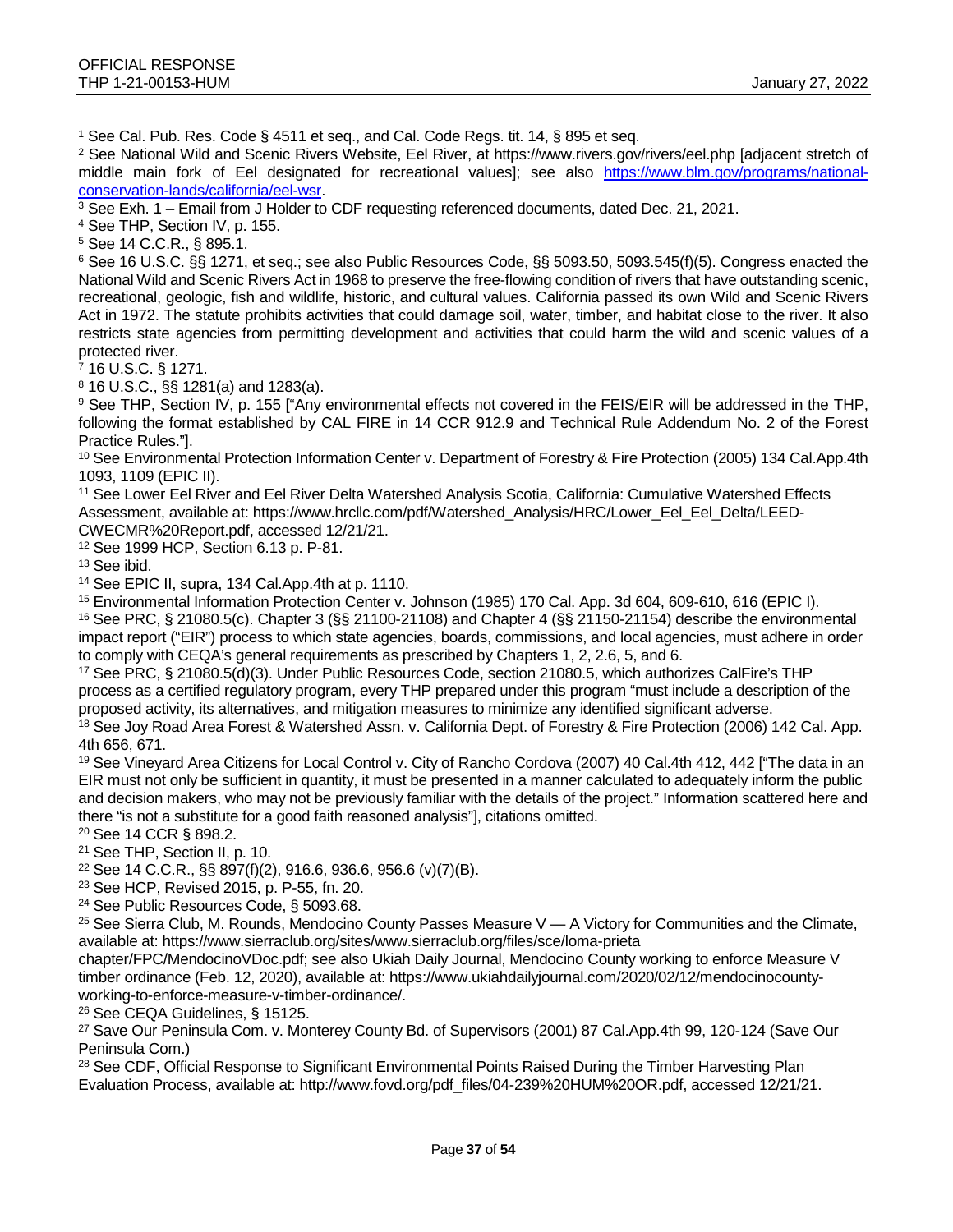<sup>29</sup> See Krosby, et al., Identifying riparian climate corridors to inform climate adaptation planning (2018) available at: https://journals.plos.org/plosone/article?id=10.1371/journal.pone.0205156, accessed 12/21/21; see also CDFW, Guidance Document for Fine-Scale Wildlife Connectivity Analysis (2015).

30 Steelhead: https://youtube.com/shorts/45ku0yKON\_l?feature=share.

<sup>31</sup> Coyotes: [https://youtube.com/shorts/pPe\\_dAoxbK0?feature=share.](https://youtube.com/shorts/pPe_dAoxbK0?feature=share)

<sup>32</sup> Otters[: https://youtube.com/shorts/-8Ofm2CTECo?feature=share.](https://youtube.com/shorts/-8Ofm2CTECo?feature=share)

<sup>33</sup> See Exh. 2 – substance of email exchanges between M Gaterud and CDFW officials re NSO calls.

<sup>34</sup> Peteet v. Dow Chemical Co. (1989) 868 F.2d 1428; see also United States Sugar Corp. v. Henson (2000) 787 So. 2d 3.

<sup>35</sup> THP, Section IV, p. 159.

<sup>36</sup> Ibid.

 $37$  See Exh.  $3 - M$  Gaterud photos of THP area.

<sup>38</sup> See generally Great Redwood Trail website, at: http://www.thegreatredwoodtrail.org/.

<sup>39</sup> See, e.g., Idaho Rivers United v. Probert (D. Idaho, May. 12, 2016), Case No. 3:16-cv-00102-CWD.

<sup>40</sup> See Exh. 4 – Before and After Photos of Neighboring THP.

<sup>41</sup> See THP, Section IV, p. 216.

<sup>42</sup> See Exh. 5 – O'Brien Climate Comments on 1-20-00173-MEN 041221.

<sup>43</sup> Joy Road Area Forest & Watershed Assn. v. California Dept. of Forestry & Fire Protection (2006) 142 Cal. App. 4th 656, 678, quoting Mountain Lion Coalition v. Fish & Game Com. (1989) 214 Cal. App. 3d 1043, 1051– 1052, internal quotation marks omitted.

<sup>44</sup> EPIC, supra, 44 Cal.4th at p. 523.

<sup>45</sup> See San Franciscans for Reasonable Growth, supra, 151 Cal.App.3d at p. 79.

<sup>46</sup> CBE, supra, 103 Cal.App.4th at p. 120 [in the context of cumulative impacts, the issue is not the relative contribution of the project as compared to existing conditions, but whether "any additional amount" contributed by the project should be considered significant in light of the severity of the existing problem]; see also Kings County Farm Bureau, supra, 221 Cal.App.3d at p. 720.

<sup>47</sup> CEQA Guidelines, § 15355, subd. (b); L.A. USD, supra, 58 Cal.App.4th at pp. 1024-1025.

<sup>48</sup> See THP, Section IV, p. 191.

**RESPONSE:** Please see responses to General Concerns 1 - 9 above.

The following are additional responses for unique concerns brought up in this public comment letter:

There was concern several listed THPs were not included in the cumulative impacts assessment. THP 1-97-234 fell outside the 10 year assessment window and is not required to be included but was still included in the assessment table on page 224, THP 1-05-105 HUM was withdrawn by the Plan Submitter on 8/30/2005, THPs 1-21-00012 HUM and 1-19-00119 HUM were not located in the watershed assessment area. None of these Plans would meet the criteria to be included in the cumulative impact assessment analysis.

There was reference to "substantial deviation" per 14 CCR § 895.1 and how approved THPs contributed to this substantial deviation. This is not the proper interpretation of this definition as it pertains to the FPRs. A substantial deviation is an addendum to an already approved THP which is major or significant enough and qualifies under the definition to have the Review Team ensure compliance with the rules and conduct a multi-agency field review if deemed necessary. It has no correlation to significant impacts in this case and was not correctly referenced.

There was concern that the Recreation Assessment Area of 300ft outside the harvest area was inadequate and "based on false assumptions". This assessment area is properly referenced as required under 14 CCR § 912.9 (D) Recreational Resources: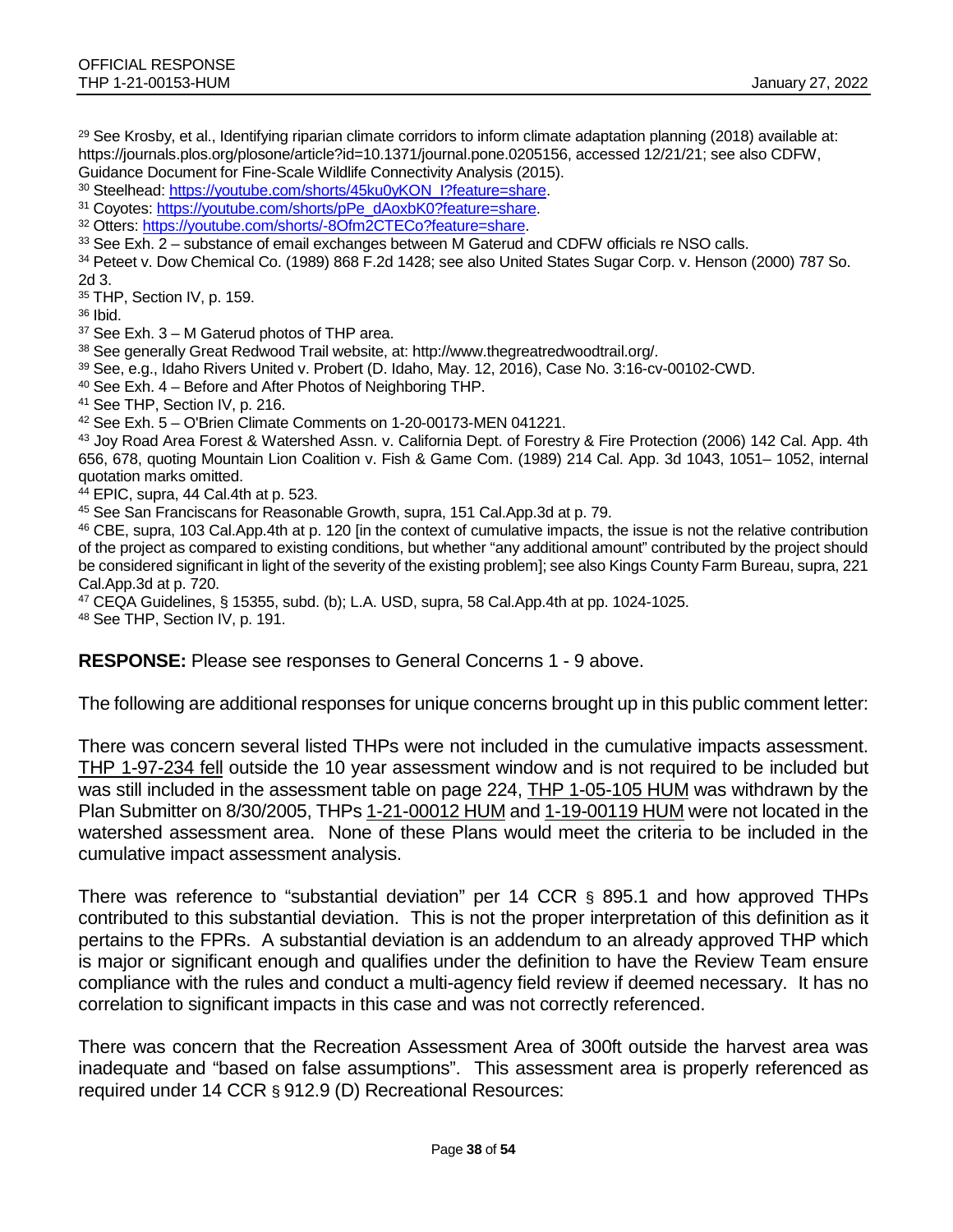*"The recreational assessment area is generally the area that includes the Logging Area plus 300 feet."*

The Department found no improper assessment in regards to recreational resources.

The concern stated "To satisfy CEQA's informational purposes, the THP's analysis must be understandable to those who were not involved in its preparation." This is not a factual statement, and not mandated by law. The Department as the Lead Agency has determined the analysis in the THP meets the CEQA information requirements. This is further supported by CEQA Guidelines in section 15121:

- *a) An EIR is an informational document which will inform public agency decision makers and the public generally of the significant environmental effect of a project, identify possible ways to minimize the significant effects, and describe reasonable alternatives to the project. The public agency shall consider the information in the EIR along with other information which may be presented to the agency.*
- *b) While the information in the EIR does not control the agency's ultimate discretion on the project, the agency must respond to each significant effect identified in the EIR by making findings under Section 15091 and if necessary by making a statement of overriding consideration under Section 15093.*
- *c) The information in an EIR may constitute substantial evidence in the record to support the agency's action on the project if its decision is later challenged in court.*

Attached documents:

- $\triangleright$  Exh1 is a duplicate of concern letter #1 in this OR, see above.
- Exh2 were emails between CDFW and a local resident discussing NSO information, no concerns were found.
- $\triangleright$  Exh3 photos from M. Gaterud. Many of these images are very beautiful shots of what appear to be the Eel River. No concerns were found in these.
- $\triangleright$  Exh4 before and after photos of timber harvesting through powerlines. Some showed evidence of minor post harvest activities in Humboldt County, an agriculture county that supports timber operations (see "background" in the beginning of this OR).
- $\triangleright$  Exh5 O'Brien Public comment letter. This letter was written for a different THP but with many of the same concerns addressed in the General Concerns above.

### **21PC-000000677** - from Mary Gaterud on December 23, 2021

As a full-time resident and property owner in McCann for twenty-one years, I am writing to express my concerns about the proposed Timber Harvest Plan ("THP") in the McCann area. Earlier this year, I received correspondence dated May 4, 2021, from Deakon Duey of Humboldt Redwood Company, LLC, informing me of his company's intent to harvest "forest products" within 1,000 feet of my property, with a map of the proposed THP. For reference, my parcel APN is 211-303-003-000; my property, and home, is immediately across the Main Stem of the Eel River from the eastern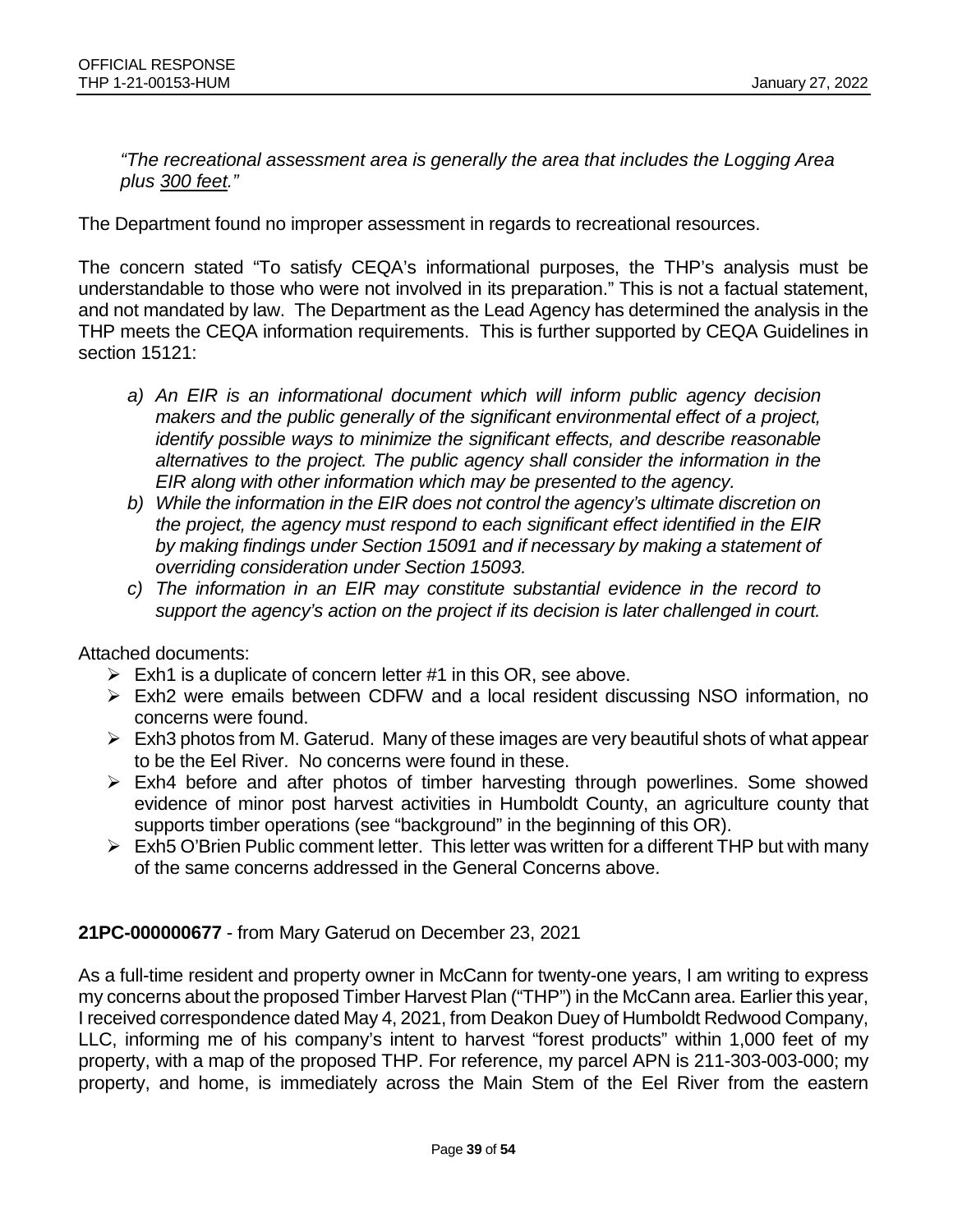boundary of the proposed THP. A significant portion of my view encompasses the entirety of the area outlined in the THP map (see photos, Attachment A).

At that time, after discussing the project, as described, with many of my community members and fellow property owners in McCann, I reached out to Mr. Duey via phone, to discuss our questions about this THP. Mr. Duey referred me to his co-worker, Forester Domingo Escamilla, with whom I communicated via email (please see Attachment B). The main concerns I expressed in this exchange were based on a vision for best practices utilized regarding timber harvest operations, including:

- Selective harvest, rather than a "Clear Cut"
- Robust riparian zone setbacks
- Mitigation of the potential for landslides, resulting from timber extraction on steep slopes
- No post-harvest "hack & squirt" herbicide treatment of hardwoods, resulting in an extreme fire hazard and poisoned ecosystem
- Implementation schedule, hours of operation, impacts to residents

I would like to see your agency consider these factors, and others, when evaluating this THP for approval. Given the current state of environmental conditions — climate change, carbon emissions, extreme drought, the vastly enhanced threat of wildfire, and wildlife habitat destruction — it is imperative to manage our existing forests within the context of these combined issues, to ensure that the health and conservation of the public trust and natural resources are balanced with the short-term financial gain of private interests. Please consider a more robust watershed analysis to determine concrete performance standards for this THP. For example, what will the buffer zone sizes/setbacks be, exactly, for riparian areas and identified Northern Spotted Owl roosts? And how will these be monitored and enforced? Given the increase of intensive land use in this watershed, perhaps a scaled back, downsized version of this THP is more appropriate, and aligns with a more realistic assessment of past and future impacts in this area.

Additionally, the proposed operations would occur on a very steep parcel which is bisected by Dyerville Loop Road (State Road No. SD100), a public road maintained by Humboldt County. This segment of roadway, which extends from the McCann Bridge to the intersection of Sequoia Road (see Attachment C, maps of Dyerville Loop Road, approaches from north and south), is particularly hazardous. It is entirely unpaved, with numerous single lane (10' wide), blind, high-percentage grade hairpin turns with no shoulders and precipitous drop offs down the bank.

Please view video of the road at: https://youtu.be/u5UUIpHRxpY (note: the western boundary of the proposed THP begins at minute 2:37, upon passing the Devil's Elbow Creek tributary). Refer to Attachments D & E for measurements, Lat./Long. coordinates, and photographs of 15 separate road points that demonstrate the aforementioned qualities of this road, as well as indicate the steepness of the slope proposed for timber harvesting operations. Because of these conditions, I have concerns regarding traffic safety impacts, as well as impacts to the road and public access during and after operations cease.

In 2004 I was involved in a two-vehicle collision as I travelled south-east on Dyerville Loop Road, around one of these turns. The other driver was oncoming at a high rate of speed in a section of one lane road with no shoulders. In another incident in June of 2010, I was the passenger of a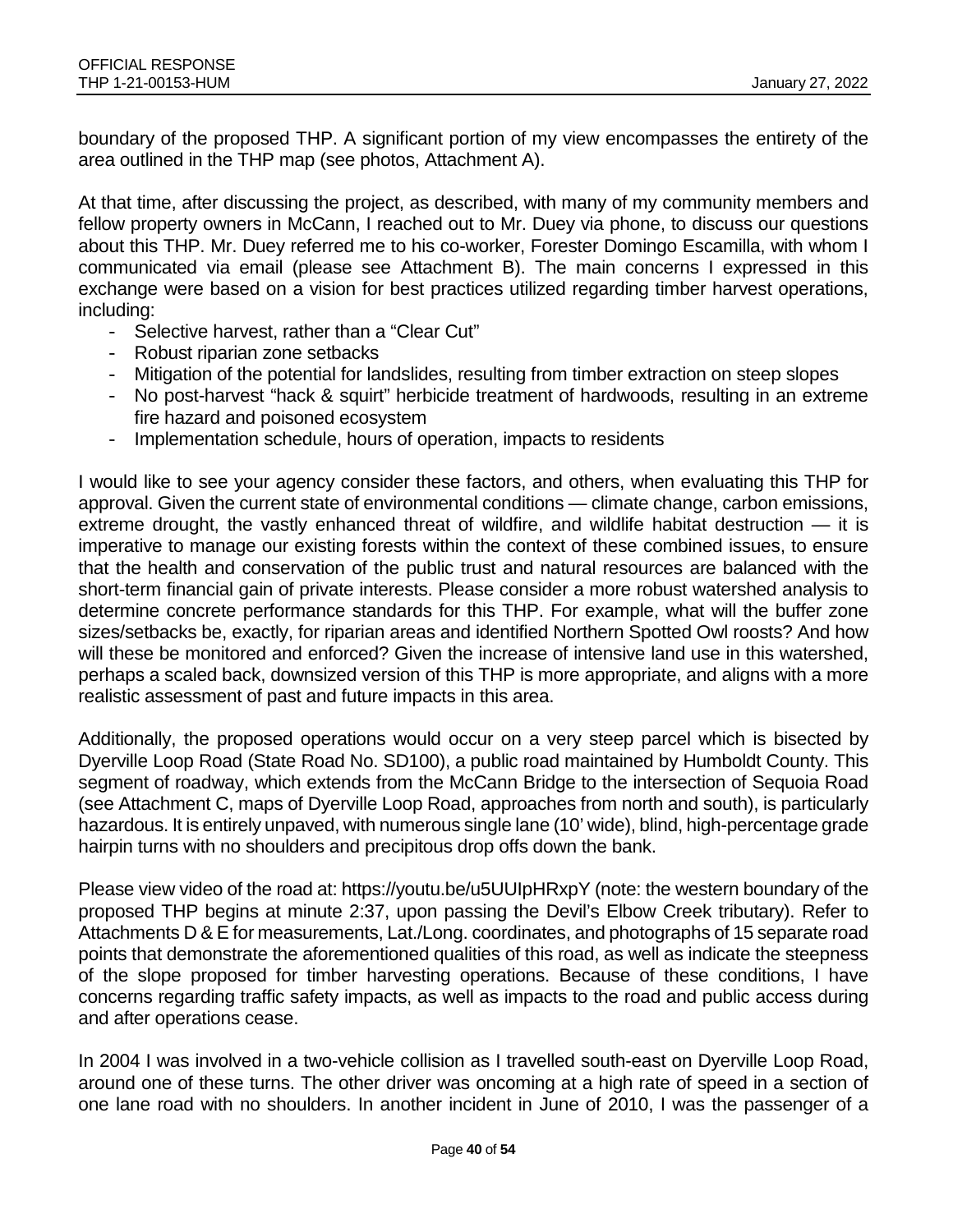vehicle on that road when motorcyclists approaching from the opposite direction lost control upon seeing our vehicle and went over the bank. On two separate other occasions I have happened upon and assisted stranded drivers because their vehicles had gone off the road and landed in precarious positions. I connected them with tow truck drivers and provided physical assistance until their issues could be resolved.

Most recently, during this summer of 2021, I was driving along this stretch of Dyerville Loop Road, just before the intersection with Sequoia Road, when I came upon a semi truck with a trailer unloading an excavator, which completely blocked passage of the road in either direction. This massive piece of equipment was being delivered for logging operations in the immediate vicinity. I was forced to back up, rolling backwards down a steep incline with poor visibility, to allow enough space for the offloading to occur. During this lengthy process, the trailer became unhitched from the truck, tilted up and backwards, and a tense moment ensued. It was unclear what level of danger I was in, as the truck driver became extremely agitated and started screaming expletives… was the trailer going to roll, uncontrolled, straight downhill into the front end of my vehicle? Luckily, it did not, but the excavator operator had to use the arm of his equipment to re-attach the trailer to the truck; otherwise it would not have been possible to do so manually, and traffic obstruction on this narrow, steep dirt road would have been prolonged indefinitely.

Given this history and my own harrowing personal experience, I am extremely concerned about the traffic safety risks posed by the use of this road for timber harvest operations. The increased traffic burden from logging trucks and heavy equipment pose an unmitigated threat to public safety, on a public road financed by Humboldt County tax dollars. Additionally, since the THP is for both sides of the roadway, on very steep terrain, the possibility for landslides blocking this access is also a very real possibility. The section of Dyerville Loop Road from the McCann Bridge to HWY 101 has frequent incidents, historically, of being blocked by slides which resulted from timber harvesting. Generally there is at least one of these incidents every rainy season. The County Public Works Department becomes responsible for clearing the debris/obstructions, which has taken days to perform. Sometimes Dyerville Loop Road has been blocked in both directions simultaneously (up to Sequoia Road and the route to HWY 101), effectively stranding the residents of McCann, with serious implications for our health, welfare, and livelihoods. A history of upslope logging contributed to a catastrophic slipout which occurred .25 miles west of my driveway, on McCann Road, in January of 2017 — directly across the river from the proposed THP. This stretch of road was passable by foot only, for four months, and took four years to repair completely, only because federal disaster relief funds were made available to contract out for the repair.

Please note, Dyerville Loop Road from Sequoia Road is the most direct, primary route that the local first responders from the Fruitland Ridge Volunteer Fire Protection District would take to respond to any wildfire or public safety emergency in the McCann area, and all the way out Dyerville Loop Road to HWY 101. If this access is blocked for some reason, already inordinate response times, sometimes exceeding one hour, would be extenuated even further… which could result in catastrophic loss of life and property. In times of climate change and the new normal of devastating wildfires in California, this unmitigated safety risk would be unconscionable. Please see this pertinent item, addressing this situation for another large, impactful project in this area: Public Safety Not Addressed in Rolling Meadows Mega Grow Permit, Says Letter to the Editor and the BOS From Fruitland Ridge VFD – Redheaded Blackbelt I am concerned for this stretch of road, with regard to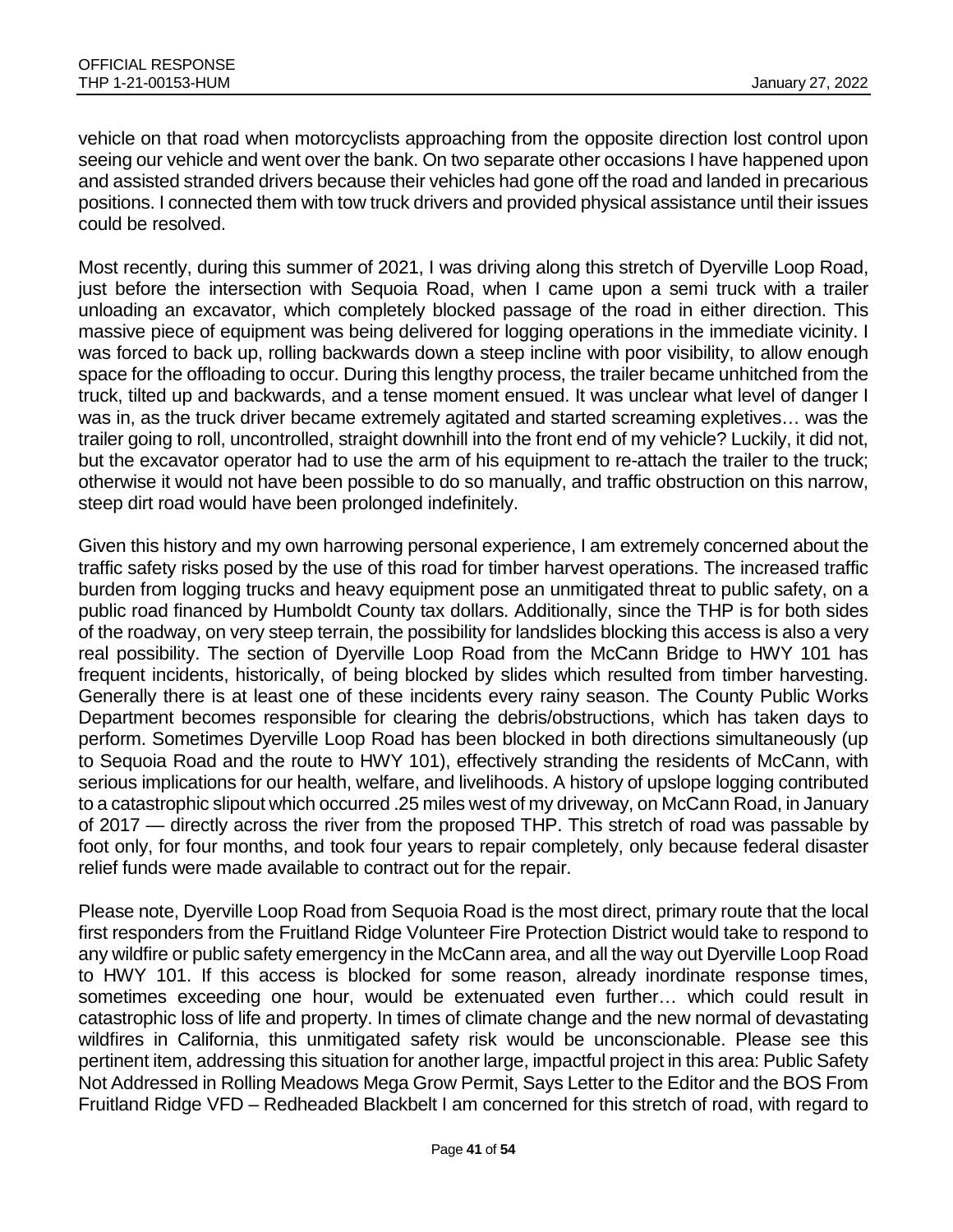traffic and public safety issues, but also due to the potential for landslides into the Eel River resulting from the unstable geology/hydrogeology posed by the mutability of the river's height during floods. Longtime McCann residents recall the 1964 flood, during which a huge landslide (attributable to logging on steep slopes) in this area effectively served as a dam, and exacerbated catastrophic effects from that historic flood event.

I fear that the proposed THP may have similar effects, even long after operations have ceased, and yet these will be costs born by the environment, the residents of McCann, and Humboldt County, with no remuneration for the burden we bear from this extraction. The fact that this THP is based on inadequate, outdated, obtuse, and seemingly unavailable environmental review documents only exacerbates the possibility that vague descriptions of activities will allow for unmitigated damage, and irreparable harms.

In the interest of sustainability, for our forests, wildlife, environment, and community, I ask that the proposed McCanned Eel THP undergo further review. I urge you to require a more in depth, substantial analysis of the THP's environmental impacts, and mitigations to these impacts, before approving any timber harvesting operations.

### **Attachment B- Email Exchange w/Escamilla re: THP**

It will hopefully be filed in a month. You should be getting and Adjacent landowner letter around then as well. I will let you know when its available for public viewing. Are you familiar with cal trees and how to view the THP's

Donnie Escamilla Forester II Humboldt Redwood Company LLC

**From**: Mary Gaterud <elevenator@mac.com> **Sent**: Friday, June 4, 2021 6:04 AM **To**: Domingo Escamilla <DEscamilla@hrcllc.com> **Subject**: Re: McCanned Eel THP

Thank you Donnie,

I appreciate your timely response and answers to our questions. Also, do you know when this THP be filed with CAL FIRE? Will this be when I get more detailed notification?

Best, **Mary** 

On Jun 3, 2021, at 9:35 AM, Domingo Escamilla <DEscamilla@hrcllc.com> wrote:

Hi Mary,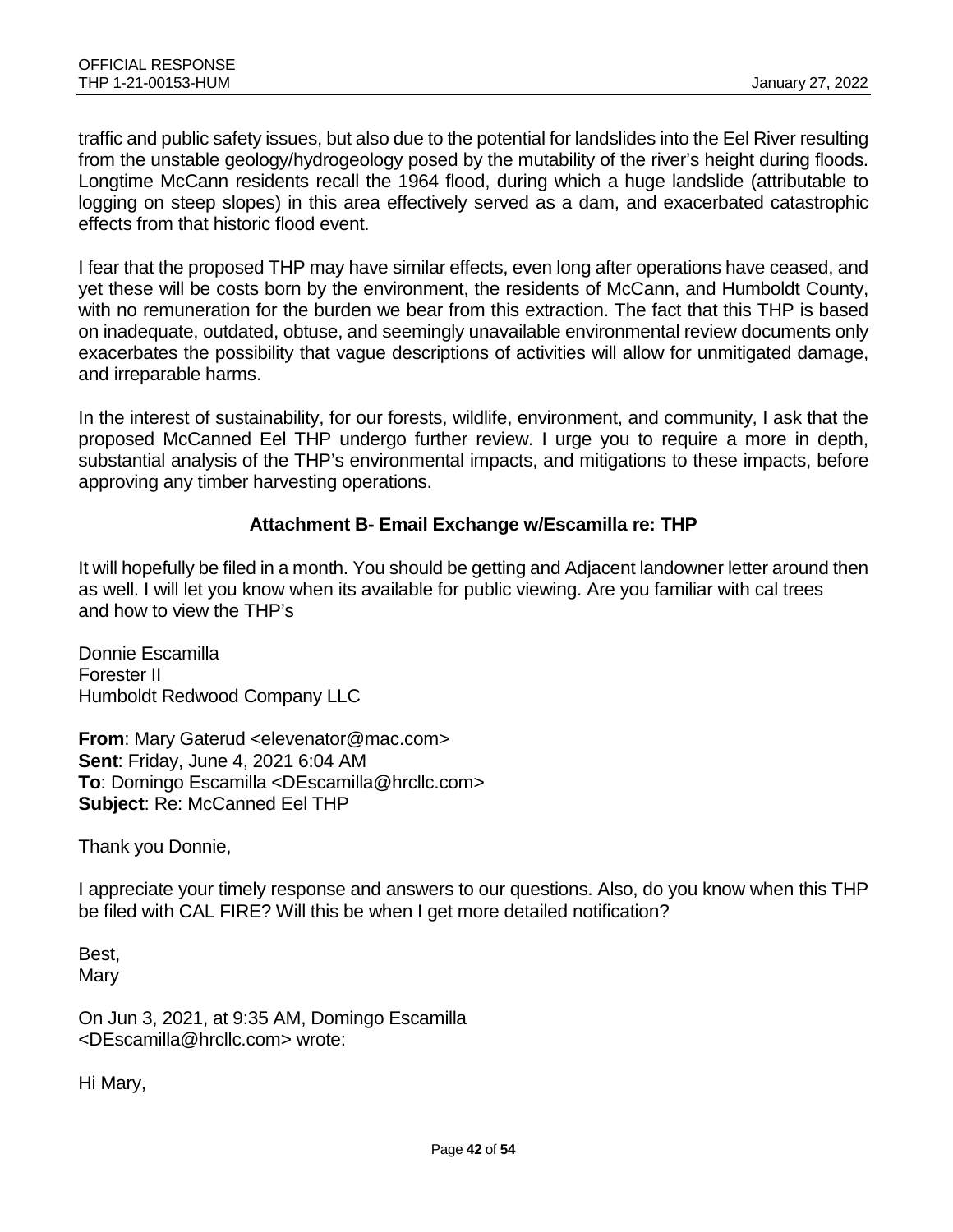Yah I am happy to answer these and lend some clarification. I believe as part of the THP process you will be get a more detailed notification of the harvest in the near future as well.

— Will it be a selective harvest, or clear cut? Clearly we would prefer a selective harvest, for numerous reasons: The health of the forest, tributaries and Eel river, as well as fire danger.

This will be uneven aged management, so a selective harvest.

— When would it begin? And how long is it expected to last?

This plan will likely be logged next summer, and last most of the summer.

— Is the THP planned for the entire area that is outlined on the map, or some portion thereof? The outline goes all the way to the river's edge… I understand that there is usually a buffer zone left between the harvest area and the riparian zone of the river. Will this apply to this plan? We would prefer that area remain intact, given that it contains numerous old growth trees in the railroad right of way, as well as helps to preserve the health of the river and reduces sediment load and runoff. So yes, the THP covers the entire area outlines in the map. But per the forest practice rules and out habitat conservation plan all watercourses have special prescription and equipment exclusion zones. We will not be cutting or having equipment right down to the river, or even across the tracks.

— Which tributaries will be impacted? Will there be any mitigation measures for sediment runoff?

Like I said watercourses have protection buffer that mitigate impacts. There is a numerous amount of the historic dirt fill and watercourses Humboldt crossing in this THP. We will be removing them and putting in crossings that meet the current standards. So this will be an upgrade.

— What will be the policy for the hardwoods? A recent THP adjacent to this one seems to have employed the "Hack and Squirt" practice. The hardwoods were left, but have now all died (injected with herbicide?) and now the entire steep slope is covered in dead trees. Given the current state of the climate, and extreme drought, this has created an extraordinary wildfire hazard, on a remote, steep parcel. Any fire that burns here would be extremely difficult to fight, and put the McCann Community and surrounding areas (Fruitland Ridge/Myers Flat) in extreme peril.

There is no plan for hardwood treatment yet. There may be some hack and squirt the tan oaks, but I do not believe there will be a whole hillside of standing dead oaks. There really is not a lot of oak in that spot.

— Another concern is that removing trees and building roads on this very steep slope of the inner canyon of the Eel River increases the risk for slides. What, if any mitigation measures are planned to reduce this possibility? During the flood of 1964, it is my understanding that logging in this area contributed to a massive slide which served to partially damn the Eel river here. Given that the drought conditions tends to make soils hydrophobic, and climate change is resulting in shorter, sharper, more extreme rain events, there exists the possibility for drastic land movement. The ability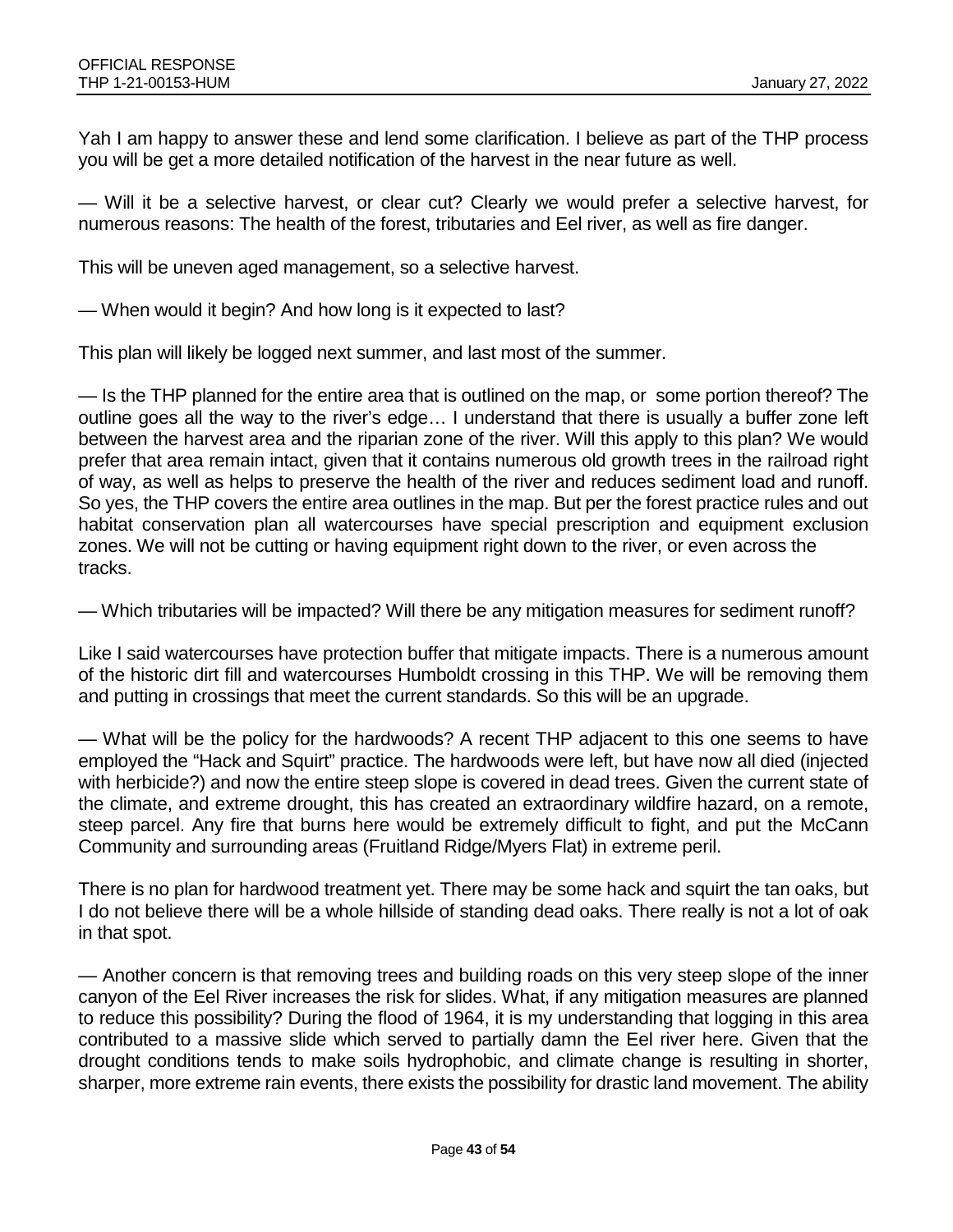for the land to absorb rainfall is becoming compromised, and may result in exponentially increased catastrophic land movement events, after logging operations cease.

We have a licensed geologist that is evaluating this area exactly for this purpose. If there are areas that present a risk to the Eel from operations he will have mitigations that will be in place for us to abide by. One of the benefits of selection logging is that there are plenty of trees left behind to keep things stable.

— What would be the hours of operation? Community members would like to negotiate this issue. We would like noise and other disturbances (chainsaw and yarding equipment, trucks) limited to reasonable hours so that early morning hours are not marred by extreme activity and noise pollution, especially since the acoustics of this canyon have an extreme ability to carry sound over long distances.

Loggers typically work from sunrise to sundown. I do not know of any regulations that dictate timber operating hours around communities, for this region. But we like to be good neighbors, so I will talk with management and see if this is something we'd be willing to work with the community on. I know that area is hot and dry, so during fire season CAL FIRE can requires ending the work day early which means the crews start earlier. That is kind of just a trade off for the fire safety.

I hope that covered all the bases. Thank You, Donnie Escamilla Forester II Humboldt Redwood Company LLC

**From**: Mary Gaterud <elevenator@mac.com> **Sent**: Thursday, June 3, 2021 8:57 AM **To**: Domingo Escamilla <DEscamilla@hrcllc.com> **Subject**: Re: McCanned Eel THP Hello Donnie,

Thank you for emailing me. Some of the questions and concerns I, and my fellow community members in McCann have regarding this THP:

— Will it be a selective harvest, or clear cut? Clearly we would prefer a selective harvest, for numerous reasons: The health of the forest, tributaries and Eel river, as well as fire danger.

— When would it begin? And how long is it expected to last?

— Is the THP planned for the entire area that is outlined on the map, or some portion thereof? The outline goes all the way to the river's edge… I understand that there is usually a buffer zone left between the harvest area and the riparian zone of the river. Will this apply to this plan? We would prefer that area remain intact, given that it contains numerous old growth trees in the railroad right of way, as well as helps to preserve the health of the river and reduces sediment load and runoff.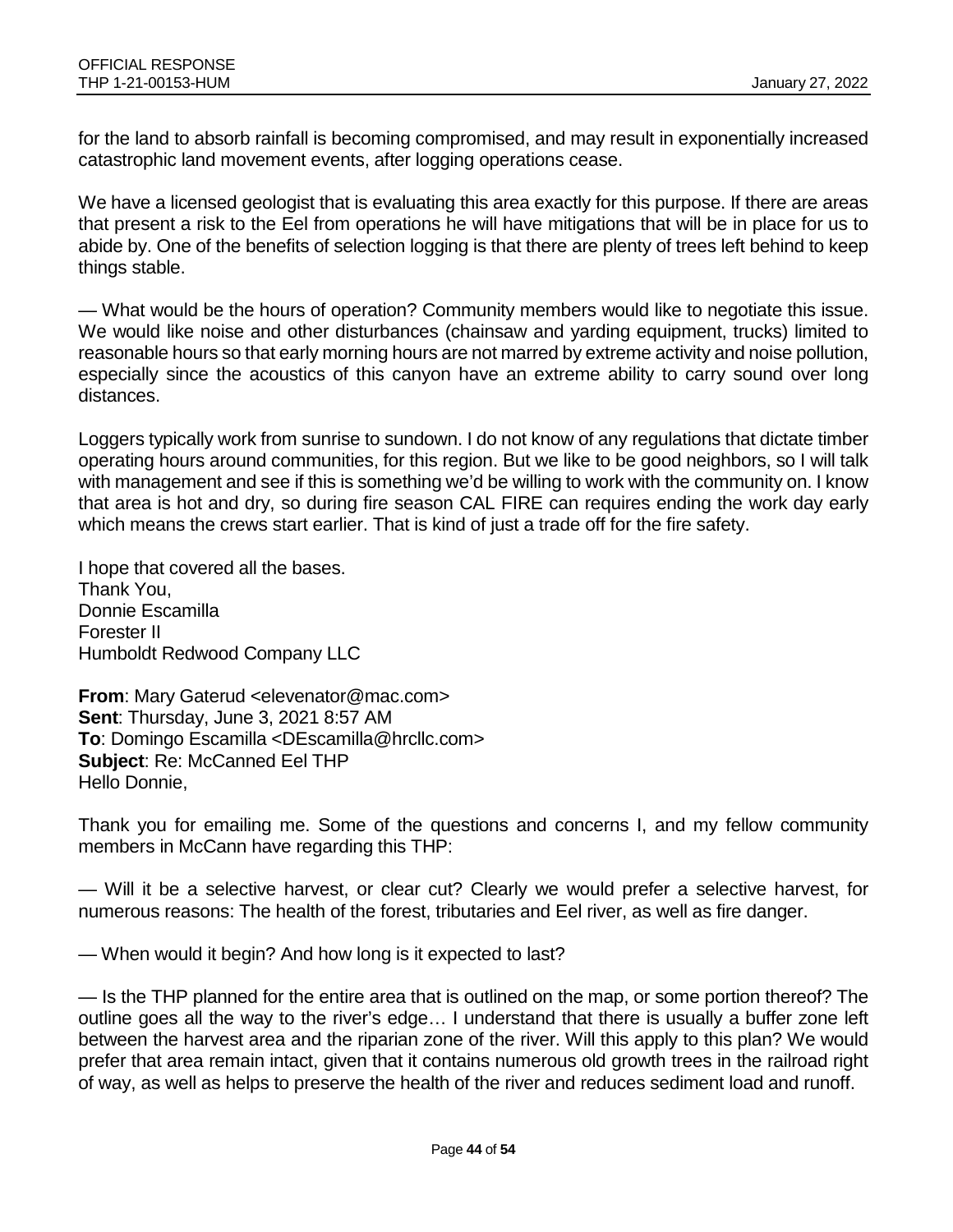— Which tributaries will be impacted? Will there be any mitigation measures for sediment runoff?

— What will be the policy for the hardwoods? A recent THP adjacent to this one seems to have employed the "Hack and Squirt" practice. The hardwoods were left, but have now all died (injected with herbicide?) and now the entire steep slope is covered in dead trees. Given the current state of the climate, and extreme drought, this has created an extraordinary wildfire hazard, on a remote, steep parcel. Any fire that burns here would be extremely difficult to fight, and put the McCann Community and surrounding areas (Fruitland Ridge/Myers Flat) in extreme peril.

— Another concern is that removing trees and building roads on this very steep slope of the inner canyon of the Eel River increases the risk for slides. What, if any mitigation measures are planned to reduce this possibility? During the flood of 1964, it is my understanding that logging in this area contributed to a massive slide which served to partially damn the Eel river here. Given that the drought conditions tends to make soils hydrophobic, and climate change is resulting in shorter, sharper, more extreme rain events, there exists the possibility for drastic land movement. The ability for the land to absorb rainfall is becoming compromised, and may result in exponentially increased catastrophic land movement events, after logging operations cease.

— What would be the hours of operation? Community members would like to negotiate this issue. We would like noise and other disturbances (chainsaw and yarding equipment, trucks) limited to reasonable hours so that early morning hours are not marred by extreme activity and noise pollution, especially since the acoustics of this canyon have an extreme ability to carry sound over long distances.

On Jun 3, 2021, at 7:51 AM, Domingo Escamilla <DEscamilla@hrcllc.com> wrote: Good Morning Mary,

Thank for calling me back. I'll be in the office all day today and should be able to receive your call. If not I am happy to address your questions and concerns over email.

Looking forward to talking with you. Thank You, Donnie Escamilla Forester II Humboldt Redwood Company LLC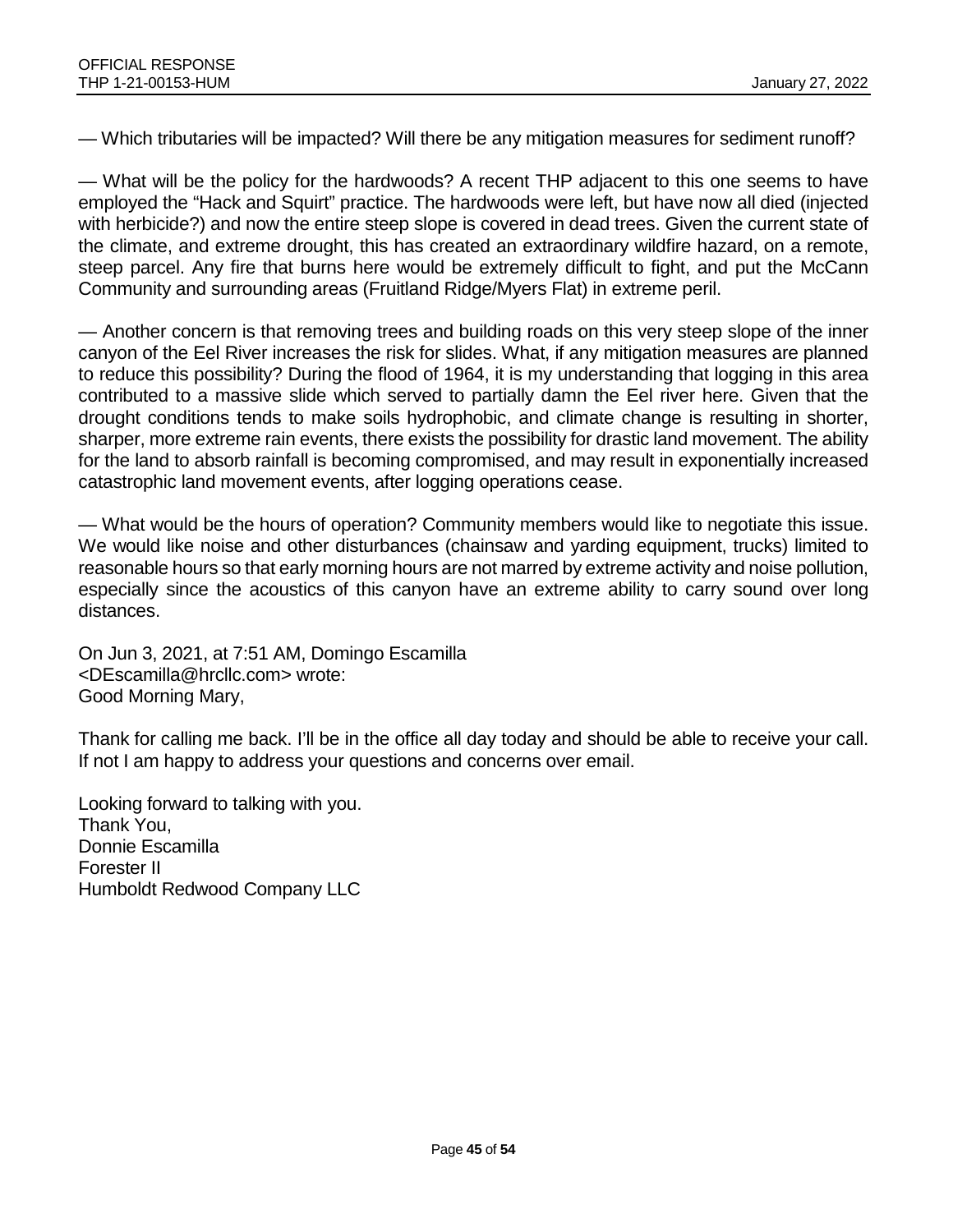### **Attachment C:**

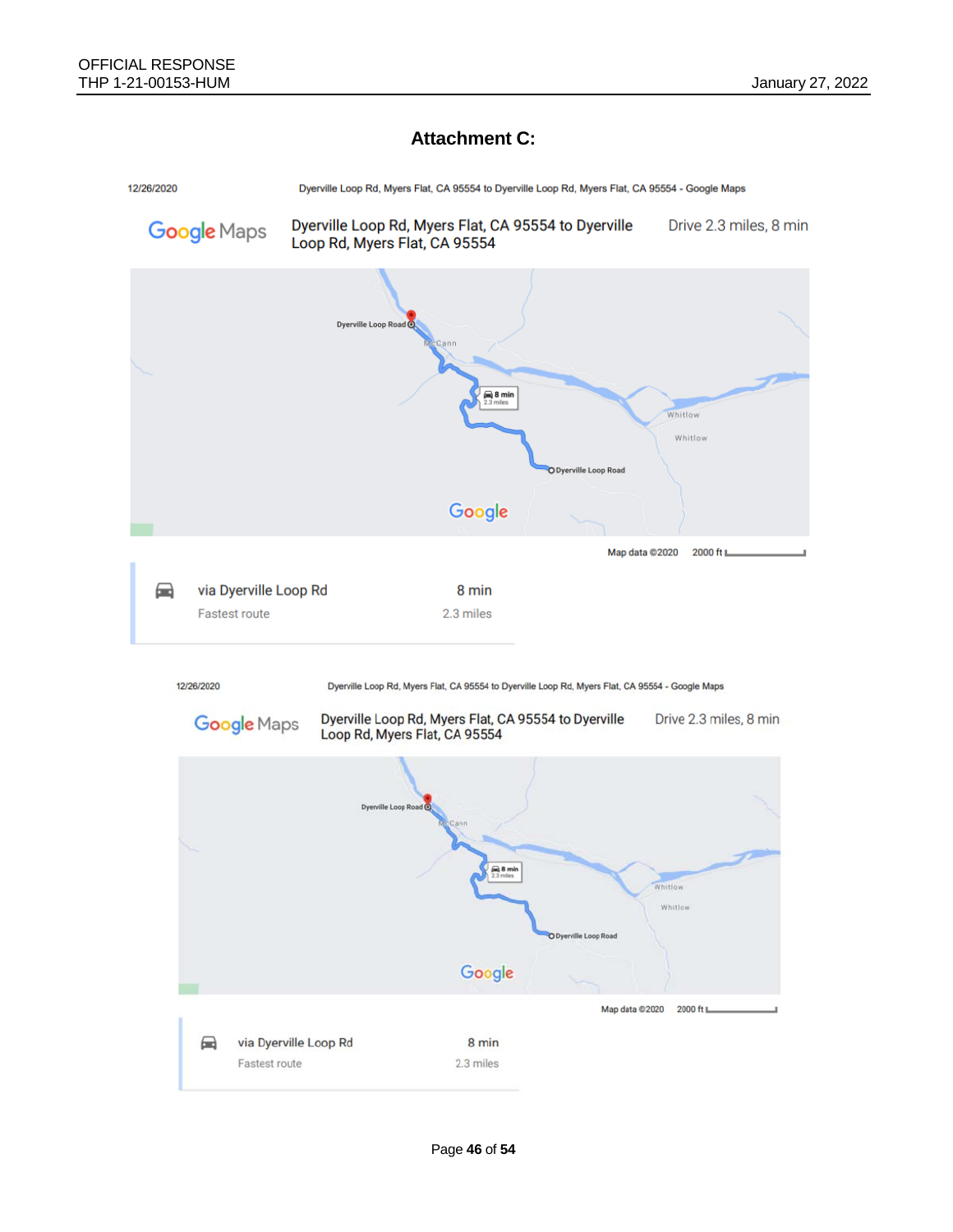### **Attachment D - Road Data:**

| <b>Road Point:</b> | Lat./Long.:            | Width:          | <b>Notes:</b>       |
|--------------------|------------------------|-----------------|---------------------|
| $\mathbf{1}$       | 40.308506, -123.817748 | 13'             |                     |
| $\overline{2}$     | 40.309577, -123.821003 | 17'             |                     |
| 3                  | 40.312413, -123.822352 | 12'             |                     |
| 4                  | 40.313096, -123.822302 | 12'             |                     |
| 5                  | 40.314057, -123.826985 | 16'             |                     |
| 6                  | 40.313932, -123.827618 | 14'             |                     |
| 7                  | 40.313775, -123.829803 | 13'             |                     |
| 8                  | 40.316053, -123.831605 | 13'             |                     |
| 9                  | 40.316834, -123.830681 | 16'             |                     |
| 10                 | 40.316215, -123.830682 | 18'             |                     |
| 11                 | 40.318601, -123.829082 | 15'             | very steep          |
| 12                 | 40.319276, -123.829474 | 17'             |                     |
| 13                 | 40.319684, -123.830178 | $10^{\circ}$    | one lane/no turnout |
| 14                 | 40.320825, -123.832903 | 10 <sup>2</sup> |                     |
| 15                 | 40.321255, -123.833886 | 14'             |                     |

#### **Road Data / Dyerville Loop Road / State Road SD100 From the intersection of Sequoia Road to the McCann Bridge:**

### **Attachment E - Photos of Dyerville Loop Road:**

**Photographs Corresponding to Road Points 1 - 15, along Dyerville Loop Road, starting from the Sequoia Road intersection**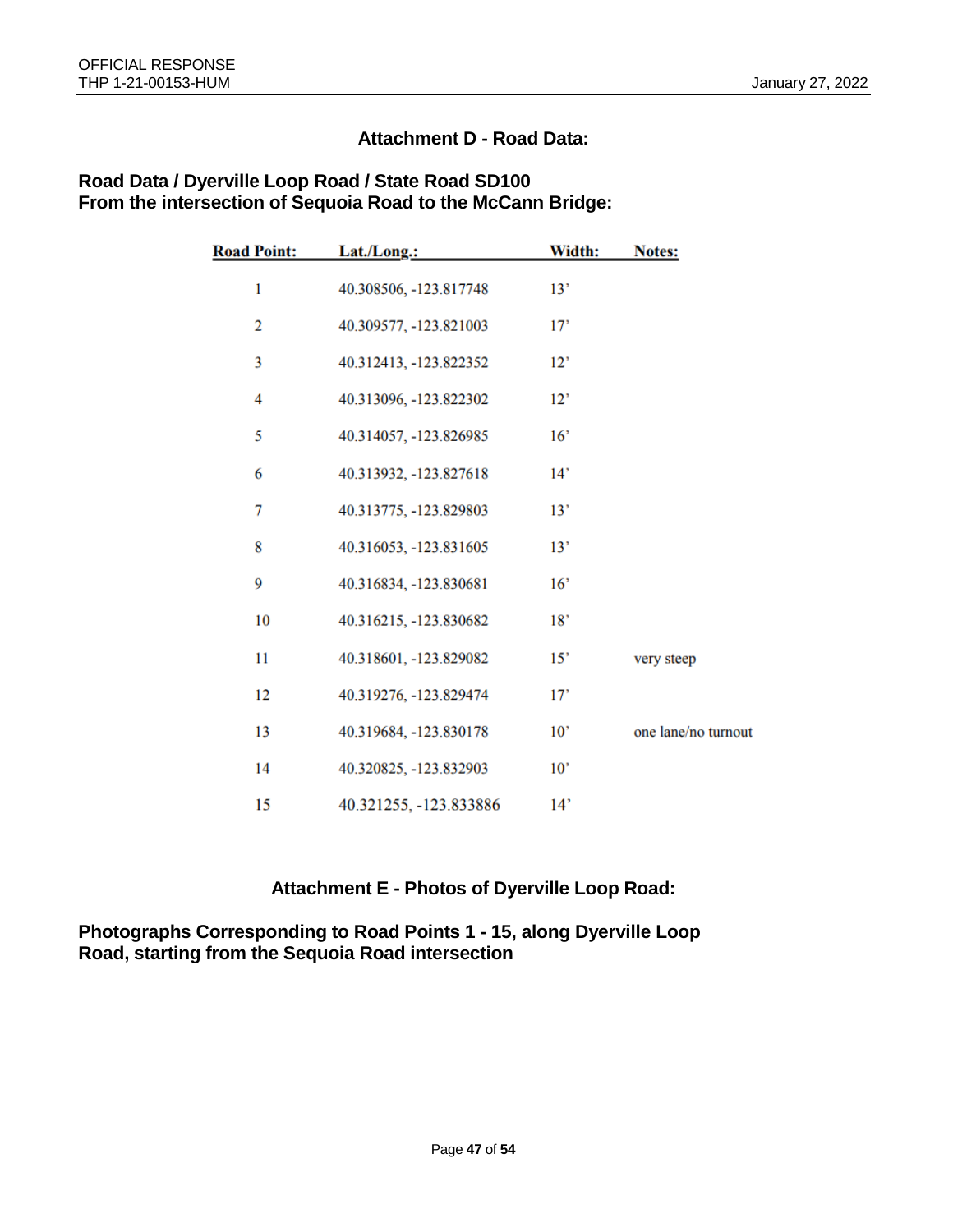## Road Point 1:



**Road Point 2:** 



Road Point 3:

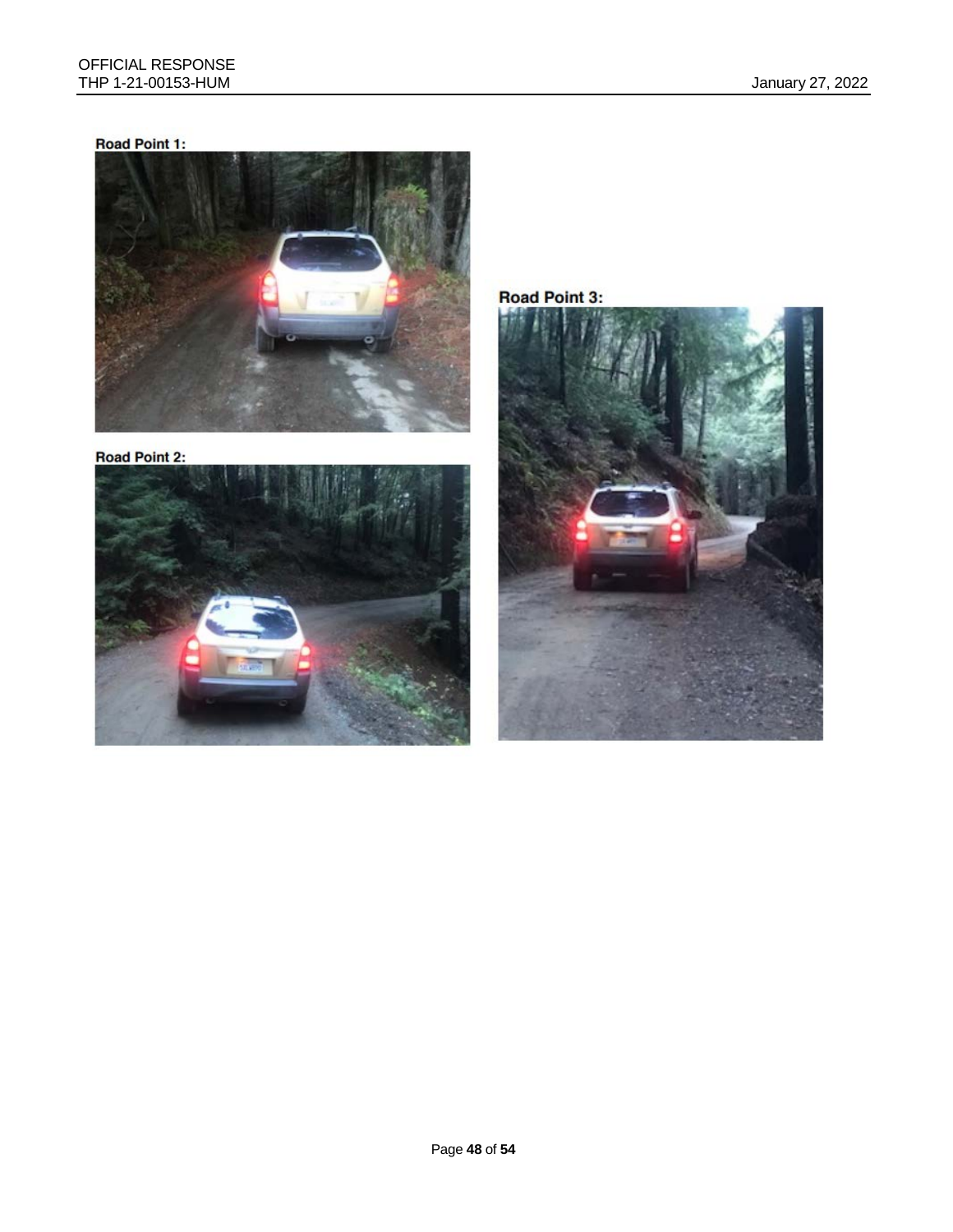#### Road Point 4:



#### **Road Point 5:**

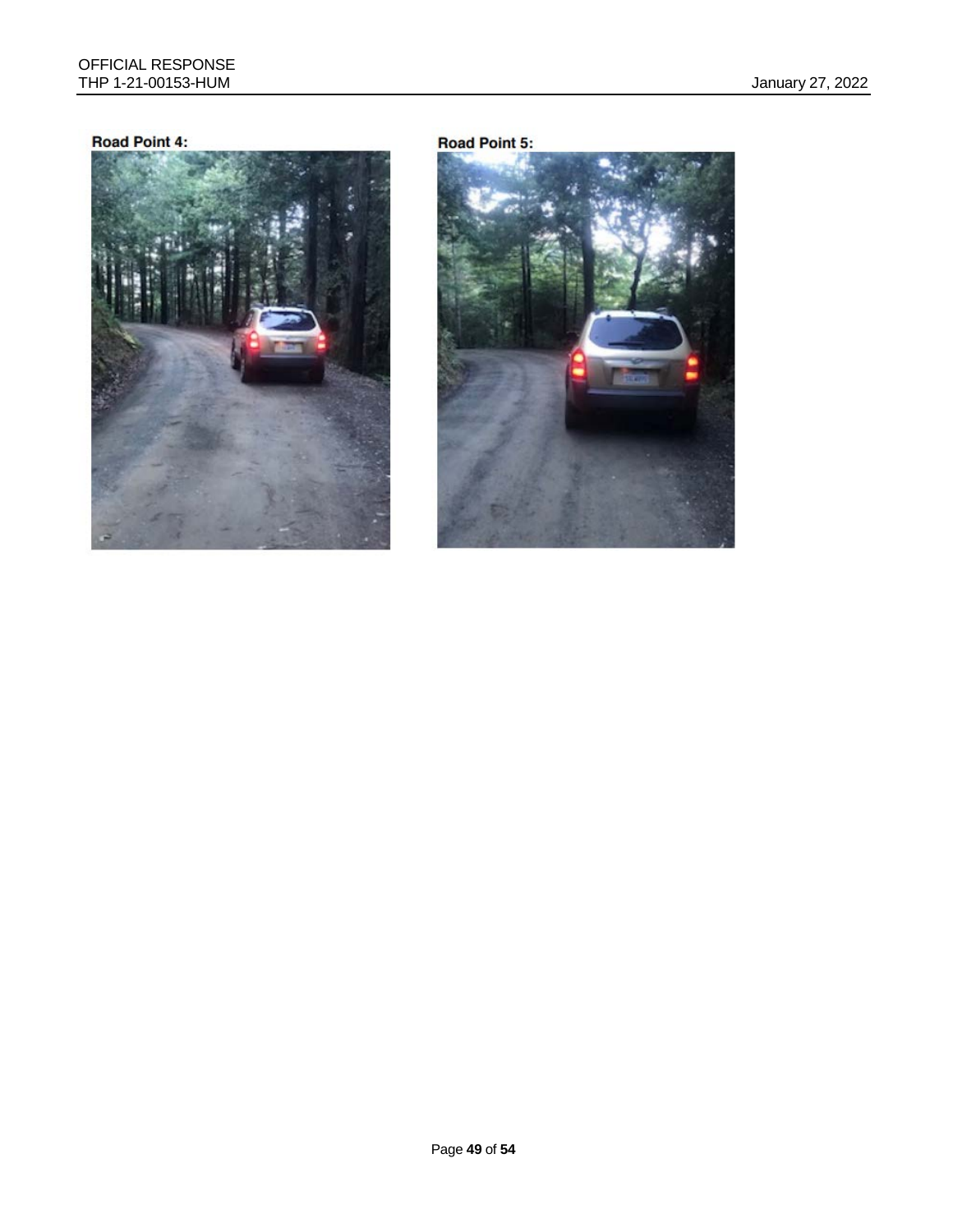#### Road Point 6:



**Road Point 7:** 



**Road Point 8:** 

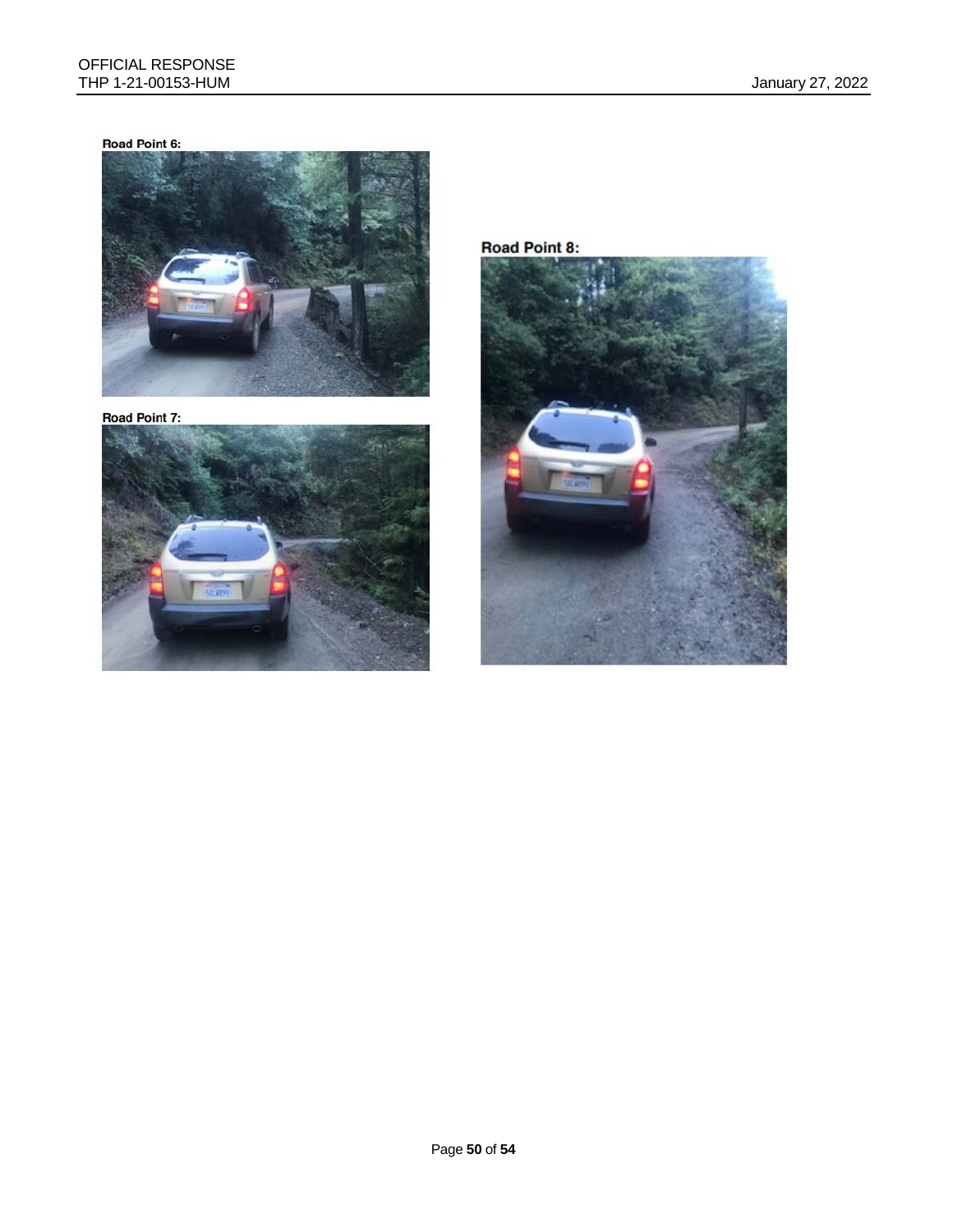#### Road Point 9:



Road Point 10:



**Road Point 11:** 



Road Point 12:

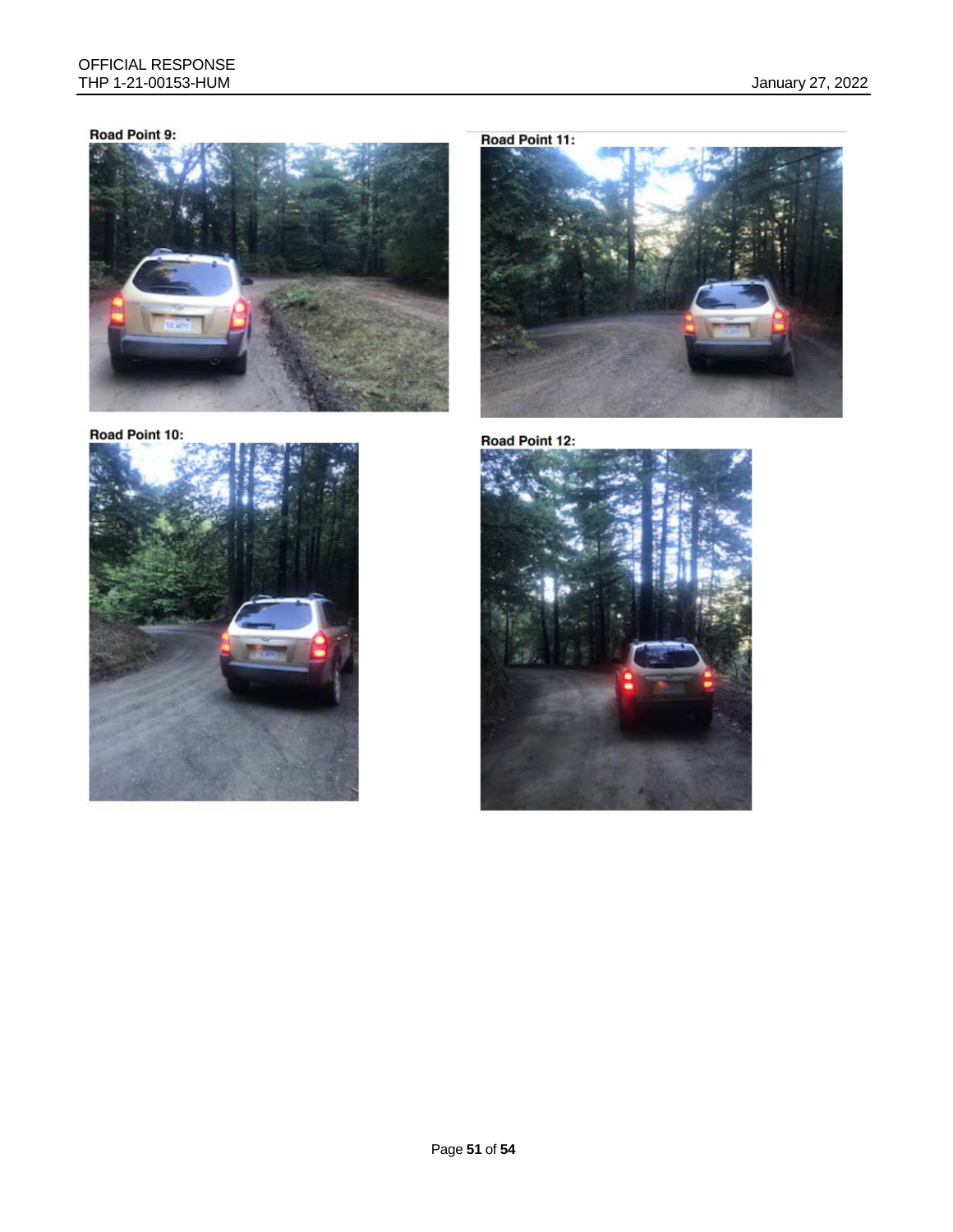#### **Road Point 13:**



**Road Point 14:** 







**RESPONSE:** Please see responses to General Concerns 1 - 9 above.

The following are additional responses for unique concerns brought up in this public comment letter:

Many of the issues brought up were answered in the email exchange as displayed in the comment letter between HRC Forester Donnie Escamilla and Mary Gaterud. No additional clarifications appear to be needed that are not already addressed in the general concern responses.

It is unfortunate you had negative traffic experiences on the Dyerville Loop Road, but Humboldt county is responsible for the condition and care of this county road, not CAL FIRE or the Plan Submitter. Please follow up with the county to address any safety or improper maintenance concerns that may exist with the county road.

In regards to the THP silviculture, Item 14, page 10 of the Plan, "clearcutting" is not a proposed silviculture as mentioned in the concerns and as addressed by Donnie Escamilla in the email responses. The THP proposed Selection and Group Selection harvesting. This is further supported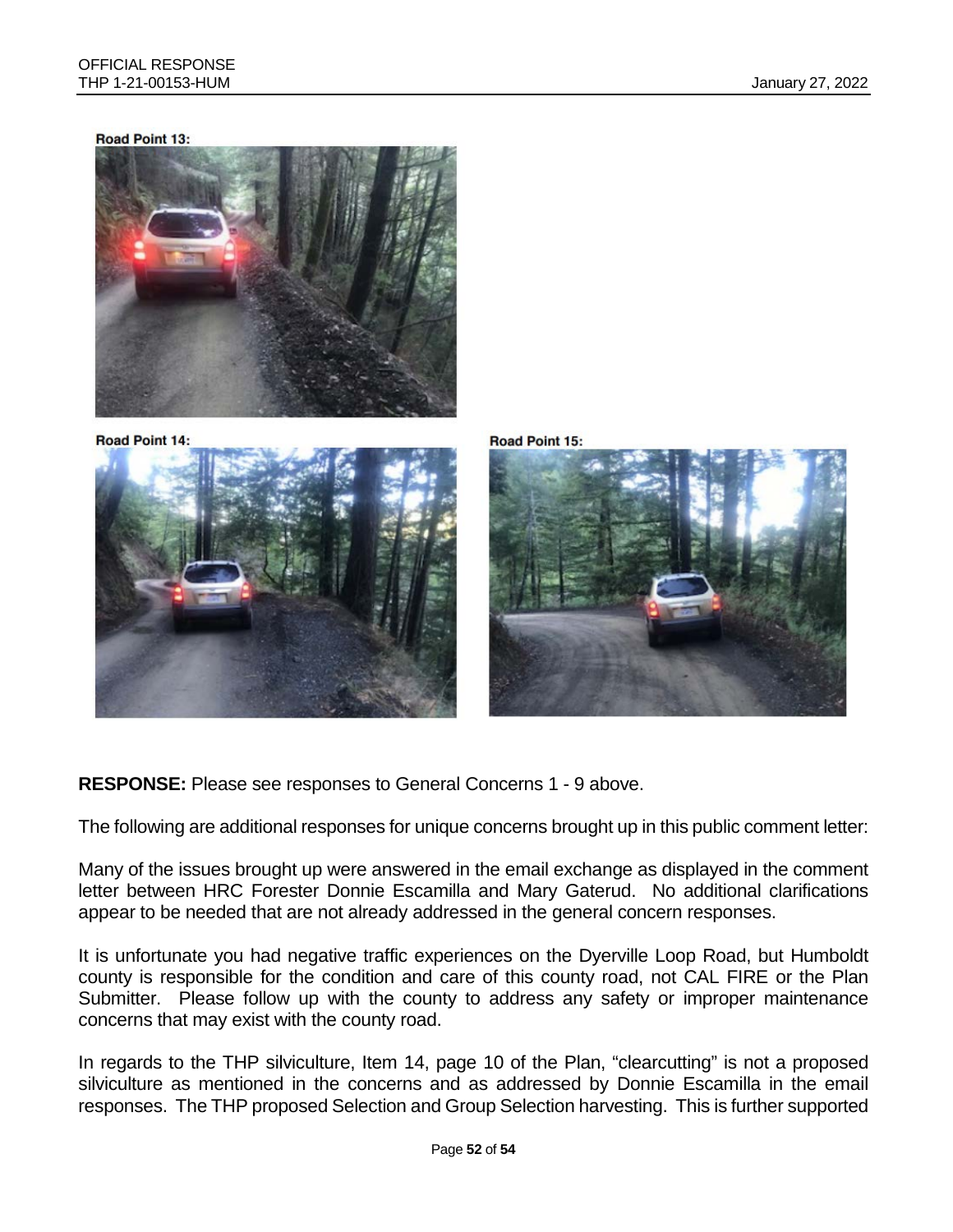in the PHI report with the CAL FIRE inspector agreeing that the proposed silviculture is appropriate for the harvest area.

In regards to schedule of the hours of operations, the Plan submitters replied in emails that there are no regulations restricting timber operations in Humboldt. The Department confirms this with the FPRs. The Humboldt County Planning Department lists detailed language that the county is an agriculture county and timber harvesting is basically considered a part of society in TPZ areas and shall not be considered a nuisance (see "Background" section at the beginning of this OR). It was stated in the email response from the Plan Submitter that they are wanting to be good neighbors and may be willing to work with local residents. It is suggested that if there is an event potentially impacting the area traffic, and has a justification to briefly adjust timber operation / log hauling hours (birthday party, wedding etc.) for safety, it is recommended to contact the RPF and request a minor temporary change in operation scheduling to accommodate the event, within reason.

The photos and the youtube link provided for the county road conditions do not support an unsafe road. In contrast, there were many turnouts and many wide places on the Dyerville Loop road to accommodate logging traffic and the side clearing maintenance of brush provided ample travel line of sight, sometimes for long stretches of the road. This road appears to be a typical rural county road route, and potentially in above average condition compared to other county roads used for log hauling. There were no concerns brought up by the Review Team that participated on the PHI and traveled along the county road to the THP.

# **REFERENCES**

2021 California Environmental Quality Act Statute & Guidelines. Available on 05/04/2021 at [https://www.califaep.org/statute\\_and\\_guidelines.php](https://www.califaep.org/statute_and_guidelines.php)

2021 California Forest Practice Rules and Forest Practice Act. Available on 03/23/2021 at [https://bof.fire.ca.gov/media/3qebuoma/2021-forest-practice-rules-and-act\\_final.pdf](https://bof.fire.ca.gov/media/3qebuoma/2021-forest-practice-rules-and-act_final.pdf)

Humblodt Redwood Company LLC Habitat Conservation Plan. Available on 01/03/0222 at: <https://www.hrcllc.com/sites/default/files/inline-files/HCP%20updated%20to%2003-2019.pdf>

# **SUMMARY**

The Department has reviewed the concerns brought up through the public comment process and has replied to them by this Official Response. This process has not demonstrated any new significant points that would warrant a recirculation of the Plan pursuant to 14 CCR § 1037.3(e), or a recommendation of nonconformance pursuant to 14 CCR § 1054. The THP states in Section I, under Item 13(b) "After considering the rules of the Board of Forestry and Fire Protection and the mitigation measures incorporated in this THP, I (the RPF) have determined that the timber operation will not have a significant adverse impact on the environment". The Department finds that the RPF